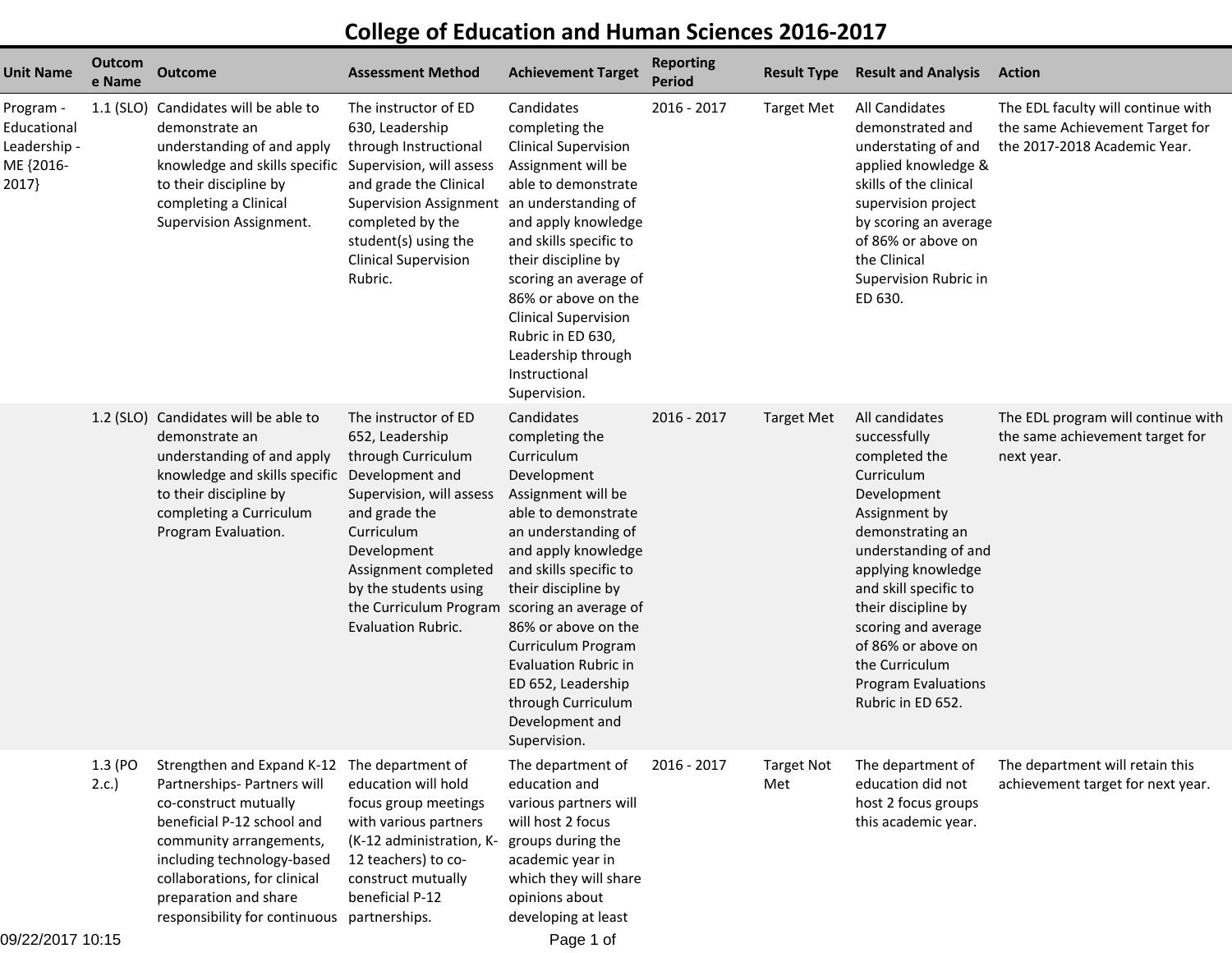| <b>Unit Name</b> | <b>Outcom</b><br>e Name | <b>Outcome</b>                                                                                                                                                                                                                                                                                                                                                                         | <b>Assessment Method</b>                                                                                                                                                                                                                                                | <b>Achievement Target</b>                                                                                                                                                                                                                                                                                                                                                                                                                                                                      | <b>Reporting</b><br><b>Period</b> | <b>Result Type</b>       | <b>Result and Analysis</b>                                                           | <b>Action</b>                                                             |
|------------------|-------------------------|----------------------------------------------------------------------------------------------------------------------------------------------------------------------------------------------------------------------------------------------------------------------------------------------------------------------------------------------------------------------------------------|-------------------------------------------------------------------------------------------------------------------------------------------------------------------------------------------------------------------------------------------------------------------------|------------------------------------------------------------------------------------------------------------------------------------------------------------------------------------------------------------------------------------------------------------------------------------------------------------------------------------------------------------------------------------------------------------------------------------------------------------------------------------------------|-----------------------------------|--------------------------|--------------------------------------------------------------------------------------|---------------------------------------------------------------------------|
|                  | 1.3 (PO<br>2.c.         | improvement of candidate<br>preparation (Council of<br><b>Accreditation for Educator</b><br>Preparation, CAEP 2.1).                                                                                                                                                                                                                                                                    | The department of<br>education will hold<br>focus group meetings<br>with various partners<br>(K-12 administration, K-<br>12 teachers) to co-<br>construct mutually<br>beneficial P-12<br>partnerships.                                                                  | one new mutually<br>beneficial<br>partnership.                                                                                                                                                                                                                                                                                                                                                                                                                                                 | 2016 - 2017                       | <b>Target Not</b><br>Met | The department of<br>education did not<br>host 2 focus groups<br>this academic year. | The department will retain this<br>achievement target for next year.      |
|                  |                         | 2.1 (SAO) Candidates demonstrate<br>leadership skills for<br>organizing and managing a<br>K-12 environment for the<br>academic success and well-<br>being of all students by<br>successfully completing the<br><b>School Leaders Licensure</b><br>Assessment (SLLA) exam.                                                                                                              | Faculty will review and<br>analyze the results of<br>the SLLA national exam. leadership skills for<br>The Council for the<br>Accreditation of<br><b>Educator Preparation</b><br>Programs require that<br>80% of candidates pass and well-being of all<br>the SLLA exam. | Candidates<br>demonstrate<br>organizing and<br>managing a K-12<br>environment for the<br>academic success<br>students by<br>successfully<br>completing the SLLA<br>exam. 80% of<br>students will pass the<br>SLLA exam.                                                                                                                                                                                                                                                                        | 2016 - 2017                       | <b>Target Not</b><br>Met | 73% of candidates<br>passed the SLLA<br>exam                                         | EDL will continue this Assessment.                                        |
|                  | 3.1 (RO<br>& SLO)       | Candidates will demonstrate The instructor for ED<br>their proficiencies to<br>understand and apply<br>knowledge and skills<br>appropriate to their<br>professional field of<br>specialization so that<br>learning and development<br>opportunities for all P-12<br>students are enhanced<br>through the development of<br>a research study in the field<br>of educational leadership. | 600 will assess and<br>grade the research<br>project presented by<br>the student(s) utilizing<br>the Research Project<br>Rubric.                                                                                                                                        | Candidates will<br>demonstrate their<br>proficiencies to<br>understand and<br>apply knowledge and<br>skills appropriate to<br>their professional<br>field of specialization<br>so that learning and<br>development<br>opportunities for all<br>P-12 students are<br>enhanced through<br>the development of a<br>research study in the<br>field of educational<br>leadership by scoring<br>an average of 86% or<br>higher on the<br>Research Project<br>Rubric in ED 600,<br>Leadership through | 2016 - 2017                       | <b>Target Met</b>        | All candidates met<br>the 86% on the<br>research project unit. 699                   | EDL will continue this achievement<br>target only it will be in course ED |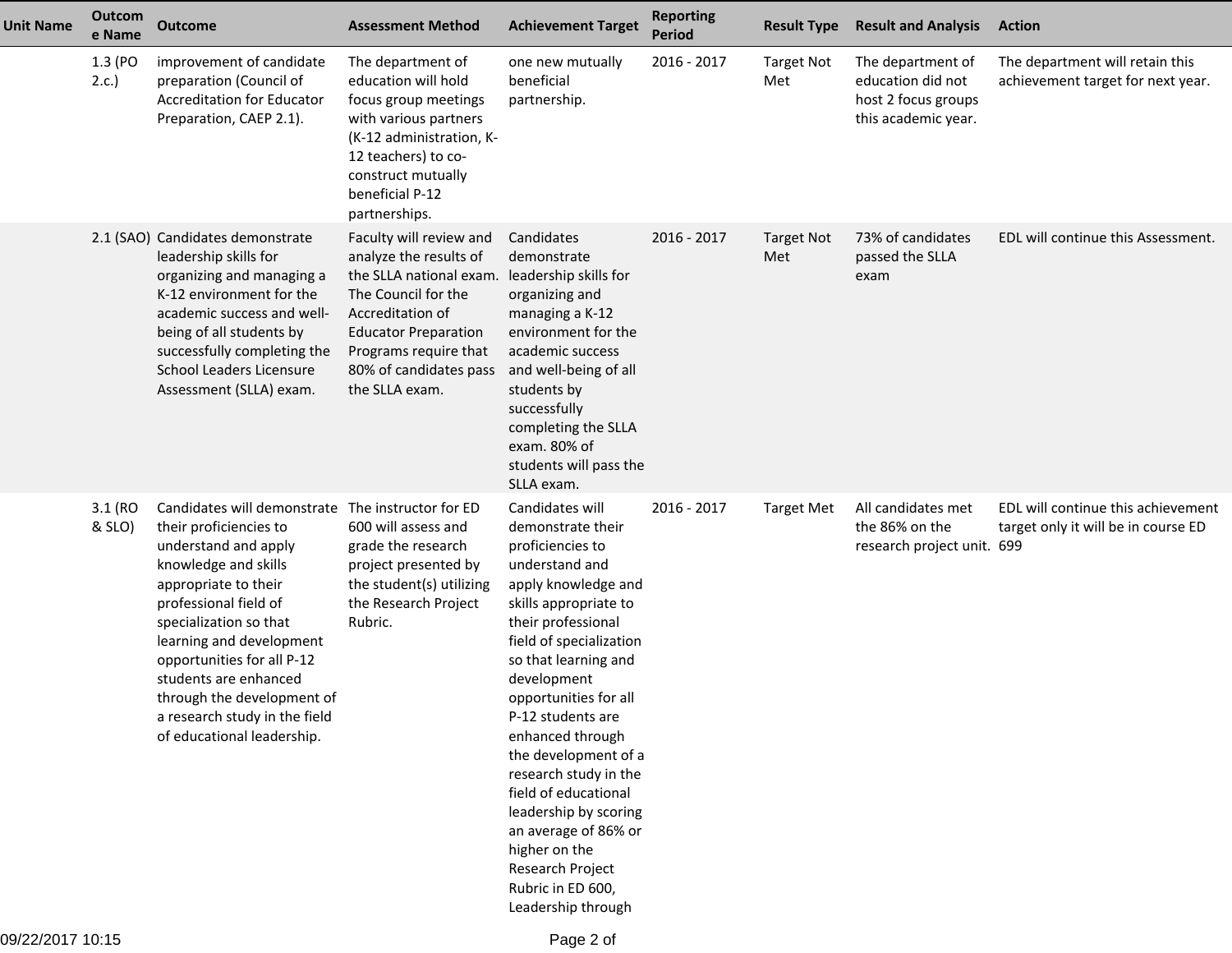| <b>Unit Name</b>                                             | Outcom<br>e Name   | <b>Outcome</b>                                                                                                                                                                                                                                                                                                                                                                             | <b>Assessment Method</b>                                                                                                                                                                                                  | <b>Achievement Target</b>                                                                                                                                                                                                                             | <b>Reporting</b><br><b>Period</b> | <b>Result Type</b>       | <b>Result and Analysis</b>                                         | <b>Action</b>                                                             |
|--------------------------------------------------------------|--------------------|--------------------------------------------------------------------------------------------------------------------------------------------------------------------------------------------------------------------------------------------------------------------------------------------------------------------------------------------------------------------------------------------|---------------------------------------------------------------------------------------------------------------------------------------------------------------------------------------------------------------------------|-------------------------------------------------------------------------------------------------------------------------------------------------------------------------------------------------------------------------------------------------------|-----------------------------------|--------------------------|--------------------------------------------------------------------|---------------------------------------------------------------------------|
|                                                              | 3.1 (RO<br>& SLO)  | Candidates will demonstrate The instructor for ED<br>their proficiencies to<br>understand and apply<br>knowledge and skills<br>appropriate to their<br>professional field of<br>specialization so that<br>learning and development<br>opportunities for all P-12<br>students are enhanced<br>through the development of<br>a research study in the field<br>of educational leadership.     | 600 will assess and<br>grade the research<br>project presented by<br>the student(s) utilizing<br>the Research Project<br>Rubric.                                                                                          | Action Research.                                                                                                                                                                                                                                      | 2016 - 2017                       | <b>Target Met</b>        | All candidates met<br>the 86% on the<br>research project unit. 699 | EDL will continue this achievement<br>target only it will be in course ED |
| Program -<br>Elementary<br>Education -<br>BS {2016-<br>2017} | 1.1 (SAO<br>& SLO) | Candidates will be able to<br>demonstrate an<br>understanding of and apply<br>knowledge and skills specific assess and grade the<br>to their discipline by<br>developing and teaching an<br>interdisciplinary unit.                                                                                                                                                                        | The instructor(s) for the Candidates will be<br>methods block (ED 305;<br>310; 312; 334) will<br>interdisciplinary unit<br>taught by the student(s) their discipline by<br>using the<br>Interdisciplinary Unit<br>Rubric. | able to demonstrate<br>an understanding of<br>and apply knowledge<br>and skills specific to<br>developing and<br>teaching an<br>interdisciplinary unit<br>and by scoring an<br>average of 80% or<br>above on the<br>Interdisciplinary Unit<br>Rubric. | 2016 - 2017                       | <b>Target Met</b>        | 80% or above on the target.<br>Interdisciplinary Unit              | All candidates scored We will keep this achievement                       |
|                                                              | 1.2 (PO<br>2.c.    | Strengthen and Expand K-12<br>Partnerships- Partners will<br>co-construct mutually<br>beneficial P-12 school and<br>community arrangements,<br>including technology-based<br>collaborations, for clinical<br>preparation and share<br>responsibility for continuous<br>improvement of candidate<br>preparation (Council of<br><b>Accreditation for Educator</b><br>Preparation, CAEP 2.1). | The department of<br>education will hold<br>focus group meetings<br>with various partners<br>(K-12 administration, K-<br>12 teachers) to co-<br>construct mutually<br>beneficial P-12<br>partnerships.                    | The department of<br>education and<br>various partners will<br>host 2 focus groups<br>during the academic<br>year in which they<br>will share opinions<br>about developing at<br>least one new<br>mutually beneficial<br>partnership.                 | 2016 - 2017                       | <b>Target Not</b><br>Met | 2 focus groups this<br>academic year.                              | The unit did not host The unit will maintain this<br>achievement target.  |
|                                                              | & SLO)             | 2.1 (SAO Candidates will be able to<br>demonstrate skills and<br>commitment to creating<br>supportive environments<br>that afford all students                                                                                                                                                                                                                                             | The instructor(s) for the Candidates will be<br>methods block will<br>assess and grade the<br>candidate(s) teaching<br>using the Teaching                                                                                 | able to demonstrate<br>skills and<br>commitment to<br>creating supportive                                                                                                                                                                             | 2016 - 2017                       | <b>Target Met</b>        | 100% of the<br>candidates scored 2<br>or above on the TIAI         | We will keep this achievement<br>target.                                  |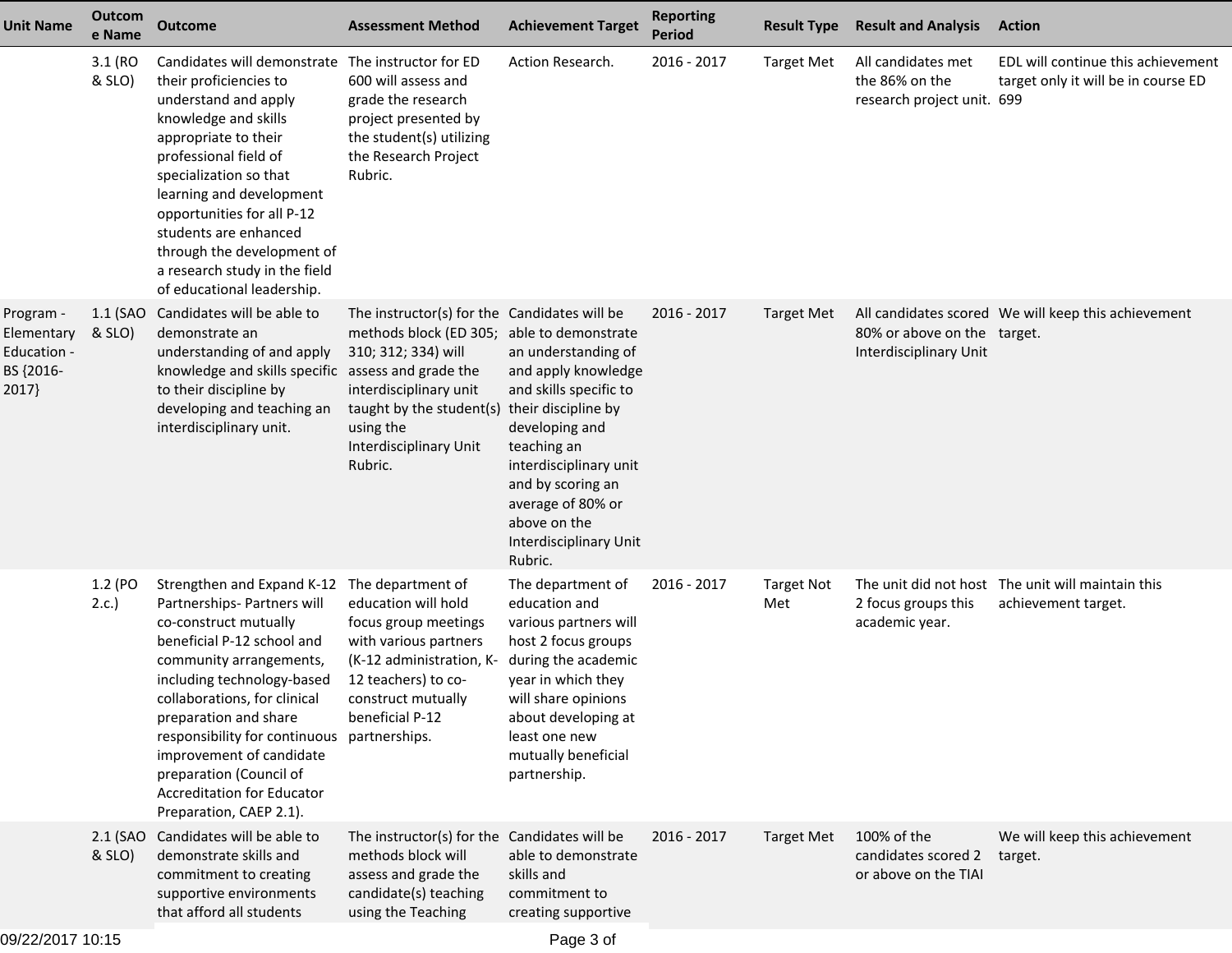| <b>Unit Name</b>                                                             | Outcom<br>e Name   | <b>Outcome</b>                                                                                                                                                                                                                                                                                                  | <b>Assessment Method</b>                                                                                                                                                                                                                                                                                                                                                                                                                                      | <b>Achievement Target</b>                                                                                                                                                                                                                                                                                                                       | <b>Reporting</b><br><b>Period</b> | <b>Result Type</b> | <b>Result and Analysis</b>                                                                          | <b>Action</b>                                                                                                                                                                                                                                                                                                                                            |
|------------------------------------------------------------------------------|--------------------|-----------------------------------------------------------------------------------------------------------------------------------------------------------------------------------------------------------------------------------------------------------------------------------------------------------------|---------------------------------------------------------------------------------------------------------------------------------------------------------------------------------------------------------------------------------------------------------------------------------------------------------------------------------------------------------------------------------------------------------------------------------------------------------------|-------------------------------------------------------------------------------------------------------------------------------------------------------------------------------------------------------------------------------------------------------------------------------------------------------------------------------------------------|-----------------------------------|--------------------|-----------------------------------------------------------------------------------------------------|----------------------------------------------------------------------------------------------------------------------------------------------------------------------------------------------------------------------------------------------------------------------------------------------------------------------------------------------------------|
|                                                                              | 2.1 (SAO<br>& SLO) | access to rigorous college<br>and career-ready standards<br>by successfully teaching K-6<br>students.                                                                                                                                                                                                           | Intern Assessment<br>Instrument.                                                                                                                                                                                                                                                                                                                                                                                                                              | environments that<br>afford all students<br>access to rigorous<br>college and career-<br>supportive<br>environments by<br>successfully teaching<br>K-6 students through<br>scoring on average a<br>2 (acceptable) or<br>above on the<br>Teacher Intern<br>Assessment<br>Instrument.                                                             | $2016 - 2017$                     | <b>Target Met</b>  | 100% of the<br>candidates scored 2<br>or above on the TIAI                                          | We will keep this achievement<br>target.                                                                                                                                                                                                                                                                                                                 |
|                                                                              | 1.b.               | 3.1 (GEO Candidates will demonstrate The instructor(s) for<br>their proficiencies to<br>understand and apply critical assess and grade critical<br>thinking skills appropriate to thinking skills by<br>their field of specialization<br>through completing the<br>assignments during Passport Rubric.<br>Week. | *Passport Week will<br>utilizing the AACU<br><b>Critical Thinking VALUE</b><br>*Passport week is a<br>week out of each<br>semester where senior<br>level education majors<br>work with K5 children<br>who come to the MUW<br>campus for $\frac{1}{2}$ a day for<br>the week. Candidates<br>are required to plan and<br>implement integrated<br>lessons about a specific<br>topic. Candidates must<br>reflect on lessons and<br>make adjustments as<br>needed. | Candidates<br>completing *Passport<br><b>Week Assignments</b><br>will demonstrate<br>their proficiencies to<br>understand and<br>apply critical thinking<br>skills appropriate to<br>their professional<br>field of specialization<br>by scoring an average<br>of 3 or above on the<br><b>AACU Critical</b><br><b>Thinking VALUE</b><br>Rubric. | 2016 - 2017                       | <b>Target Met</b>  | 100% of students<br>scored a 3 or above<br>on the AACU Critical<br><b>Thinking VALUE</b><br>Rubric. | We will maintain this achievement<br>target.                                                                                                                                                                                                                                                                                                             |
| Program -<br>Family<br>Studies<br>(including<br>Minor) - BS<br>${2016-2017}$ | 1.c.               | 1.1 (GEO Students will demonstrate<br>effective oral<br>communication skills.                                                                                                                                                                                                                                   | Assessment of this<br>achievement target will<br>occur while students<br>are conducting their<br>lesson plans by the<br>instructor of the course. rubric) on the AAC &                                                                                                                                                                                                                                                                                        | The average score of 2016 - 2017<br>FS 465 students will<br>be at least a 3.2<br>(grade of B, as<br>measured by the<br>U Oral<br>Communication<br>Value Rubric in                                                                                                                                                                               |                                   | <b>Target Met</b>  | students on the<br>rubric was a 3.64;<br>thus, the target was<br>met                                | The average score of When the class is offered again in<br>spring 18, the method used to<br>assess the students' performance<br>will be a teaching rubric that has<br>been used by the instructor to<br>assess student microteaching (the<br>activity students are engaging in<br>while being assessed) for the past<br>decade. The AAC & U rubric would |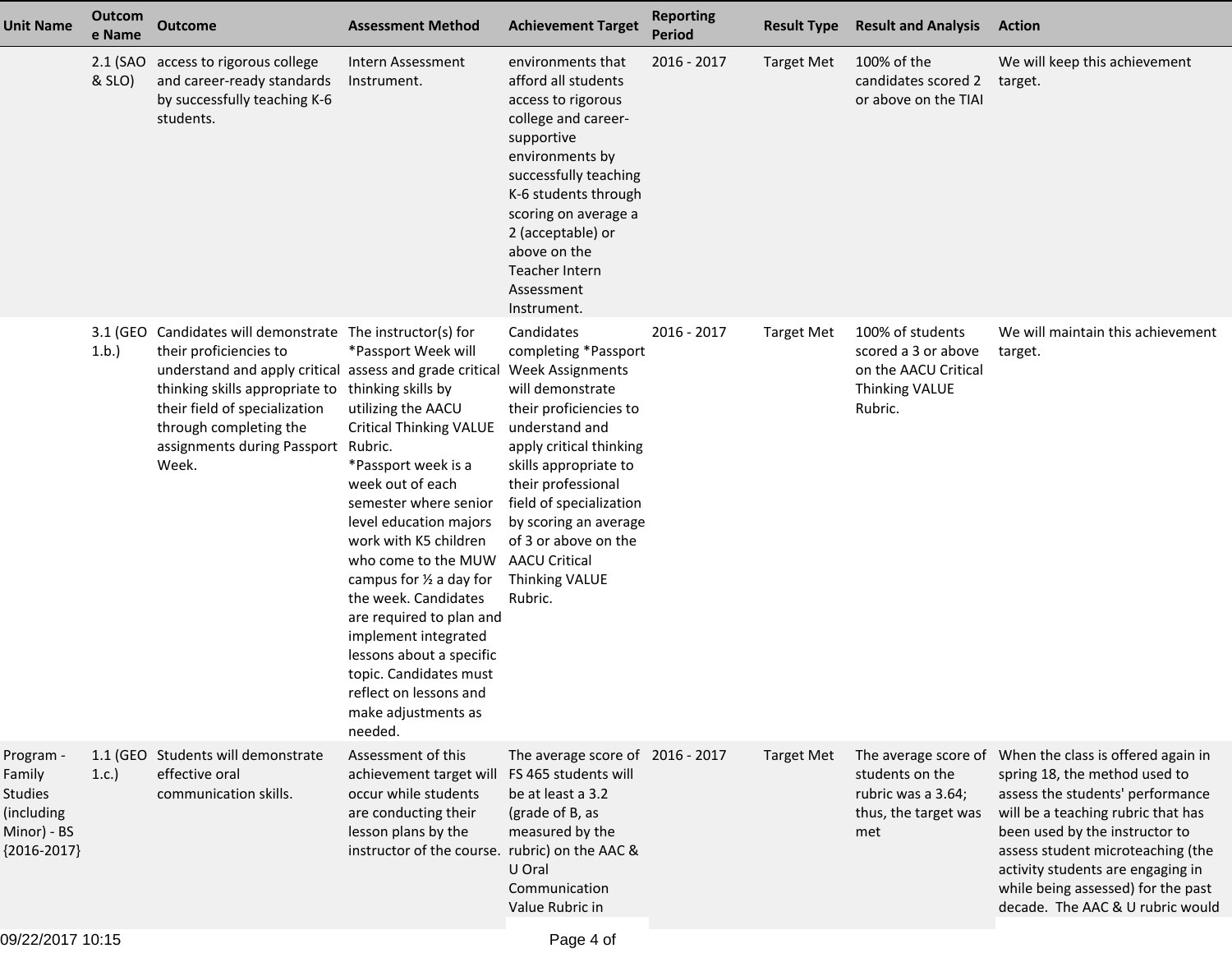| <b>Unit Name</b>                                                             | Outcom<br>e Name | <b>Outcome</b>                                                                   | <b>Assessment Method</b>                                                                                                                                                                                               | <b>Achievement Target</b>                                                                                                                                                                                                                      | <b>Reporting</b><br><b>Period</b> | <b>Result Type</b>       | <b>Result and Analysis</b>                                                                                                              | <b>Action</b>                                                                                                                                                                                                                                                                                                                                                                                                                                                                                                                                                                                  |
|------------------------------------------------------------------------------|------------------|----------------------------------------------------------------------------------|------------------------------------------------------------------------------------------------------------------------------------------------------------------------------------------------------------------------|------------------------------------------------------------------------------------------------------------------------------------------------------------------------------------------------------------------------------------------------|-----------------------------------|--------------------------|-----------------------------------------------------------------------------------------------------------------------------------------|------------------------------------------------------------------------------------------------------------------------------------------------------------------------------------------------------------------------------------------------------------------------------------------------------------------------------------------------------------------------------------------------------------------------------------------------------------------------------------------------------------------------------------------------------------------------------------------------|
| Program -<br>Family<br>Studies<br>(including<br>Minor) - BS<br>${2016-2017}$ | 1.1 (GEO<br>1.c. | Students will demonstrate<br>effective oral<br>communication skills.             | Assessment of this<br>achievement target will<br>occur while students<br>are conducting their<br>lesson plans by the<br>instructor of the course.                                                                      | presenting their<br>family life education<br>lesson plan to the<br>intended audience.                                                                                                                                                          | 2016 - 2017                       | <b>Target Met</b>        | The average score of<br>students on the<br>rubric was a 3.64;<br>thus, the target was<br>met                                            | probably be more useful in settings<br>for which students are presenting<br>some sort of persuasive speech<br>(which is not the assignment for this<br>course). The students'<br>microteaching of their lesson plans<br>will still be assessed, but with a<br>more appropriate rubric. In terms<br>of what happens in class, students<br>are provided with multiple<br>opportunities in the course to<br>practice various teaching skills and<br>develop appropriate lesson plans<br>for family life education. All of<br>these activities will continue in<br>class.                          |
|                                                                              | 1.c.             | 1.2 (GEO Students will demonstrate<br>effective written<br>communication skills. | Assessment of this<br>achievement target will<br>be completed by the<br>instructor of the course;<br>this course is a cross-<br>listed course-both<br>sections are taught at<br>the same time in the<br>same location. | (Foundation Level)<br>The average score of<br>FS/PSY 290 students<br>will be at least 2.8<br>(grade of C, as<br>measured by the<br>rubric) on the AAC &<br>U Written<br>Communication<br>Value Rubric on a<br>literature review<br>assignment. | 2016 - 2017                       | <b>Target Met</b>        | The average score of<br>students on the AAC<br>& U Written<br>Communication<br>Value Rubric was a<br>3.41; thus, the target<br>was met. | The plan from last year was to<br>require all students to submit drafts<br>of written work. For the past year, I<br>required all students to submit<br>drafts of their first major paper.<br>After that, I required students to<br>submit drafts of their work if they<br>earned a C on their papers (if due to<br>issues other than plagiarism or<br>lateness). I plan to continue these<br>requirements in the future, as their<br>performance on the final paper was<br>much better than in past years. The<br>assessment will continue in 17-18<br>with the same rubric and<br>assignment. |
|                                                                              |                  |                                                                                  | Assessment of this<br>achievement target will The average score of<br>be completed by the<br>instructor of this<br>course.                                                                                             | (Baccalaureate Level) 2016 - 2017<br>FS 382 students will<br>be at least 3.2 (grade<br>of B, as measured by<br>the rubric) on the<br>AAC & U Written<br>Communication<br>Value Rubric on the<br>major paper<br>assignment for the<br>course.   |                                   | <b>Target Not</b><br>Met | the rubric was a 3.1;<br>thus the target was<br>not met.                                                                                | The average score of The instructor had added, and plans<br>FS 382 students on to add, more opportunities to<br>submit drafts. Students' work has<br>improved with one required draft,<br>and the plan is to have students<br>submit more drafts for each<br>segment of the final paper so as to<br>improve student performance. The<br>assessment will involve the same<br>rubric and assignment for 17-18.                                                                                                                                                                                   |
|                                                                              |                  | 2.1 (GEO Students will evaluate                                                  | Assessment of this                                                                                                                                                                                                     | The average score of 2016 - 2017                                                                                                                                                                                                               |                                   | Target Met               |                                                                                                                                         | The average score of In the future, the rubric will be used                                                                                                                                                                                                                                                                                                                                                                                                                                                                                                                                    |

09/22/2017 10:15

Page 5 of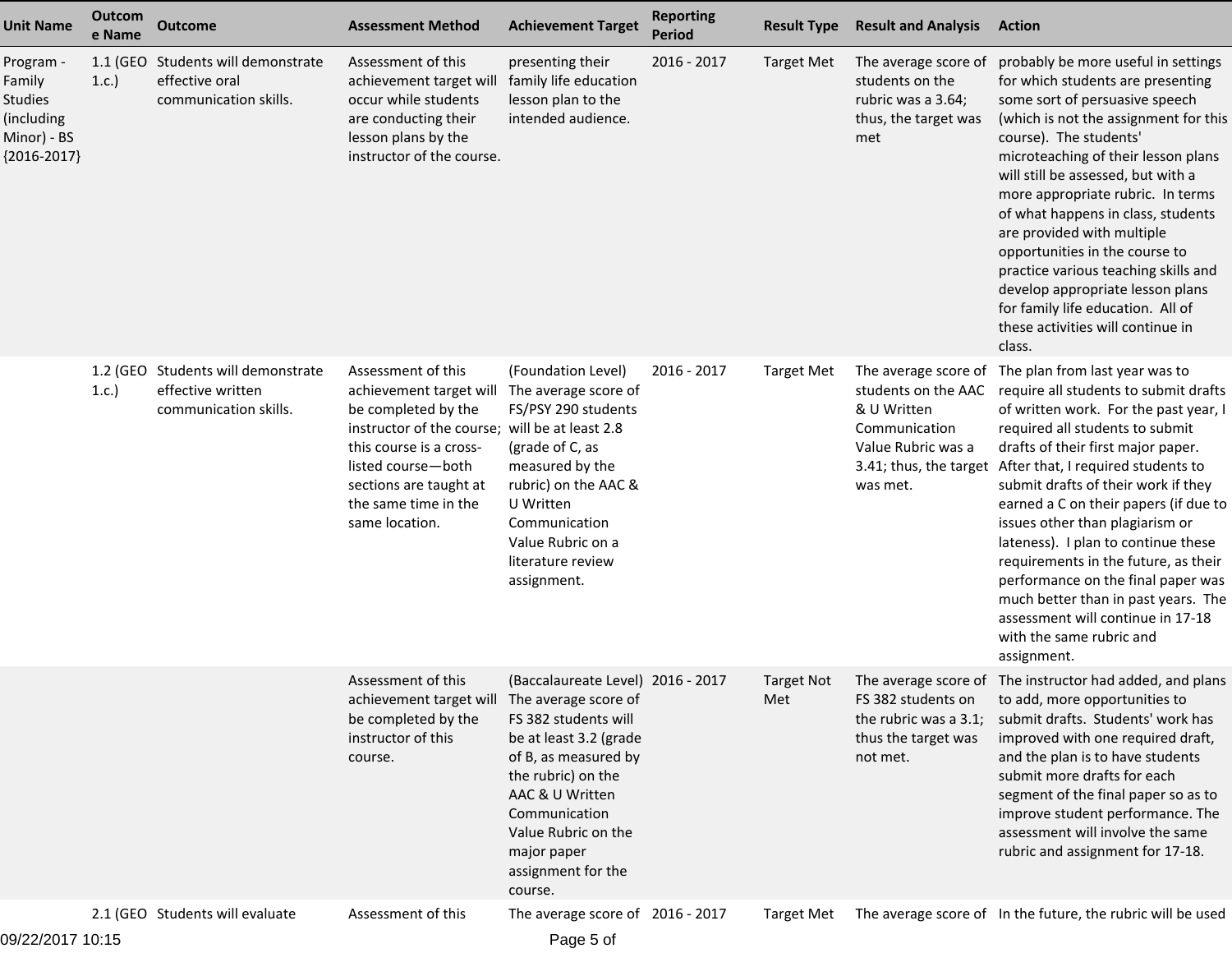| <b>Unit Name</b> | Outcom<br>e Name | <b>Outcome</b>                                                                                                                                                                                                                                                                                                                                                                                                                                 | <b>Assessment Method</b>                     | <b>Achievement Target</b>                                                                                                                                                         | <b>Reporting</b><br><b>Period</b> | <b>Result Type</b> | <b>Result and Analysis</b>                                                                         | <b>Action</b>                                                                                                                                                                                                                                                                                                                                                                                                                                                                                                                                                                                                                                                                                                                                                                                                                                                                                                                                                                                                                                                                                                                                                                                                                                                                                                                                                                                                                                                                                                                                                                          |
|------------------|------------------|------------------------------------------------------------------------------------------------------------------------------------------------------------------------------------------------------------------------------------------------------------------------------------------------------------------------------------------------------------------------------------------------------------------------------------------------|----------------------------------------------|-----------------------------------------------------------------------------------------------------------------------------------------------------------------------------------|-----------------------------------|--------------------|----------------------------------------------------------------------------------------------------|----------------------------------------------------------------------------------------------------------------------------------------------------------------------------------------------------------------------------------------------------------------------------------------------------------------------------------------------------------------------------------------------------------------------------------------------------------------------------------------------------------------------------------------------------------------------------------------------------------------------------------------------------------------------------------------------------------------------------------------------------------------------------------------------------------------------------------------------------------------------------------------------------------------------------------------------------------------------------------------------------------------------------------------------------------------------------------------------------------------------------------------------------------------------------------------------------------------------------------------------------------------------------------------------------------------------------------------------------------------------------------------------------------------------------------------------------------------------------------------------------------------------------------------------------------------------------------------|
|                  | 1.a.)            | information for the purposes target will be<br>of making informed<br>decisions (NOTE: Part of<br>being a CFLE requires that<br>students learn to engage in<br>evidence-based practice; in<br>other words, they must use<br>both peer-reviewed and<br>their own research, along<br>with current theoretical<br>approaches to design,<br>implement, and evaluate<br>educations programs for<br>adult learners on some<br>aspect of family life). | completed by the<br>course instructor.       | FS 465 students will<br>be at least a $3.2$ (B)<br>on the AAC & U<br>Problem Solving<br>Value Rubric for their<br>completed family life<br>education (FLE)<br>program portfolios. | 2016 - 2017                       | <b>Target Met</b>  | FS 465 students on<br>Solving Value Rubric<br>was 3.4; thus, the<br>achievement target<br>was met. | to evaluate the students' needs<br>the AAC & U Problem assessment final papers, as students<br>use this assignment to guide their<br>curriculum planning. The<br>completed program portfolios are<br>turned in after students have<br>presented their lesson plans and<br>collected evaluations; given,<br>however, that this assignment is the<br>last one they complete, students do<br>not have time to act on the<br>evaluation data they collect from<br>their audience. The curriculum<br>model students use to develop their<br>teaching plans requires that data<br>from their program evaluations be<br>fed back into the model to revise<br>their teaching plans for future use<br>(as most students graduate after<br>completing this class, such feedback<br>use is not feasible); thus, in the<br>future, students will be evaluated in<br>terms of how well they are able to<br>use data from their needs<br>assessments to develop their lesson<br>plans. Even though students met<br>this target, an item analysis<br>suggested that students have<br>trouble using all sources of input<br>data to inform decisions about their<br>curriculum. In class, more attention<br>will be given to the curriculum<br>development model and how to use<br>all input data (not just data from<br>their needs assessments) to inform<br>their curriculum development. The<br>same rubric will be used in 17-18 to<br>assess the students' needs<br>assessment final papers, which are<br>used to guide all curriculum<br>decisions for their family life<br>education programs. |
|                  |                  | 2.2 (SAO) Students will experience<br>clinical practice to become                                                                                                                                                                                                                                                                                                                                                                              | This rubric form is<br>based on the Employer | 100% of students will 2016 - 2017<br>earn at least a grade                                                                                                                        |                                   | <b>Target Met</b>  | 100% of students in<br>FS 499 earned a                                                             | As noted, student coursework in FS<br>392, 401, 465, and 468, based on                                                                                                                                                                                                                                                                                                                                                                                                                                                                                                                                                                                                                                                                                                                                                                                                                                                                                                                                                                                                                                                                                                                                                                                                                                                                                                                                                                                                                                                                                                                 |

09/22/2017 10:15

qualified CFLEs.

grade of A from their student perceptions as measured by

Assessment Form used of B on the Worksite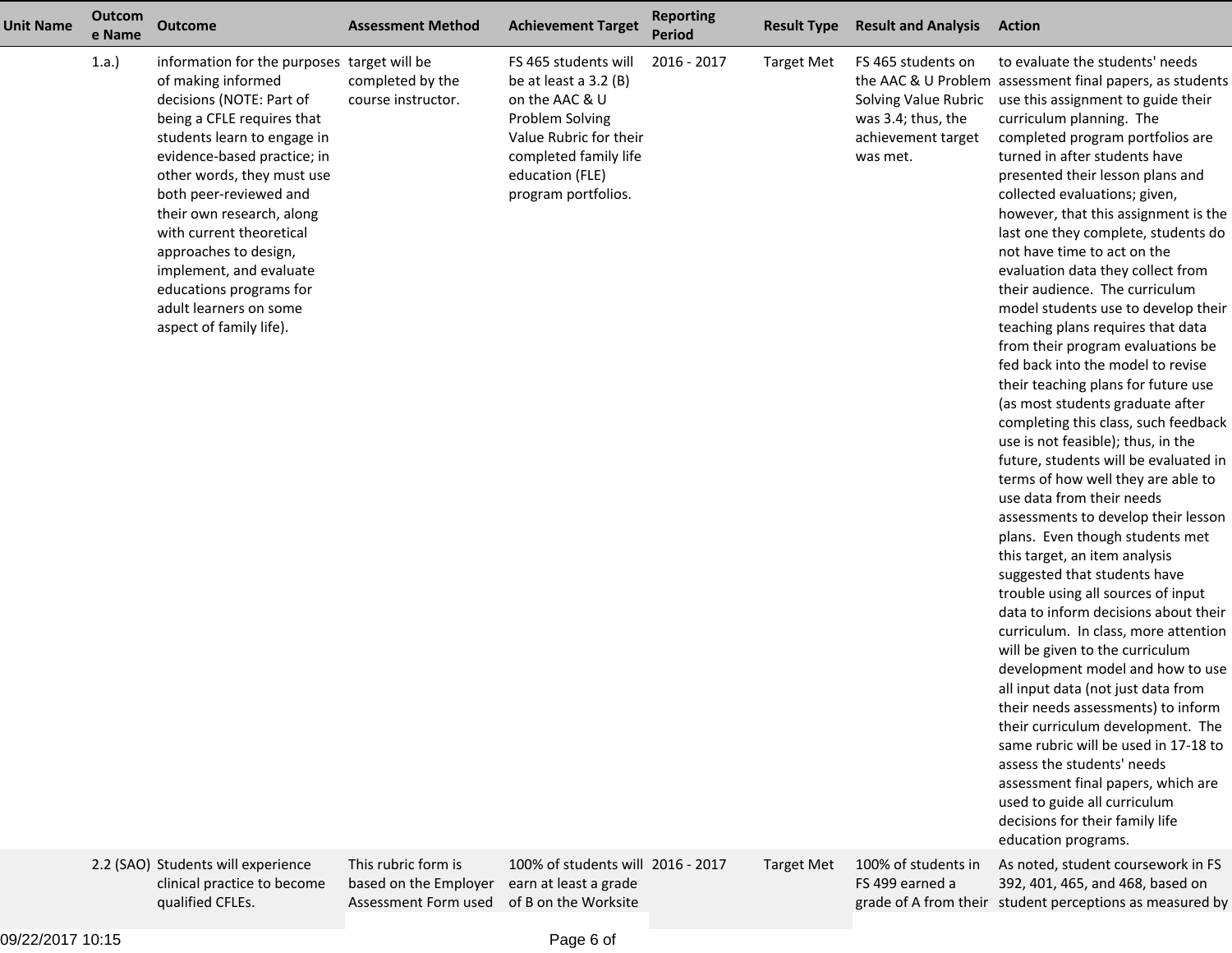| <b>Unit Name</b> | Outcom<br>e Name | <b>Outcome</b>                                                                        | <b>Assessment Method</b>                                                                                                                                                                                                                                                                                                                                                                                                                                                                                                                                                                                                                                                                                                                                                                                                                                                                                         | <b>Achievement Target</b>                                                                                                                                                                                                                                | <b>Reporting</b><br><b>Period</b> | <b>Result Type</b> | <b>Result and Analysis</b>                                                                          | <b>Action</b>                                                                                                                                                                                                                                                                                                                                                                                            |
|------------------|------------------|---------------------------------------------------------------------------------------|------------------------------------------------------------------------------------------------------------------------------------------------------------------------------------------------------------------------------------------------------------------------------------------------------------------------------------------------------------------------------------------------------------------------------------------------------------------------------------------------------------------------------------------------------------------------------------------------------------------------------------------------------------------------------------------------------------------------------------------------------------------------------------------------------------------------------------------------------------------------------------------------------------------|----------------------------------------------------------------------------------------------------------------------------------------------------------------------------------------------------------------------------------------------------------|-----------------------------------|--------------------|-----------------------------------------------------------------------------------------------------|----------------------------------------------------------------------------------------------------------------------------------------------------------------------------------------------------------------------------------------------------------------------------------------------------------------------------------------------------------------------------------------------------------|
|                  |                  | 2.2 (SAO) Students will experience<br>clinical practice to become<br>qualified CFLEs. | by the National Council<br>on Family Relations<br>Certified Family Life<br>Educator (NCFR-CFLE)<br>program to assess<br>application for full CFLE 499, Field Experience<br>status. Our program is<br>accredited by this body<br>so that our students can<br>earn provisional CFLE<br>status upon graduation.<br>Students are assessed<br>not only on their<br>content knowledge, but<br>also on the traits, skills,<br>and abilities needed to<br>function well as a CFLE<br>(our rubric examines<br>their traits, skills, and<br>abilities as their content<br>knowledge is assessed<br>in coursework). This<br>rubric is completed by<br>their site supervisor (a<br>person at their worksite<br>that has no affiliation<br>with the family studies<br>program) twice during<br>their internship term<br>and is therefore an<br>indirect assessment.<br>This SAO ties into<br>strategic goals 2e; 3b, f;<br>4d | Supervisor's<br><b>Evaluation Rubric</b><br>form from their<br>internship site<br>supervisor for the FS<br>in Family Studies<br><b>Occupations Course.</b>                                                                                               | 2016 - 2017                       | <b>Target Met</b>  | site supervisors;<br>thus, the target was<br>met.                                                   | an exit survey, prepares them for<br>internship. The practical, hands-on<br>experiences provided in these<br>courses prepare them for internship<br>work; thus, students will continue<br>to be provided with such<br>experiences in the future. The same<br>rubric will be used to assess student<br>performance in 17-18.                                                                              |
|                  |                  |                                                                                       | This rubric form is<br>based on the Employer<br>Assessment Form used<br>by the National Council<br>on Family Relations<br>Certified Family Life<br>Educator (NCFR-CFLE)<br>program to assess<br>application for full CFLE<br>status. Our program is<br>accredited by this body                                                                                                                                                                                                                                                                                                                                                                                                                                                                                                                                                                                                                                   | 100% of students will 2016 - 2017<br>earn at least an<br>average score of 24<br>on the Worksite<br>Supervisor's<br><b>Evaluation Rubric</b><br>form from their<br>internship site<br>supervisor for the FS<br>499, Field Experience<br>in Family Studies |                                   | <b>Target Met</b>  | 100% of students<br>earned an average<br>score of 30 on the<br>rubric; thus, the<br>target was met. | In this course, students are in the<br>field and under the direct<br>supervision of a site supervisor,<br>rather than the course instructor.<br>Their prior coursework prepares<br>them to perform as CFLEs. students<br>indicate, via an exit survey<br>completed in this course, that FS<br>392 (families in crisis), FS 401<br>(policy), FS 465 (program planning),<br>and FS 468 (parenting) prepare |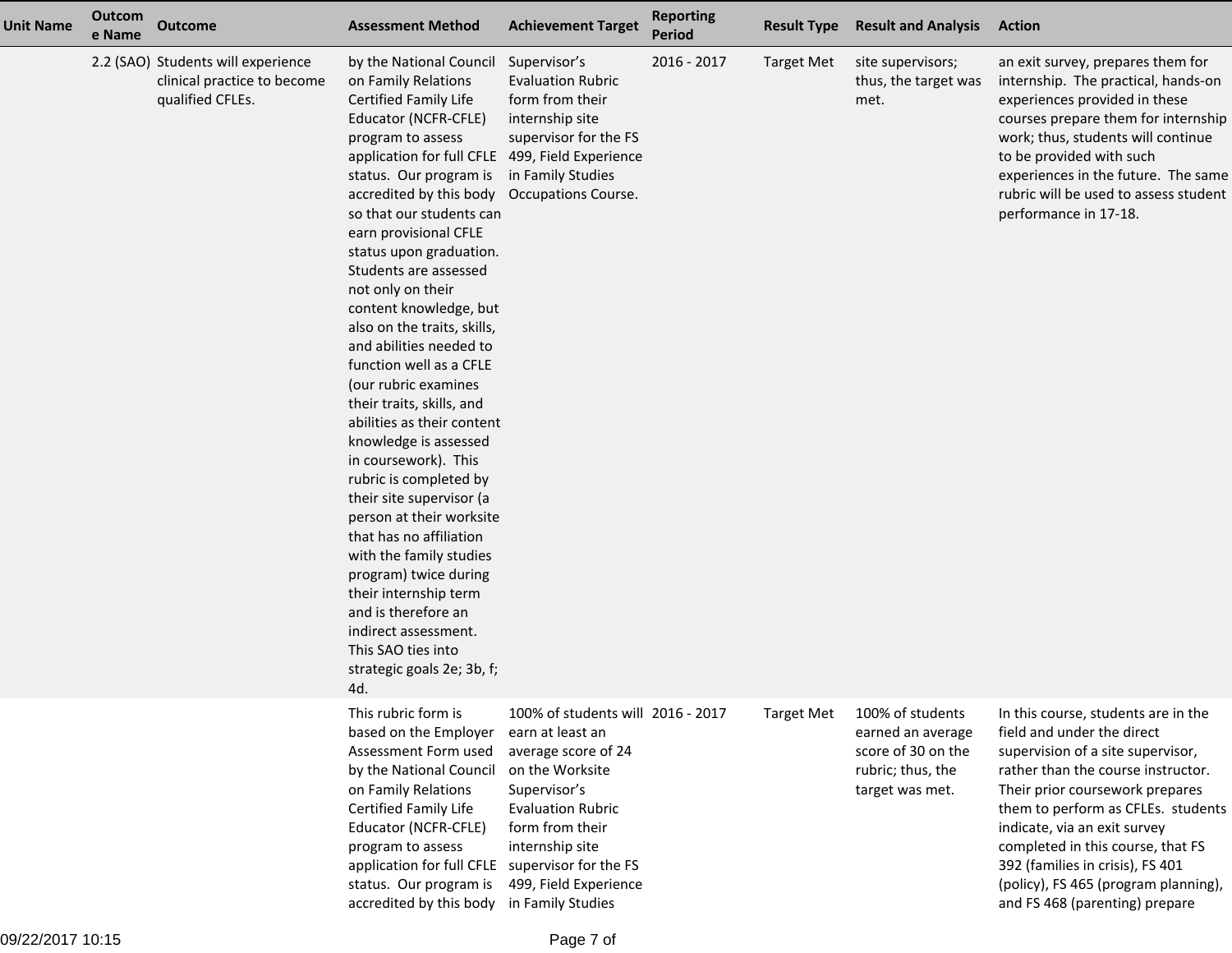| <b>Unit Name</b> | Outcom<br>e Name | <b>Outcome</b>                                                                                                                                   | <b>Assessment Method</b>                                                                                                                                                                                                                                                                                                                                                                                                                                                                                                                                                                                                                                                                                          | <b>Achievement Target</b>                                                                                                                                                                                                       | <b>Reporting</b><br><b>Period</b> | <b>Result Type</b> | <b>Result and Analysis</b>                                                                              | <b>Action</b>                                                                                                                                                                                                                                                                                                                                                               |
|------------------|------------------|--------------------------------------------------------------------------------------------------------------------------------------------------|-------------------------------------------------------------------------------------------------------------------------------------------------------------------------------------------------------------------------------------------------------------------------------------------------------------------------------------------------------------------------------------------------------------------------------------------------------------------------------------------------------------------------------------------------------------------------------------------------------------------------------------------------------------------------------------------------------------------|---------------------------------------------------------------------------------------------------------------------------------------------------------------------------------------------------------------------------------|-----------------------------------|--------------------|---------------------------------------------------------------------------------------------------------|-----------------------------------------------------------------------------------------------------------------------------------------------------------------------------------------------------------------------------------------------------------------------------------------------------------------------------------------------------------------------------|
|                  |                  |                                                                                                                                                  | so that our students can Occupations Course. 2016 - 2017<br>earn provisional CFLE<br>status upon graduation.<br>Students are assessed<br>not only on their<br>content knowledge, but<br>also on the traits, skills,<br>and abilities needed to<br>function well as a CFLE<br>(our rubric examines<br>their traits, skills, and<br>abilities as their content<br>knowledge is assessed<br>in coursework). This<br>rubric is completed by<br>their site supervisor (a<br>person at their worksite<br>that has no affiliation<br>with the family studies<br>program) twice during<br>their internship term<br>and is therefore an<br>indirect assessment.<br>This SAO ties into<br>strategic goals 2e; 3b, f;<br>4d. |                                                                                                                                                                                                                                 |                                   | <b>Target Met</b>  | 100% of students<br>earned an average<br>score of 30 on the<br>rubric; thus, the<br>target was met.     | them for their internships through<br>practical experiences. These<br>experiences will continue to be<br>emphasized in these courses. The<br>supervisor rubric will be used for<br>assessment in 17-18.                                                                                                                                                                     |
|                  |                  | 2.3 (SAO) Students will feel that the<br>Family Studies program has<br>prepared them to work<br>professionally and ethically<br>upon graduating. | At the end of the<br>academic year, faculty<br>will review and evaluate that they feel the<br>the results of the Senior Family Studies<br>Exit Survey.                                                                                                                                                                                                                                                                                                                                                                                                                                                                                                                                                            | Participating<br>students' will report<br>program has<br>prepared them to<br>work ethically upon<br>graduating by having<br>an average rate of<br>satisfaction on the<br>Senior Exit Survey as<br>a 6 on a scale of 1 to<br>10. | 2016 - 2017                       | <b>Target Met</b>  | Students rated their<br>preparation for<br>on a scale of 1 to 10;<br>thus, the target was<br>met.       | Students cover their professional<br>code of ethics in FS 203 and 497<br>ethical behavior a 9.2 through course assignments;<br>students learn about ethical writing<br>and research practices in PFS 290,<br>PSY 455, and FS 465. These<br>assignments will continue to be<br>provided and emphasized. The<br>same survey will be used to<br>evaluate this target in 17-18. |
|                  |                  |                                                                                                                                                  | At the end of the<br>academic year, faculty<br>will review and evaluate that they feel the<br>the results of the Senior Family Studies<br>Exit Survey.                                                                                                                                                                                                                                                                                                                                                                                                                                                                                                                                                            | Participating<br>students' will report<br>program has<br>prepared them to                                                                                                                                                       | 2016 - 2017                       | <b>Target Met</b>  | The average<br>students in the<br>course was a 9 on a<br>scale of 1 to 10; thus,<br>the target was met. | As mentioned, in terms of this same<br>satisfaction rating for exit survey, students indicated that<br>coursework in FS 392, 401, 465, and<br>468 best prepared them for<br>practical application of coursework<br>in the field. Students will continue                                                                                                                     |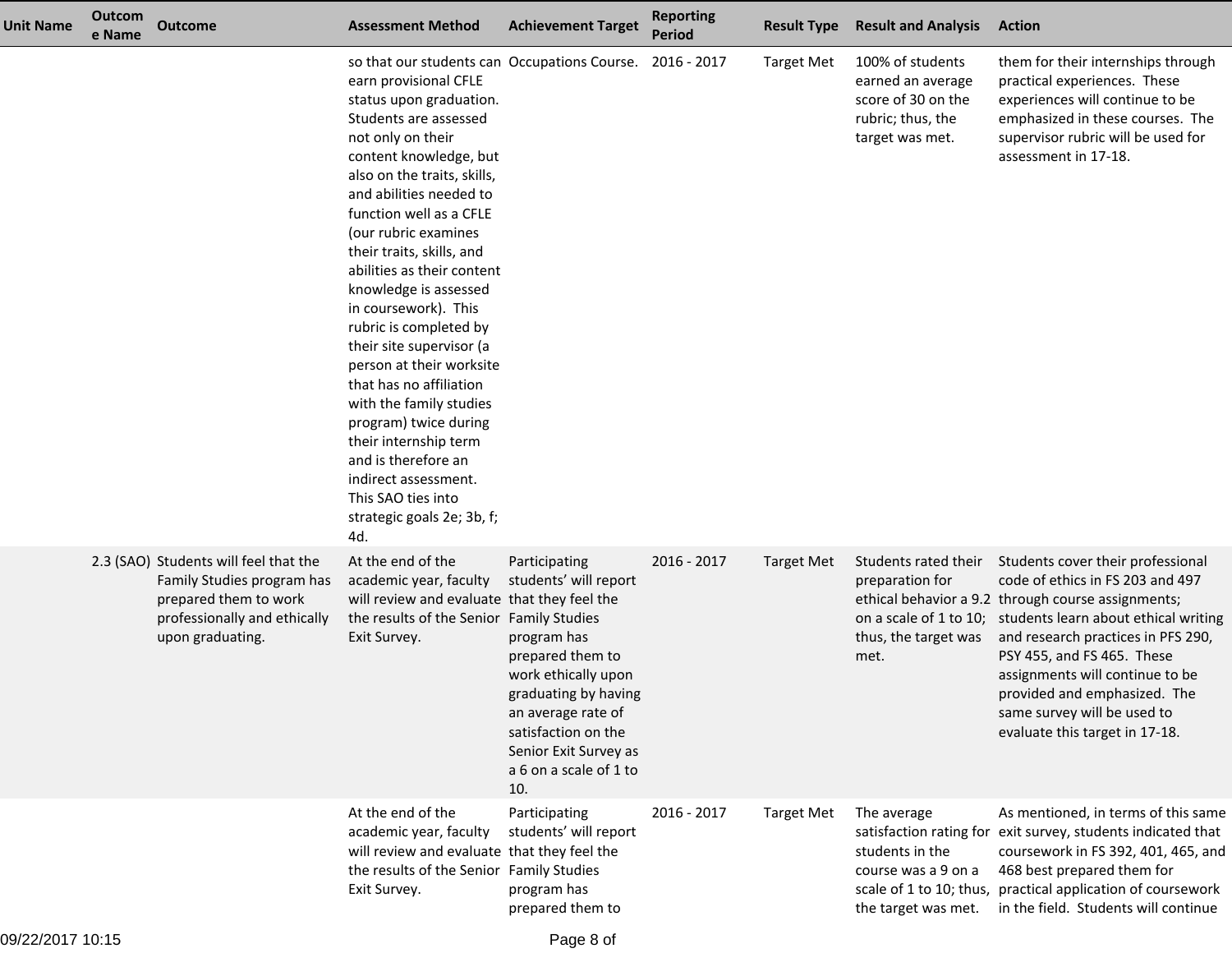| <b>Unit Name</b>                                            | Outcom<br>e Name | <b>Outcome</b>                                                                                                  | <b>Assessment Method</b>                                                                                                                                                                                                                                                                                                                                                                                                                                                                                                                                                                                                                   | <b>Achievement Target</b>                                                                                                                          | <b>Reporting</b><br><b>Period</b> | <b>Result Type</b>       | <b>Result and Analysis</b>                                                                                                                                                                                                                                                                                                                                                                             | <b>Action</b>                                                                                                                                                                                                                                                                                                                                                                                                                                                                                                                                                                                                                                                                                                                                               |
|-------------------------------------------------------------|------------------|-----------------------------------------------------------------------------------------------------------------|--------------------------------------------------------------------------------------------------------------------------------------------------------------------------------------------------------------------------------------------------------------------------------------------------------------------------------------------------------------------------------------------------------------------------------------------------------------------------------------------------------------------------------------------------------------------------------------------------------------------------------------------|----------------------------------------------------------------------------------------------------------------------------------------------------|-----------------------------------|--------------------------|--------------------------------------------------------------------------------------------------------------------------------------------------------------------------------------------------------------------------------------------------------------------------------------------------------------------------------------------------------------------------------------------------------|-------------------------------------------------------------------------------------------------------------------------------------------------------------------------------------------------------------------------------------------------------------------------------------------------------------------------------------------------------------------------------------------------------------------------------------------------------------------------------------------------------------------------------------------------------------------------------------------------------------------------------------------------------------------------------------------------------------------------------------------------------------|
|                                                             |                  |                                                                                                                 | At the end of the<br>academic year, faculty<br>will review and evaluate having an average<br>the results of the Senior rate of satisfaction<br>Exit Survey.                                                                                                                                                                                                                                                                                                                                                                                                                                                                                | work professionally<br>upon graduating by<br>on the Senior Exit<br>Survey as a 6 on a<br>scale of 1 to 10.                                         | 2016 - 2017                       | <b>Target Met</b>        | The average<br>students in the<br>course was a 9 on a<br>scale of 1 to 10; thus,<br>the target was met.                                                                                                                                                                                                                                                                                                | to be provided with such activities<br>satisfaction rating for in the future. The same survey will<br>be used to assess this target for 17-<br>18.                                                                                                                                                                                                                                                                                                                                                                                                                                                                                                                                                                                                          |
|                                                             | 3.1 (PO<br>4.d.  | Family Studies students will<br>become professional CFLEs.                                                      | Faculty will review the<br>quarterly notifications<br>of newly approved<br>CFLEs in the CFLE<br>Networker, which is the earn the Certified<br>newsletter provided for Family Life Educator<br>CFLEs. The CFLE<br>designation is awarded<br>to individuals based on<br>work experience over a<br>certain amount of time<br>and that the individuals<br>earned a grade of at<br>least a C in all<br>coursework from an<br>accredited institution.<br>At the end of every<br>academic year, the<br>assessment coordinator<br>will report out the<br>number of Family<br>Studies graduates to act<br>as a frame of reference<br>for reviewers. | 5% increase from the 2016 - 2017<br>previous academic<br>year in MUW Family<br>Studies alumni that<br>(CFLE) designation.                          |                                   | <i>Inconclusive</i>      | This is the baseline<br>year for the data to<br>be collected for the<br>Achievement<br>Target's comparison.<br>One student of the<br>current (May 2017)<br>graduating class has<br>applied while still a<br>student (students<br>can apply and pay<br>half the CFLE fee<br>while still enrolled;<br>plus an official<br>transcript indicating<br>graduation). The<br>target has been<br>partially met. | The CFLE designation will continue<br>to be pushed as an option for our<br>grads, especially for those in the<br>internship (FS 499) and program<br>planning (FS 465) courses, which<br>students often complete just prior<br>to graduation. The option to pay<br>half the fee while still in school<br>seems attractive to them, and<br>students will be reminded of this<br>option as well. Also, other<br>beneficial aspects of the credential<br>are that more employers recognize<br>they must submit the CFLE as important, and having<br>other half of their fee completed a degree from an<br>approved program means that<br>students can bypass the national<br>standardized exam. The same<br>evaluation of this target will be used<br>in 17-18. |
| Program -<br>General<br>Studies - BA,<br>BS {2016-<br>2017} |                  | 1.1 (SLO) Students will analyze written Students participating<br>information to solve real-<br>world problems. | in GS 400 during the<br>spring term will<br>complete the CLA+<br>assessment. The CLA+<br>Performance Task<br>Analysis and Problem<br>Solving subscores will<br>indicate success toward<br>this outcome.                                                                                                                                                                                                                                                                                                                                                                                                                                    | 75% of the students<br>in GS 400 will score 3<br>or better on the<br>Analysis and Problem<br>Solving component<br>of the CLA+<br>Performance Task. | 2016 - 2017                       | <b>Target Not</b><br>Met | <b>Three General</b><br>studies seniors took<br>the CLA+ as part of<br>GS 400. The results<br>of the CLA+ will be<br>available by the end<br>of June. This report<br>will be modified<br>when the results are<br>returned.                                                                                                                                                                             | Because spring CLA+ results are not<br>available until mid-summer, we will<br>assess the students in the fall GS<br>400 class.                                                                                                                                                                                                                                                                                                                                                                                                                                                                                                                                                                                                                              |
|                                                             |                  | 1.2 (SLO) Students will write<br>effectively to convey<br>solutions to real-world                               | Senior students<br>participating in GS 400<br>during the spring term                                                                                                                                                                                                                                                                                                                                                                                                                                                                                                                                                                       | 75% of the students<br>in GS 400 will score 3<br>or better on the                                                                                  | 2016 - 2017                       | <b>Target Not</b><br>Met | spring 2017 GS 400<br>class completed the                                                                                                                                                                                                                                                                                                                                                              | Three students in the Because spring CLA+ results are not<br>available until mid-summer, we will<br>test the fall GS 400 class in the                                                                                                                                                                                                                                                                                                                                                                                                                                                                                                                                                                                                                       |
| 09/22/2017 10:15                                            |                  |                                                                                                                 |                                                                                                                                                                                                                                                                                                                                                                                                                                                                                                                                                                                                                                            | Page 9 of                                                                                                                                          |                                   |                          |                                                                                                                                                                                                                                                                                                                                                                                                        |                                                                                                                                                                                                                                                                                                                                                                                                                                                                                                                                                                                                                                                                                                                                                             |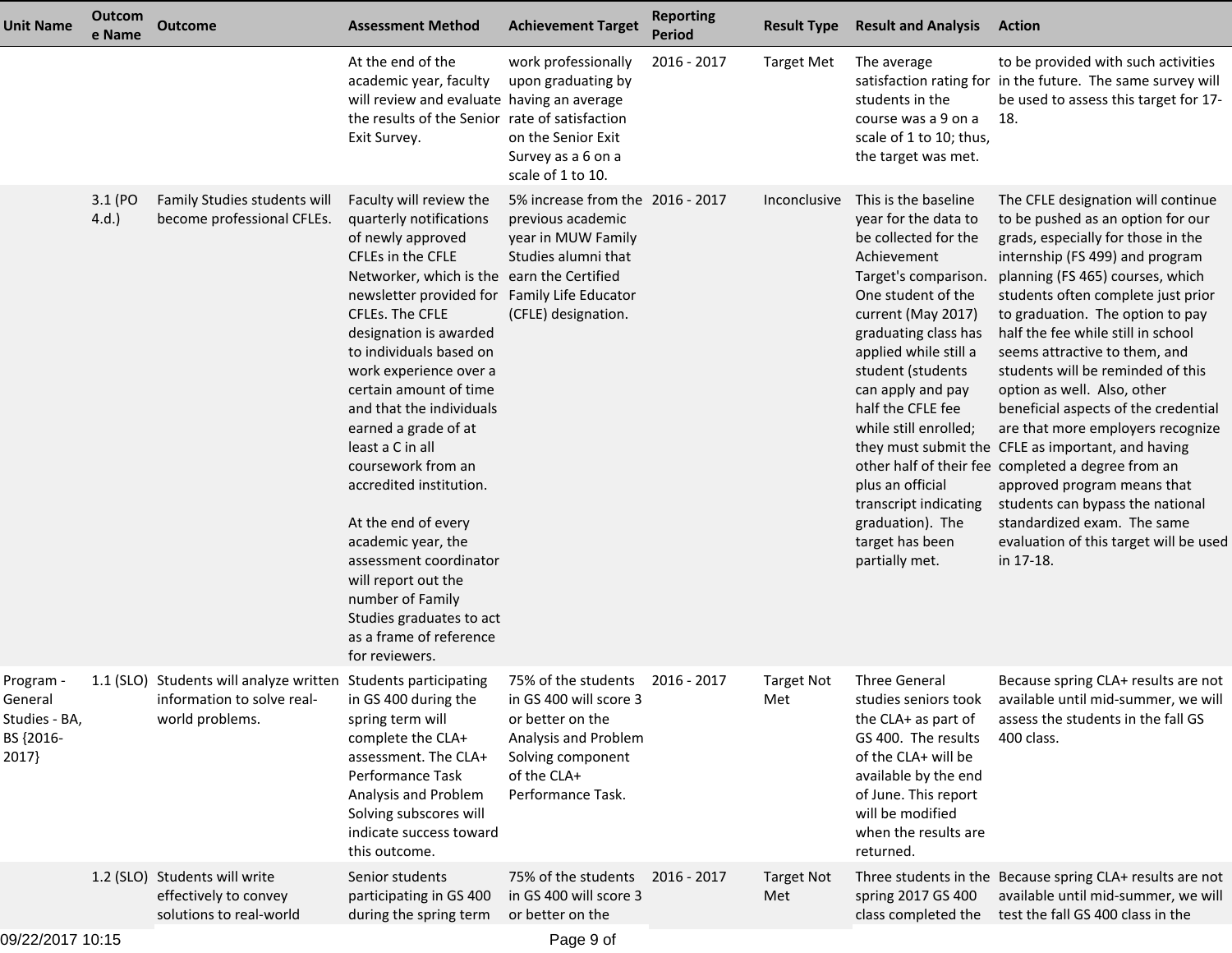| <b>Unit Name</b> | Outcom<br>e Name | <b>Outcome</b>                                                                                                                                                       | <b>Assessment Method</b>                                                                                                                                                                                                                                                                                                                                                              | <b>Achievement Target</b>                                                                                                                                                                       | <b>Reporting</b><br><b>Period</b> | <b>Result Type</b>       | <b>Result and Analysis</b>                                                                                                                                                                                                                                                                                             | <b>Action</b>                                                                                                                                     |
|------------------|------------------|----------------------------------------------------------------------------------------------------------------------------------------------------------------------|---------------------------------------------------------------------------------------------------------------------------------------------------------------------------------------------------------------------------------------------------------------------------------------------------------------------------------------------------------------------------------------|-------------------------------------------------------------------------------------------------------------------------------------------------------------------------------------------------|-----------------------------------|--------------------------|------------------------------------------------------------------------------------------------------------------------------------------------------------------------------------------------------------------------------------------------------------------------------------------------------------------------|---------------------------------------------------------------------------------------------------------------------------------------------------|
|                  |                  | 1.2 (SLO) problems.                                                                                                                                                  | will complete the CLA+<br>assessment. The CLA+<br>Performance Task<br><b>Writing Effectiveness</b><br>subscores will indicate<br>success toward this<br>outcome.                                                                                                                                                                                                                      | Writing Effectiveness 2016 - 2017<br>component of the<br>CLA+ Performance<br>Task.                                                                                                              |                                   | <b>Target Not</b><br>Met | CLA+. Results of the future.<br>CLA+ will be available<br>by the end of June.<br>This report will be<br>modified when the<br>CLA+ results are<br>received.                                                                                                                                                             |                                                                                                                                                   |
|                  | 5.a.             | 2.1 (GEO Students will prepare an<br>employment portfolio based<br>on their General Studies<br>curriculum.                                                           | Students participating<br>GS 400 will develop an<br>employment portfolio<br>including a letter of<br>interest, professional<br>philosophy, resume,<br>and applicable<br>employment artifacts.<br>This will be assessed<br>using the AAC&U<br><b>Foundations and Skills</b><br>for Lifelong Learning<br><b>VALUE Rubric.</b>                                                           | All students will earn 2016 - 2017<br>an average score 3 or<br>better on the AAC&U<br>Foundations and<br>Skills for Lifelong<br>Learning VALUE<br>Rubric on the<br>Employment<br>Portfolio.     |                                   | <b>Target Not</b><br>Met | 7 of 8 students<br>(87.5%) earned an<br>average score of 3 or<br>better on the AAC&U<br><b>Foundations and</b><br>Skills for Lifelong<br><b>Learning VALUE</b><br>Rubric on the<br>Employment<br>Portfolio.                                                                                                            | Continue to monitor.                                                                                                                              |
|                  |                  | 2.2 (SAO) Students will apply<br>knowledge and skills through graduates will be<br>employment in the modern<br>workforce.                                            | <b>General Studies</b><br>surveyed using a<br><b>Graduate Satisfaction</b><br>Survey within one year<br>of graduation. Faculty<br>will review and analyze<br>the survey results to<br>determine if<br>achievement target was Studies preparation.<br>met.                                                                                                                             | 75% of General<br>Studies graduates<br>participating in the<br><b>Graduate Satisfaction</b><br>Survey will report<br>employment within<br>an area that is<br>consistent with<br>her/his General | $2016 - 2017$                     | Inconclusive             | Graduating senior<br>survey will be<br>administered during<br>the summer 2017,<br>which will be<br>reported in next<br>year's results.                                                                                                                                                                                 | The senior satisfaction survey will<br>be added as a required component<br>of GS 400 so results will be available<br>during the reporting period. |
|                  | 2.3 (PO<br>3.b.) | The program will foster a<br>21st century learning<br>environment by broadening<br>educational opportunities<br>for the diverse student body. focus groups on campus | The department of H&K At least one student 2016 - 2017<br>tracks General Studies<br>student enrollment in<br>each of the 10 available academic year.<br>and will review the final<br>enrollment numbers at<br>the end of the academic<br>year. The focus groups<br>are: I. Fine and<br>Performing Arts, II.<br>Natural Sciences, III.<br>Human Sciences, IV.<br>Business, V. Culinary | will select each of the<br>10 focus groups each                                                                                                                                                 |                                   | <b>Target Met</b>        | Based on the<br>students enrolled in<br>GS 400 in the spring<br>of 2017, there were 0<br>students in focus<br>group I, 1 students in<br>focus group II, 1<br>student in focus<br>group IV, 0 students<br>in focus group V, 0<br>students in focus<br>group VI, 1 student<br>in focus group VII, 0<br>students in focus | Continue to monitor.                                                                                                                              |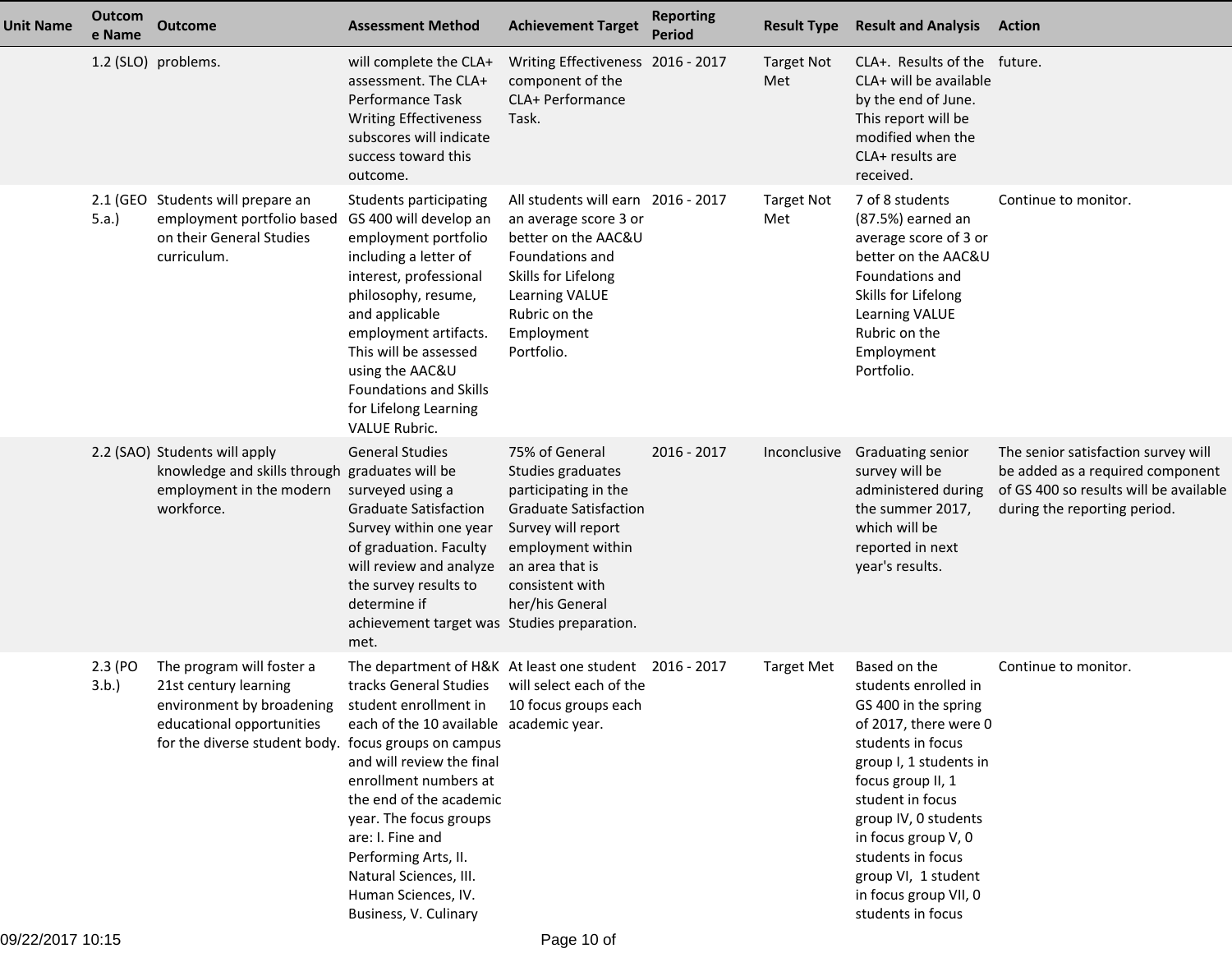| <b>Unit Name</b>                                                                            | <b>Outcom</b><br>e Name | <b>Outcome</b>                                                                                                                                                                                                                                                                                                                                                              | <b>Assessment Method</b>                                                                                                                                                                                                                                                                                               | <b>Achievement Target</b>                                                                                                                                                                                                                                                                                                                                                                                  | <b>Reporting</b><br><b>Period</b> | <b>Result Type</b>       | <b>Result and Analysis</b>                                                                                                                                                                                                                           | <b>Action</b>                                    |
|---------------------------------------------------------------------------------------------|-------------------------|-----------------------------------------------------------------------------------------------------------------------------------------------------------------------------------------------------------------------------------------------------------------------------------------------------------------------------------------------------------------------------|------------------------------------------------------------------------------------------------------------------------------------------------------------------------------------------------------------------------------------------------------------------------------------------------------------------------|------------------------------------------------------------------------------------------------------------------------------------------------------------------------------------------------------------------------------------------------------------------------------------------------------------------------------------------------------------------------------------------------------------|-----------------------------------|--------------------------|------------------------------------------------------------------------------------------------------------------------------------------------------------------------------------------------------------------------------------------------------|--------------------------------------------------|
|                                                                                             | 2.3 (PO<br>3.b.)        | The program will foster a<br>21st century learning<br>environment by broadening<br>educational opportunities<br>for the diverse student body.                                                                                                                                                                                                                               | Arts, VI. Humanities I<br>(English, Foreign<br>Languages, Philosophy,<br>Communication<br>Religion), VII.<br>Humanities II (History,<br>Political Science,<br>Geography), VIII.<br>Mathematics/Program<br>ming, IX. Health-Related<br>and X. Pre-professional<br>(Education, Nursing,<br>Speech-Language<br>Pathology. | At least one student<br>will select each of the<br>10 focus groups each<br>academic year.                                                                                                                                                                                                                                                                                                                  | 2016 - 2017                       | <b>Target Met</b>        | group VIII, 6 students Continue to monitor.<br>in focus group IX, and<br>3 students in focus<br>group X.                                                                                                                                             |                                                  |
| Program -<br>Gifted<br><b>Studies</b><br>(including<br>Certificate) -<br>ME {2016-<br>2017} | 1.1 (SAO<br>& SLO)      | Candidates will demonstrate<br>skills and commitment to<br>creating supportive<br>environments that afford all<br>P-12 students access to<br>rigorous college and career<br>ready standards by planning<br>and implementing an<br>interdisciplinary unit that<br>includes a use of<br>differentiated assessment to<br>measure and report the<br>impact on student learning. | The instructor for ED<br>598 will assess and<br>grade the<br>interdisciplinary unit<br>presented by the<br>student(s) using the<br>Interdisciplinary Unit<br>Rubric.                                                                                                                                                   | Candidates will<br>demonstrate skills<br>and commitment to<br>creating supportive<br>environments that<br>afford all P-12<br>students access to<br>rigorous college and<br>career ready<br>standards by<br>planning and<br>implementing an<br>interdisciplinary unit<br>by scoring an average<br>of 86% or above on<br>the Interdisciplinary<br>Unit Rubric in ED<br>598, Internship in<br>Gifted Studies. | 2016 - 2017                       | <b>Target Not</b><br>Met | Only 50% of<br>candidates met the<br>achievement target<br>of demonstrating<br>skills and<br>commitment to<br>creating supportive<br>environment that<br>afford all P-12<br>students access to<br>rigorous college and<br>career ready<br>standards. | Gifted Studies will continue this<br>assessment. |
|                                                                                             | 1.2 (PO<br>2.c.         | Strengthen and Expand K-12 The department of<br>Partnerships- Partners will<br>co-construct mutually<br>beneficial P-12 school and<br>community arrangements,<br>including technology-based<br>collaborations, for clinical<br>preparation and share<br>responsibility for continuous<br>improvement of candidate<br>preparation (Council of                                | education will hold<br>focus group meetings<br>with various partners<br>(K-12 administration, K-<br>12 teachers) to co-<br>construct mutually<br>beneficial P-12<br>partnerships.                                                                                                                                      | The department of<br>education and<br>various partners will<br>host 2 focus groups<br>during the academic<br>year in which they<br>will share opinions<br>about developing at<br>least one new<br>mutually beneficial<br>partnership.                                                                                                                                                                      | 2016 - 2017                       | <b>Target Not</b><br>Met | The department did<br>not host 2 focus<br>groups due to a<br>change in leadership.                                                                                                                                                                   | Gifted studies will keep this goal               |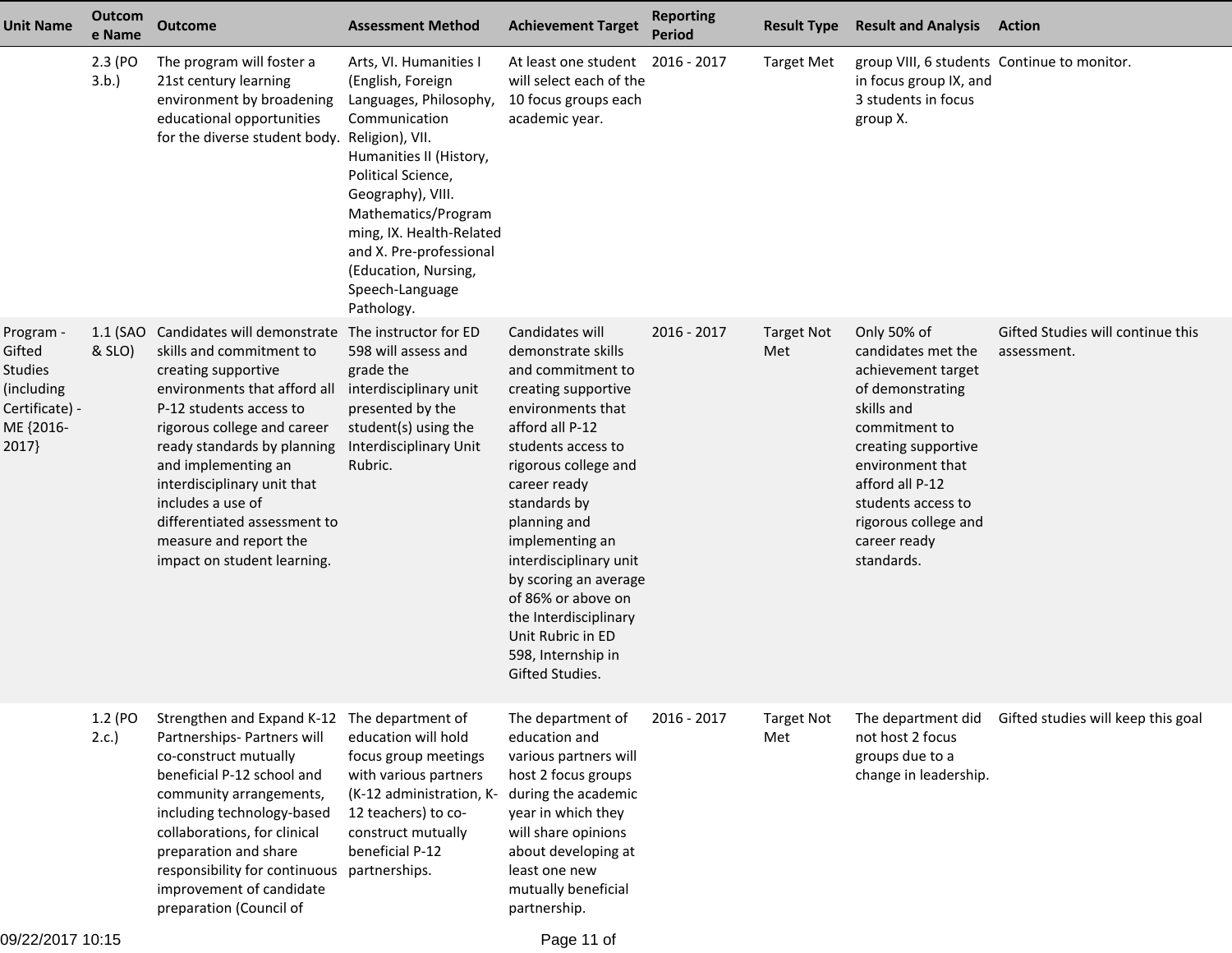| <b>Unit Name</b> | <b>Outcom</b><br>e Name | <b>Outcome</b>                                                                                                                                                                                                                                                                                                                                                           | <b>Assessment Method</b>                                                                                                                                                                               | <b>Achievement Target</b>                                                                                                                                                                                                                                                                                                                                                                                                                    | <b>Reporting</b><br><b>Period</b> | <b>Result Type</b>       | <b>Result and Analysis</b>                                                                                                            | <b>Action</b>                      |
|------------------|-------------------------|--------------------------------------------------------------------------------------------------------------------------------------------------------------------------------------------------------------------------------------------------------------------------------------------------------------------------------------------------------------------------|--------------------------------------------------------------------------------------------------------------------------------------------------------------------------------------------------------|----------------------------------------------------------------------------------------------------------------------------------------------------------------------------------------------------------------------------------------------------------------------------------------------------------------------------------------------------------------------------------------------------------------------------------------------|-----------------------------------|--------------------------|---------------------------------------------------------------------------------------------------------------------------------------|------------------------------------|
|                  | 1.2 (PO<br>2.c.         | <b>Accreditation for Educator</b><br>Preparation, CAEP 2.1).                                                                                                                                                                                                                                                                                                             | The department of<br>education will hold<br>focus group meetings<br>with various partners<br>(K-12 administration, K-<br>12 teachers) to co-<br>construct mutually<br>beneficial P-12<br>partnerships. | The department of<br>education and<br>various partners will<br>host 2 focus groups<br>during the academic<br>year in which they<br>will share opinions<br>about developing at<br>least one new<br>mutually beneficial<br>partnership.                                                                                                                                                                                                        | 2016 - 2017                       | <b>Target Not</b><br>Met | The department did<br>not host 2 focus<br>groups due to a<br>change in leadership.                                                    | Gifted studies will keep this goal |
|                  | & SLO)                  | 2.1 (SAO Candidates demonstrate an<br>understanding of and are<br>able to apply knowledge and<br>skills specific to their<br>discipline by creating a<br>comprehensive presentation<br>highlighting evidence-based<br>knowledge and strategies<br>related to a relevant<br>issue/topic in gifted<br>education targeted at an<br>audience of appropriate<br>stakeholders. | The instructor for ED<br>595 will assess and<br>grade the<br>comprehensive<br>presentation given by<br>the student(s) using the specific to their<br>Advocacy Plan Rubric.                             | Candidates<br>demonstrate an<br>understanding of and<br>are able to apply<br>knowledge and skills<br>discipline by creating<br>a comprehensive<br>presentation<br>highlighting<br>evidence-based<br>knowledge and<br>strategies related to<br>a relevant issue/topic<br>in gifted education<br>targeted at an<br>audience of<br>appropriate<br>stakeholders by<br>scoring "Acceptable<br>or above" on the<br><b>Advocacy Plan</b><br>Rubric. | 2016 - 2017                       | <b>Target Met</b>        | 100% of students<br>met the achievement achievement target.<br>target of scoring<br>acceptable or above<br>on the advocacy<br>rubric. | Gifted studies will keep this      |
|                  | 3.1 (RO<br>& SLO)       | Candidates will demonstrate The instructor for ED<br>their proficiencies to<br>understand and apply<br>knowledge and skills<br>appropriate to their<br>professional field of<br>specialization so that<br>learning and development<br>opportunities for all P-12<br>students are enhanced<br>through the development of                                                  | 500 will assess and<br>grade the research<br>project presented by<br>the student(s) utilizing<br>the Research Project<br>Rubric.                                                                       | Candidates will<br>demonstrate their<br>proficiencies to<br>understand and<br>apply knowledge and<br>skills appropriate to<br>their professional<br>field of specialization<br>so that learning and<br>development<br>opportunities for all                                                                                                                                                                                                  | $2016 - 2017$                     | <b>Target Met</b>        | 91% of candidates<br>scored 86% or above achievement target.<br>on the research<br>project presentation.                              | Gifted Studies will keep this      |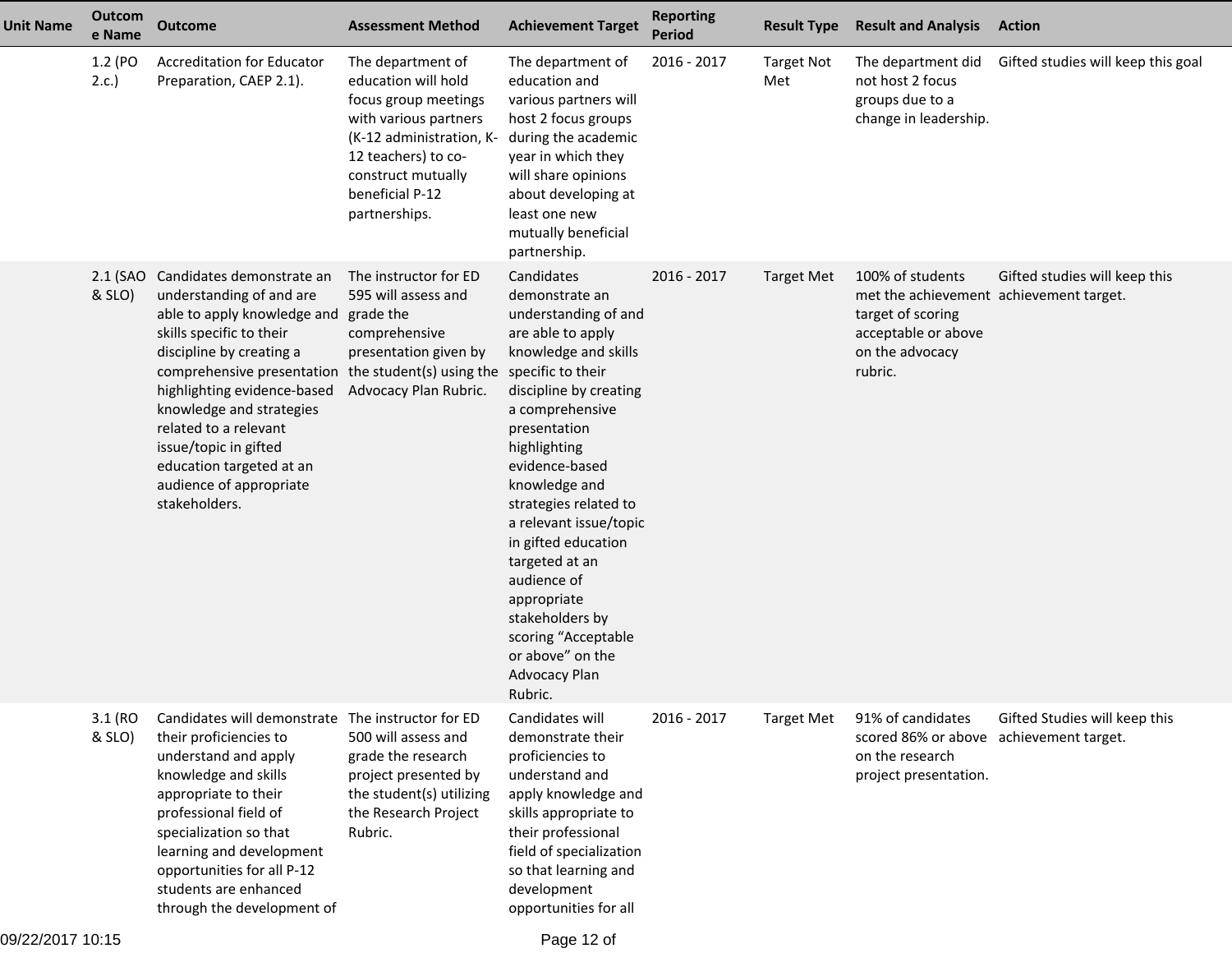| <b>Unit Name</b>                                         | Outcom<br>e Name  | <b>Outcome</b>                                                                            | <b>Assessment Method</b>                                                                                                                                                                                                                                                                                                                                                                                                                       | <b>Achievement Target</b>                                                                                                                                                                                                                  | <b>Reporting</b><br><b>Period</b> | <b>Result Type</b>       | <b>Result and Analysis</b>                                                                                                                                                                                                                                                                 | <b>Action</b>                                                                                                                                                     |
|----------------------------------------------------------|-------------------|-------------------------------------------------------------------------------------------|------------------------------------------------------------------------------------------------------------------------------------------------------------------------------------------------------------------------------------------------------------------------------------------------------------------------------------------------------------------------------------------------------------------------------------------------|--------------------------------------------------------------------------------------------------------------------------------------------------------------------------------------------------------------------------------------------|-----------------------------------|--------------------------|--------------------------------------------------------------------------------------------------------------------------------------------------------------------------------------------------------------------------------------------------------------------------------------------|-------------------------------------------------------------------------------------------------------------------------------------------------------------------|
|                                                          | 3.1 (RO<br>& SLO) | a research study in the field<br>of gifted studies.                                       | The instructor for ED<br>500 will assess and<br>grade the research<br>project presented by<br>the student(s) utilizing<br>the Research Project<br>Rubric.                                                                                                                                                                                                                                                                                      | P-12 students are<br>enhanced through<br>the development of a<br>research study in the<br>field of gifted studies<br>by scoring an average<br>of 86% or higher on<br>the Research Project<br>Rubric in ED 500,<br>Educational<br>Research. | 2016 - 2017                       | <b>Target Met</b>        | 91% of candidates<br>scored 86% or above achievement target.<br>on the research<br>project presentation.                                                                                                                                                                                   | Gifted Studies will keep this                                                                                                                                     |
| Program -<br>Health<br>Education -<br>MS {2016-<br>2017} |                   | 1.1 (SLO) Students will be able to<br>create a valuable statement<br>of purpose.          | Students participating<br>in HED 511 will develop<br>a research proposal, for assessed will be a 2<br>which they will need to<br>formulate a statement<br>of purpose that<br>describes a public<br>health problem and<br>why the problem is<br>interesting and worthy<br>of research. This will be<br>assessed by the HED<br>511 Rubric, in which<br>students will be either<br>be below target (1),<br>meet target (2), exceed<br>target (3). | The average score of 2016 - 2017<br>HED 511 students<br>or higher for the<br>statement of<br>purpose component<br>of the HED 511<br>Rubric.                                                                                                |                                   | <b>Target Met</b>        | All but 1 of the<br>students<br>participating in HED<br>511 were able to<br>meet or exceed<br>target, with<br>guidance. One<br>student needed<br>several rewrites and<br>discussion before<br>eventually meeting<br>target. The results<br>are in the canvas<br>class for the<br>semester. | We are going to continue working<br>on developing research proposals in<br>the HED 511 class.                                                                     |
|                                                          |                   | 1.2 (SLO) Students will be able to<br>develop clear research<br>questions and hypotheses. | <b>Students participating</b><br>in HED 511 will develop<br>a research proposal, for assessed will be a 2<br>which they will<br>formulate research<br>questions or<br>hypotheses that have a<br>clear purpose. This will<br>be assessed by the HED<br>511 Rubric, in which<br>students will either be<br>below target (1), meet<br>target (2), exceed target<br>(3).                                                                           | The average score of 2016 - 2017<br>HED 511 students<br>or higher for the<br>research questions or<br>hypotheses<br>component of the<br>HED 511 Rubric.                                                                                    |                                   | <b>Target Met</b>        | All students met the<br>target of developing<br>a research proposal<br>with clearly<br>formulated<br>hypotheses or<br>research questions,<br>depending on<br>whether their study<br>was exploratory or<br>confirmatory studies.                                                            | We will continue requiring students<br>to develop research proposals in<br>which they formulate research<br>questions or hypotheses that have a<br>clear purpose. |
|                                                          |                   | 2.1 (SLO) Students will be able to<br>identify needs, resources,                          | Faculty will analyze the<br>students'                                                                                                                                                                                                                                                                                                                                                                                                          | 75% of students in<br>the comprehensive                                                                                                                                                                                                    | 2016 - 2017                       | <b>Target Not</b><br>Met | These data come<br>from students' first                                                                                                                                                                                                                                                    | We will continue to use the<br>comprehensive exam as the                                                                                                          |
|                                                          |                   |                                                                                           |                                                                                                                                                                                                                                                                                                                                                                                                                                                |                                                                                                                                                                                                                                            |                                   |                          |                                                                                                                                                                                                                                                                                            |                                                                                                                                                                   |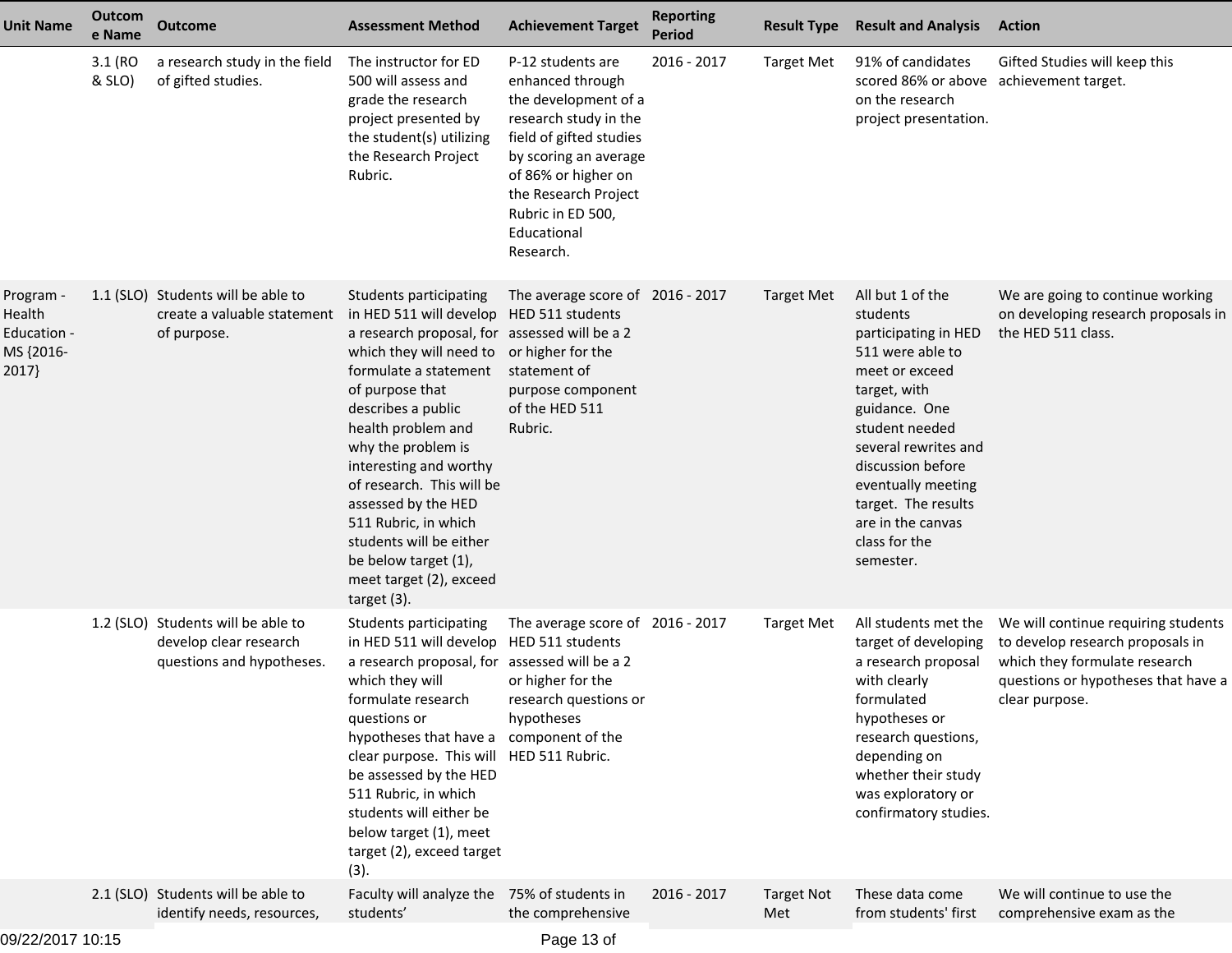| <b>Unit Name</b> | Outcom<br>e Name | <b>Outcome</b>                                                                                                                                                                                    | <b>Assessment Method</b>                                                                                                                                                                                                                                                                                                                                                                             | <b>Achievement Target</b>                                                                                                                                                         | <b>Reporting</b><br><b>Period</b> | <b>Result Type</b>       | <b>Result and Analysis</b>                                                                                                                                                                                                                                                                                                                          | <b>Action</b>                                                                                                                                                                                                                                                                                                                                                                                                                                        |
|------------------|------------------|---------------------------------------------------------------------------------------------------------------------------------------------------------------------------------------------------|------------------------------------------------------------------------------------------------------------------------------------------------------------------------------------------------------------------------------------------------------------------------------------------------------------------------------------------------------------------------------------------------------|-----------------------------------------------------------------------------------------------------------------------------------------------------------------------------------|-----------------------------------|--------------------------|-----------------------------------------------------------------------------------------------------------------------------------------------------------------------------------------------------------------------------------------------------------------------------------------------------------------------------------------------------|------------------------------------------------------------------------------------------------------------------------------------------------------------------------------------------------------------------------------------------------------------------------------------------------------------------------------------------------------------------------------------------------------------------------------------------------------|
|                  | $2.1$ (SLO)      | and capacity to determine<br>needs for health<br>education/promotion based<br>on assessment findings.                                                                                             | comprehensive exam<br>results and determine if least at least a 75%<br>the students were able<br>to identify the needs<br>and resources for<br>health<br>education/promotion.                                                                                                                                                                                                                        | exam will score at<br>on comprehensive<br>exam questions<br>related to Area 1<br>competencies in the<br>comprehensive<br>exam.                                                    | 2016 - 2017                       | <b>Target Not</b><br>Met | attempt at the<br>Comprehensive<br>exam. 17 questions<br>in the exam were<br>geared at testing the<br>competencies and<br>subcompetencies of<br>Assess Needs,<br>Resources, and<br>Capacity for Health<br>Education/Promotion<br>. The overall<br>percentage for the<br>students was 69.3%.<br>11 out of 21 scored<br>at least a 75%<br>$(52.3%)$ . | assessment tool. This exam is<br>similar to the credentialing exam<br>offered by NCHEC and provides<br>students with feedback before they<br>take the CHES exam. Results will<br>also be shared with the faculty in<br>the program, so that Area 1<br>Responsibility area 1, responsibility competencies and<br>subcompetencies can be further<br>reinforced in classes.                                                                             |
|                  |                  | 2.2 (SAO) Students will demonstrate a<br>knowledge of all health<br>education competencies.                                                                                                       | Students in HED 597,<br>HED 598, and HED 599<br>will be given a<br>comprehensive exam by students completing<br>the program faculty.<br>The faculty will analyze<br>the first attempt of the<br>students'<br>comprehensive exam<br>results collectively from comprehensive exam<br>all courses to determine on their first<br>the students'<br>knowledge of all health<br>education<br>competencies. | 70% of HED 597, HED 2016 - 2017<br>598, HED 599<br>(collectively)<br>the comprehensive<br>exam will get a<br>passing score (70%)<br>on all competency<br>areas of the<br>attempt. |                                   | <b>Target Not</b><br>Met | On the first attempt,<br>7 out of 21 students<br>passed the<br>comprehensive<br>the second attempt.                                                                                                                                                                                                                                                 | We will continue to use the<br>comprehensive exam as the<br>assessment tool. This exam is<br>similar to the credentialing exam<br>exam. The remaining offered by NCHEC and provides<br>students passed it on students with feedback before they<br>take the CHES exam. Results will<br>also be shared with the faculty in<br>the program, so that all<br>responsibility competencies and<br>subcompetencies can be further<br>reinforced in classes. |
|                  | $2.a.$ )         | 3.1 (PO The MSHE program will<br>promote regional<br>stewardship by cultivating<br>collaborations that increase<br>health and well-being<br>through partnerships across<br>campus and the region. | The MSHE program will 40 vendors<br>provide health<br>promotion information<br>to students, faculty,<br>staff, and community<br>members at a<br><b>Community Health Fair</b><br>by collaborating with<br>other programs on<br>campus and other<br>health care and social<br>service organizations in                                                                                                 | representing<br>university programs<br>and community<br>organizations will<br>take part in the<br><b>Community Health</b><br>Fair.                                                | 2016 - 2017                       |                          |                                                                                                                                                                                                                                                                                                                                                     | Target Met A participation roster We will continue to promote<br>of vendors was kept. regional stewardship by cultivating<br>collaborations that increase health<br>and well-being through partnerships<br>across campus and the region.<br>Although we will no longer conduct<br>an annual community health fair,<br>we will continue to co-host<br>Women's Health Awareness week<br>with Baptist Golden Triangle.                                  |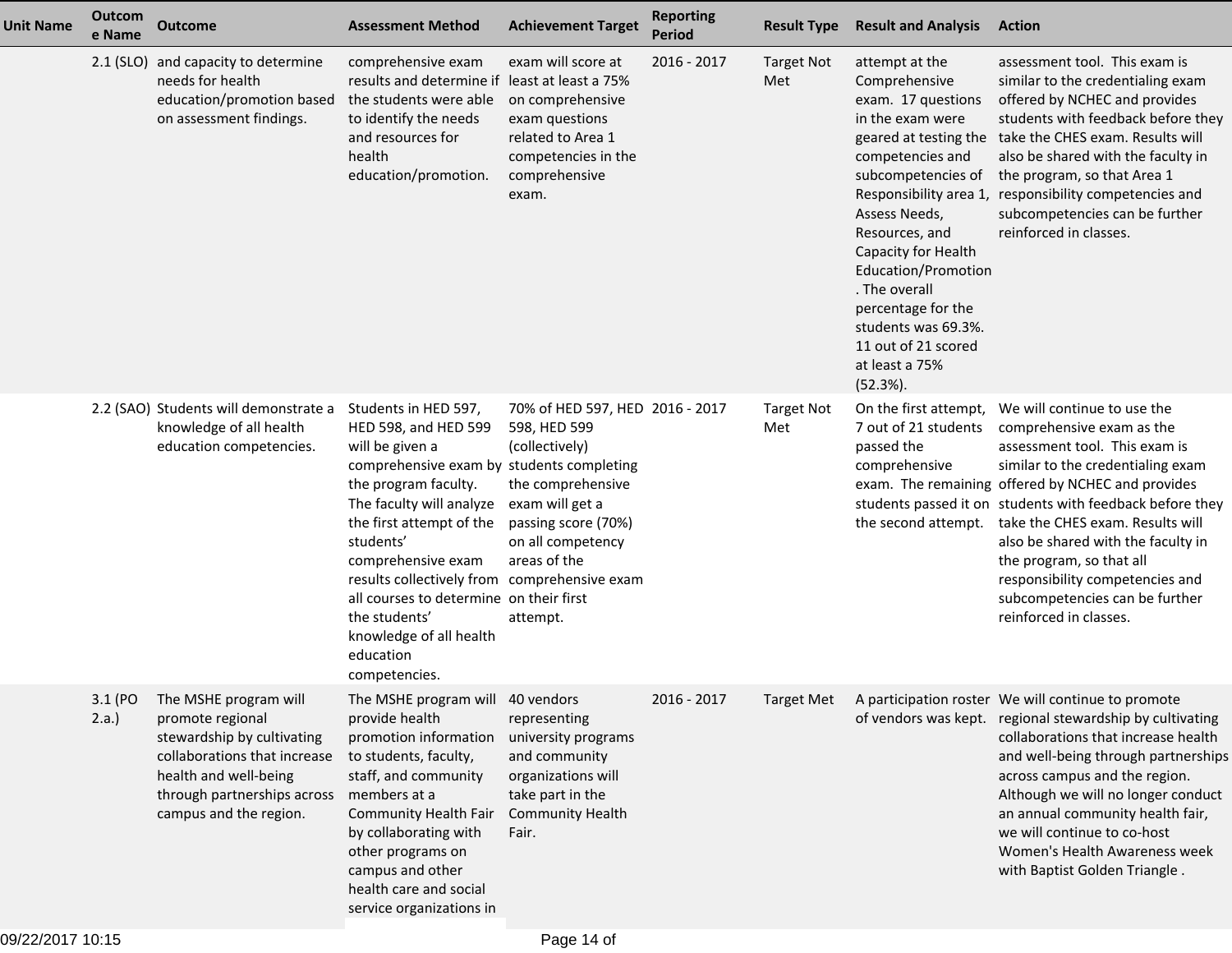| <b>Unit Name</b> | Outcom<br>e Name    | <b>Outcome</b>                                                                                                                                                                            | <b>Assessment Method</b>                                                                                                                                                                                                                                           | <b>Achievement Target</b>                                                                                                                                     | <b>Reporting</b><br><b>Period</b> | <b>Result Type</b> | <b>Result and Analysis</b>                                                                                                                                       | <b>Action</b>                                                                                                                                                                                                                                                                                                                                                                       |
|------------------|---------------------|-------------------------------------------------------------------------------------------------------------------------------------------------------------------------------------------|--------------------------------------------------------------------------------------------------------------------------------------------------------------------------------------------------------------------------------------------------------------------|---------------------------------------------------------------------------------------------------------------------------------------------------------------|-----------------------------------|--------------------|------------------------------------------------------------------------------------------------------------------------------------------------------------------|-------------------------------------------------------------------------------------------------------------------------------------------------------------------------------------------------------------------------------------------------------------------------------------------------------------------------------------------------------------------------------------|
|                  | 3.1 (PO<br>$2.a.$ ) | The MSHE program will<br>promote regional<br>stewardship by cultivating<br>collaborations that increase<br>health and well-being<br>through partnerships across<br>campus and the region. | the region. Program<br>coordinator will assess<br>this program outcome<br>by keeping a<br>Participation Roster.                                                                                                                                                    | 40 vendors<br>representing<br>university programs<br>and community<br>organizations will<br>take part in the<br><b>Community Health</b><br>Fair.              | 2016 - 2017                       | <b>Target Met</b>  | of vendors was kept.                                                                                                                                             | A participation roster We will continue to promote<br>regional stewardship by cultivating<br>collaborations that increase health<br>and well-being through partnerships<br>across campus and the region.<br>Although we will no longer conduct<br>an annual community health fair,<br>we will continue to co-host<br>Women's Health Awareness week<br>with Baptist Golden Triangle. |
|                  | 4.1 (RO)            | MSHE students in HED 599<br>will competently<br>communicate their research<br>findings in a presentation to<br>the departmental faculty.                                                  | Students orally present<br>their research findings<br>to the departmental<br>faculty. Departmental<br>faculty will evaluate the Presentations based<br>research presentations<br>with the Departmental<br>Rubric to determine if<br>achievement target was<br>met. | 70% of students will<br>earn a score of<br>competent (3) on<br>their Oral<br>on their scores on<br>the Departmental<br>Rubric.                                | 2016 - 2017                       | <b>Target Met</b>  | Four students<br>completed Thesis<br>projects. All the<br>students provided an<br>oral presentation and<br>poster presentation<br>of their research<br>findings. | Students that complete Thesis<br>projects will continue to present<br>their findings to the department,                                                                                                                                                                                                                                                                             |
|                  | 5.1 (PO<br>4.d.     | MSHE students in HED 598<br>and 599 will develop<br>confidence in their<br>competencies.                                                                                                  | HED 598 and 599<br>students will be given<br>an Exit Survey, and<br>departmental faculty<br>will review and analyze<br>the survey results to<br>determine if<br>achievement target was<br>met.                                                                     | 90% of participating<br>HED 598 and 599<br>students in the Exit<br>Survey will report a<br>"confident" level in<br>evaluating health<br>education programs.   | 2016 - 2017                       | <b>Target Met</b>  | Exit survey was<br>reported a<br>"confident" level in<br>evaluating health<br>education programs.                                                                | We will continue to administer the<br>given. All participants exit survey to students in the<br>capstone class.                                                                                                                                                                                                                                                                     |
|                  |                     |                                                                                                                                                                                           | HED 598 and 599<br>students will be given<br>an Exit Survey, and<br>departmental faculty<br>will review and analyze<br>the survey results to<br>determine if<br>achievement target was<br>met.                                                                     | 90% of participating<br>HED 598 and 599<br>students in the Exit<br>Survey will report a<br>"confident" level in<br>implementing health<br>education programs. | 2016 - 2017                       | <b>Target Met</b>  | exit survey to<br>students in the<br>capstone class. All<br>participants reported<br>a "confident" level in<br>implementing health<br>education programs.        | We administered the We will continue to administer the<br>exit survey to students in the<br>capstone class.                                                                                                                                                                                                                                                                         |
|                  |                     |                                                                                                                                                                                           | HED 598 and 599<br>students will be given<br>an Exit Survey, and<br>departmental faculty<br>will review and analyze<br>the survey results to                                                                                                                       | 90% of participating<br>HED 598 and 599<br>students in the Exit<br>Survey will report a<br>"confident" level in<br>planning health                            | 2016 - 2017                       | <b>Target Met</b>  | Students in the two<br>capstone courses<br>(HED 598 and HED<br>599) completed an<br>exit survey. They all<br>reported feeling                                    | We will continue using the indirect<br>exit survey to assess students'<br>confidence level in planning health<br>education programs.                                                                                                                                                                                                                                                |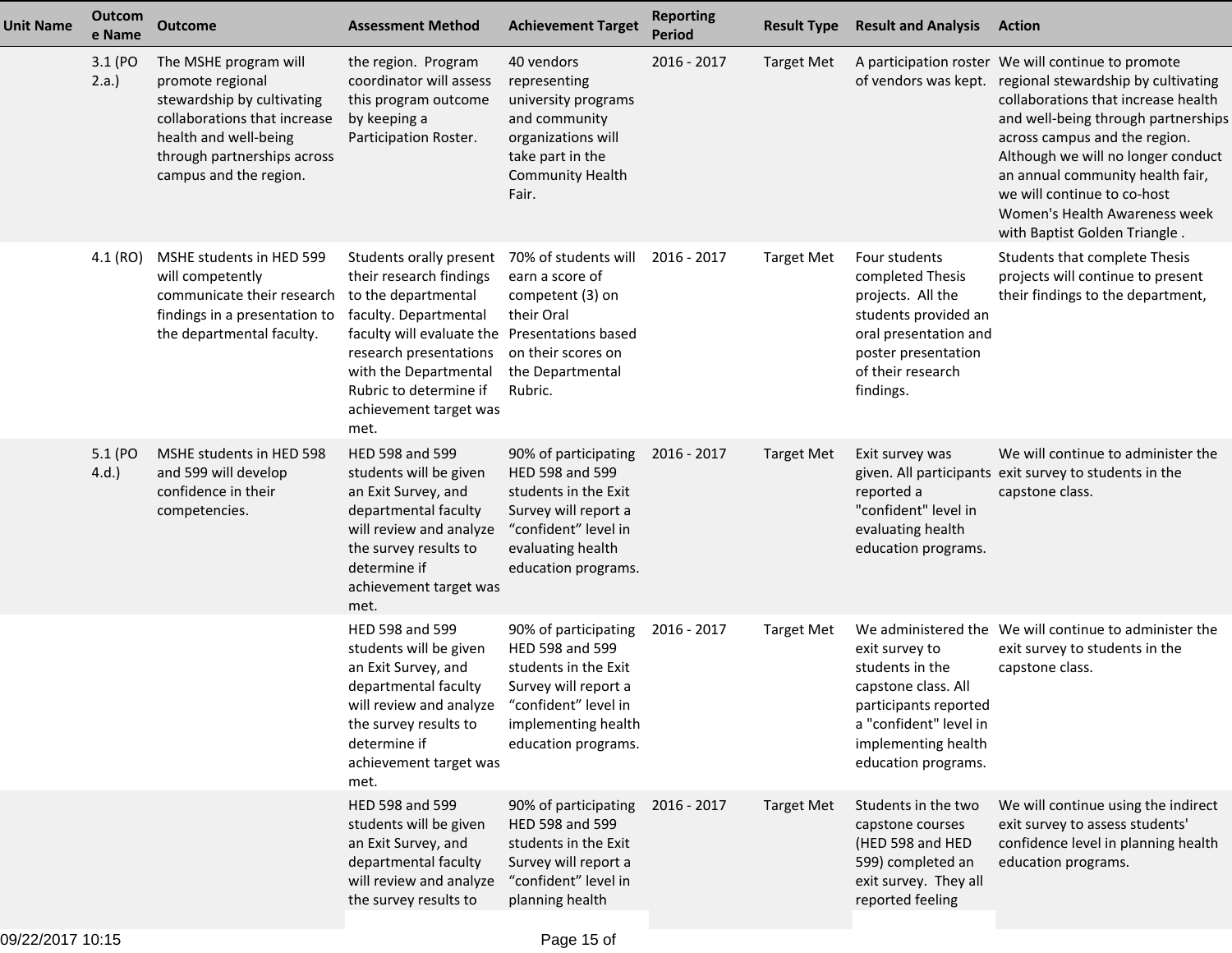| <b>Unit Name</b>                                                                                                                                  | Outcom<br>e Name | <b>Outcome</b>                                                                                                                                         | <b>Assessment Method</b>                                                                                                                                                                                                                                                                    | <b>Achievement Target</b>                                                                                                                                                                                                                                                             | <b>Reporting</b><br><b>Period</b> | <b>Result Type</b>       | <b>Result and Analysis</b>                                                                                                                         | <b>Action</b>                                                                                                                        |
|---------------------------------------------------------------------------------------------------------------------------------------------------|------------------|--------------------------------------------------------------------------------------------------------------------------------------------------------|---------------------------------------------------------------------------------------------------------------------------------------------------------------------------------------------------------------------------------------------------------------------------------------------|---------------------------------------------------------------------------------------------------------------------------------------------------------------------------------------------------------------------------------------------------------------------------------------|-----------------------------------|--------------------------|----------------------------------------------------------------------------------------------------------------------------------------------------|--------------------------------------------------------------------------------------------------------------------------------------|
|                                                                                                                                                   |                  |                                                                                                                                                        | determine if<br>achievement target was<br>met.                                                                                                                                                                                                                                              | education programs. 2016 - 2017                                                                                                                                                                                                                                                       |                                   | <b>Target Met</b>        | confident or very<br>confident about<br>planning health<br>education programs.                                                                     | We will continue using the indirect<br>exit survey to assess students'<br>confidence level in planning health<br>education programs. |
| Program -<br>Kinesiology<br>(including<br>Exercise<br>Science<br>Minor and<br>Pre-Physical<br>Therapy<br>Concentratio<br>n) - BS<br>${2016-2017}$ |                  | 1.1 (SLO) Students will demonstrate<br>knowledge consistent with<br>the ACSM Certified Exercise<br>Physiologist.                                       | Students will complete<br>a comprehensive<br>examination<br>(Certification Practice<br>Test) as part of KIN 316<br>Practicum in<br>Kinesiology.<br>Departmental faculty<br>will review the results<br>of the students'<br>examinations.                                                     | At least 85% of<br>students will pass,<br>minimum score of<br>70%, a Certification<br>Practice Test as part<br>of KIN 316 Practicum<br>in Kinesiology.                                                                                                                                | 2016 - 2017                       | <b>Target Not</b><br>Met | 19/26 students<br>assessed met this<br>goal.                                                                                                       | Continue action as well as review<br>instructional methods to improve<br>and meet this target.                                       |
|                                                                                                                                                   |                  | 1.2 (SLO) Students will demonstrate<br>health-fitness assessment<br>skills consistent with ACSM<br><b>Certified Exercise</b><br>Physiologist.          | Students will complete<br>a Health-Fitness<br><b>Assessment Skills</b><br>Evaluation as part of<br>KIN 316. Departmental<br>faculty will review the<br><b>Health-Related Skills</b><br><b>Evaluation Rubric</b><br>results of the students'<br>evaluations.                                 | Student scores on all 2016 - 2017<br>components of a<br><b>Health-Related Skills</b><br>Evaluation will<br>average a score of 2<br>(Acceptable) or<br>greater on a Health-<br><b>Related Skills</b><br><b>Evaluation Rubric as</b><br>part of KIN 316<br>Practicum in<br>Kinesiology. |                                   | <b>Target Met</b>        | Target met. In<br>meeting this target,<br>21/26 students<br>scored a 2 or higher<br>with 5 students<br>scoring a 1, easily<br>meeting the average. | Target met. Continue actions. Re-<br>evaluate and discuss expression of<br>target as average of 2 or higher.                         |
|                                                                                                                                                   | 1.c.             | 1.3 (GEO Students will develop and<br>evaluate appropriate<br>exercise/rehabilitation<br>programs for individuals in a<br>practical, hands-on setting. | Students will complete<br>two Case Studies on<br>actual clients/patients<br>as part of KIN 416<br>Internship in<br>Kinesiology.<br>Departmental faculty<br>will review the AAC&U<br>Written Communication Value Rubric as part<br>Value Rubric results of<br>the students' case<br>studies. | Students completing 2016 - 2017<br>Case Studies will<br>average a score of 2<br>(Milestone) or<br>greater on all<br>components of the<br>AAC&U Written<br>Communication<br>of KIN 416 Internship<br>in Kinesiology.                                                                   |                                   | <b>Target Met</b>        | All students scored a<br>2 or higher on this<br>item.                                                                                              | As all students met this criterion,<br>faculty will re-examine the rigor and<br>determine if a different goal should<br>be set.      |
|                                                                                                                                                   |                  |                                                                                                                                                        | Students will complete<br>two Case Studies on<br>actual clients/patients<br>as part of KIN 416<br>Internship in                                                                                                                                                                             | Students completing 2016 - 2017<br>Case Studies will<br>average a score of 2<br>(Acceptable) or<br>greater on all                                                                                                                                                                     |                                   | <b>Target Met</b>        | 100% of students<br>met target of 2 or<br>higher.                                                                                                  | Continue actions.                                                                                                                    |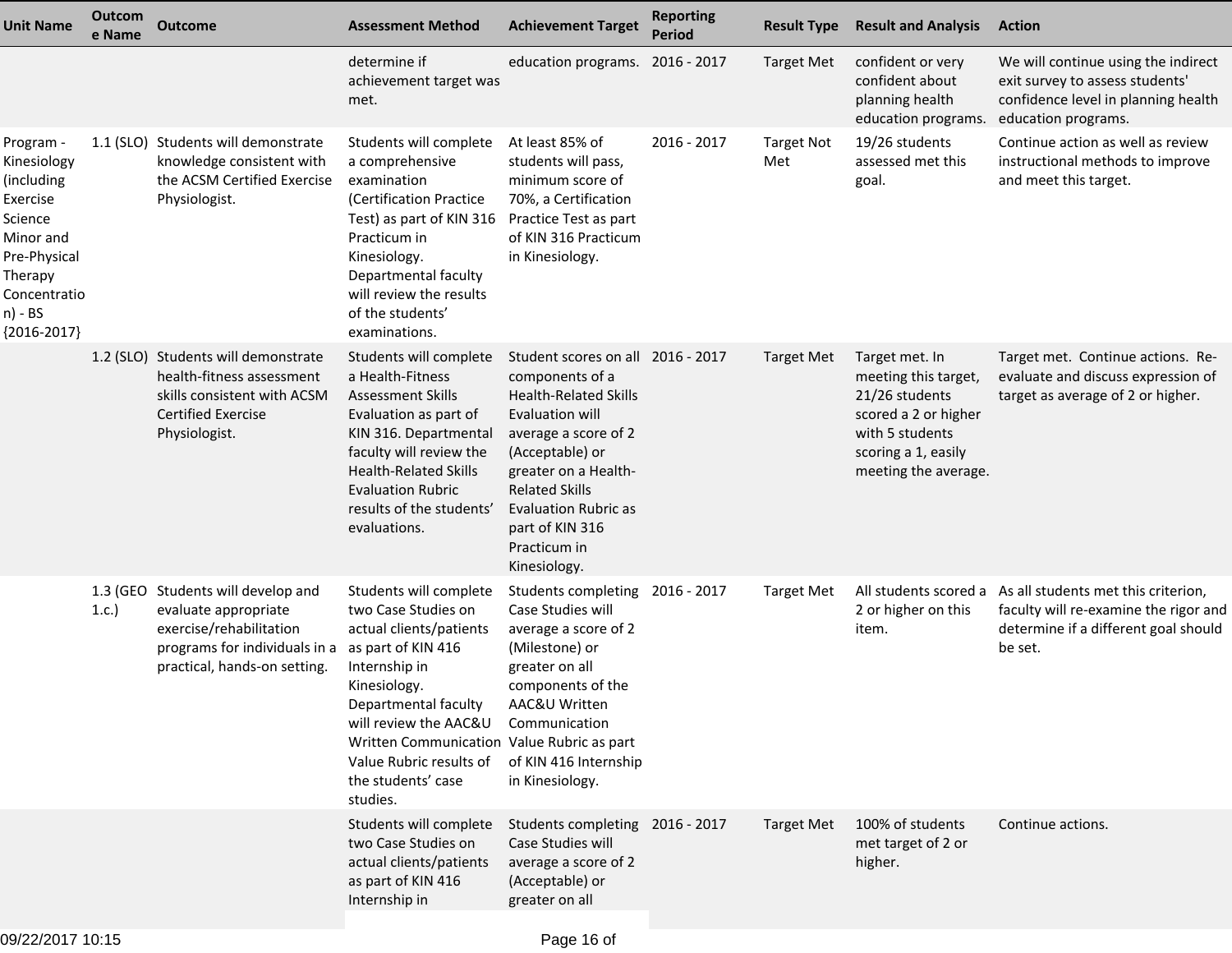| <b>Unit Name</b> | Outcom<br>e Name | <b>Outcome</b>                                                                                                                                                                                                                              | <b>Assessment Method</b>                                                                                                                                                                                                                                                                                                         | <b>Achievement Target</b>                                                                                                                                                                                         | <b>Reporting</b><br><b>Period</b> | <b>Result Type</b> | <b>Result and Analysis</b>                                                                                | <b>Action</b>                                                                                                                         |
|------------------|------------------|---------------------------------------------------------------------------------------------------------------------------------------------------------------------------------------------------------------------------------------------|----------------------------------------------------------------------------------------------------------------------------------------------------------------------------------------------------------------------------------------------------------------------------------------------------------------------------------|-------------------------------------------------------------------------------------------------------------------------------------------------------------------------------------------------------------------|-----------------------------------|--------------------|-----------------------------------------------------------------------------------------------------------|---------------------------------------------------------------------------------------------------------------------------------------|
|                  |                  |                                                                                                                                                                                                                                             | Kinesiology.<br>Departmental faculty<br>will review the Case<br>Study Evaluation Rubric part of KIN 416<br>results of the students'<br>case studies.                                                                                                                                                                             | components of the<br>Case Study<br><b>Evaluation Rubric as</b><br>Internship in<br>Kinesiology.                                                                                                                   | $2016 - 2017$                     | <b>Target Met</b>  | 100% of students<br>met target of 2 or<br>higher.                                                         | Continue actions.                                                                                                                     |
|                  |                  | 2.1 (SLO) Students will successfully<br>complete a written analysis<br>on a common exercise,<br>sport, or rehabilitation<br>movement to include all<br>neuromuscular components. movement as part of                                        | Students will develop a<br>Written Neuromuscular the Written<br>Analysis of a common<br>exercise, sport, or<br>rehabilitation<br>KIN 390 Anatomical<br>Kinesiology.<br>Departmental faculty<br>will review the Written<br>Neuromuscular Analysis Movement Rubric.<br>of Movement Rubric<br>results of the students'<br>analyses. | Students completing 2016 - 2017<br>Neuromuscular<br>Analysis will average<br>a score of 2<br>(Acceptable) on all<br>components of the<br>Written<br>Neuromuscular<br>Analysis of                                  |                                   | <b>Target Met</b>  | Target met with<br>30/33 students<br>meeting or<br>surpassing goal.                                       | Target met. Continue actions.                                                                                                         |
|                  |                  | 2.2 (SLO) Students will successfully<br>complete an oral analysis on an Oral Biomechanical<br>a common exercise, sport, or Analysis Presentation of Biomechanical<br>rehabilitation movement to<br>include all biomechanical<br>components. | Students will develop<br>a common, exercise,<br>sport, or rehabilitation<br>movement as part of<br>KIN 408 Biomechanics.<br>Departmental faculty<br>will review the Oral<br><b>Biomechanical Analysis</b><br><b>Presentation Rubric</b><br>results of the students'<br>presentations.                                            | Students completing 2016 - 2017<br>the Oral<br>Analysis Presentation<br>will average a score<br>of 2 (Acceptable) on<br>all components of<br>the Oral<br>Biomechanical<br><b>Analysis Presentation</b><br>Rubric. |                                   | Target Met         | Target met. The<br>students' average<br>was a 2 or higher on<br>the rubric.                               | Target met. Continue actions.<br>Consider revision to reflect group<br>project and technologically<br>enabled/submitted requirements. |
|                  |                  | 3.1 (SAO) The MUW Health &<br>Kinesiology Exercise Science<br>students will successfully<br>enroll in a doctorate of<br>physical therapy (DPT)<br>programs.                                                                                 | Departmental faculty<br>will review the three<br>most recent graduating<br>classes' Exit Interview<br>responses to determine Exit Interview an<br>if an average of 2<br>students have been<br>enrolled in a DPT<br>program within the<br>academic year.                                                                          | Out of the students<br>participating in the<br>three most recent<br>graduating classes'<br>average of 2 students<br>per academic year<br>will report that they<br>have enrolled in a<br>DPT program.              | 2016 - 2017                       | <b>Target Met</b>  | In the previous two<br>years, 8 students<br>have successfully<br>been accepted to<br>and enrolled in DPT. | Target met. Continue actions.                                                                                                         |
|                  | 3.2 (PO          | The MUW Exercise Science                                                                                                                                                                                                                    | The Internship List of                                                                                                                                                                                                                                                                                                           | The MUW Exercise                                                                                                                                                                                                  | 2016 - 2017                       | <b>Target Met</b>  | The MUW Exercise                                                                                          | Target met. Continue actions.                                                                                                         |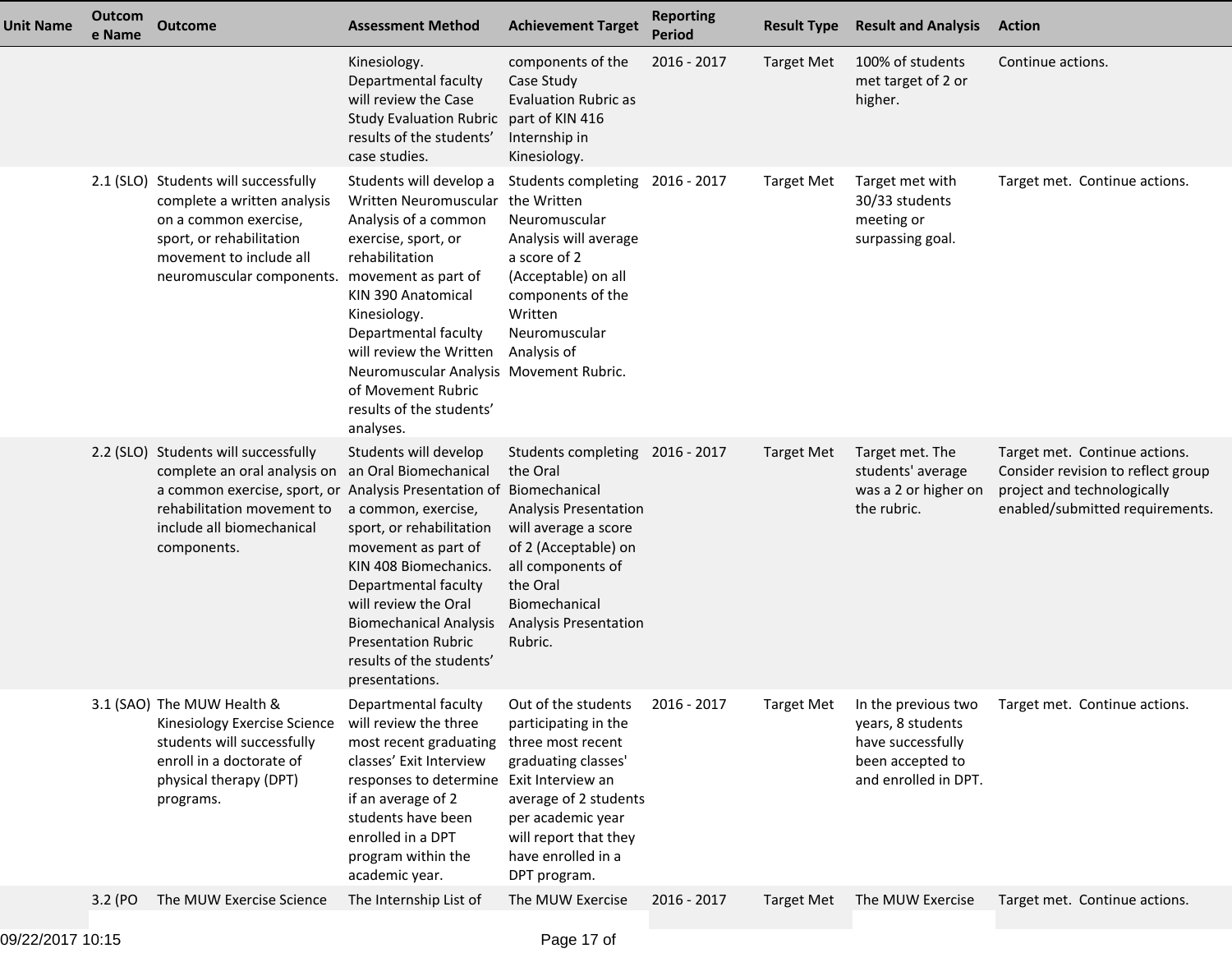| <b>Unit Name</b>                                                                                    | Outcom<br>e Name    | <b>Outcome</b>                                                                                                                                                                                                                | <b>Assessment Method</b>                                                                                                                                                                                                                    | <b>Achievement Target</b>                                                                                                                                                                                                                                                                                                                          | <b>Reporting</b><br><b>Period</b> | <b>Result Type</b>       | <b>Result and Analysis</b>                                                                                                                                                                                                                                                                | <b>Action</b>                                                                                                                                                                                                                        |
|-----------------------------------------------------------------------------------------------------|---------------------|-------------------------------------------------------------------------------------------------------------------------------------------------------------------------------------------------------------------------------|---------------------------------------------------------------------------------------------------------------------------------------------------------------------------------------------------------------------------------------------|----------------------------------------------------------------------------------------------------------------------------------------------------------------------------------------------------------------------------------------------------------------------------------------------------------------------------------------------------|-----------------------------------|--------------------------|-------------------------------------------------------------------------------------------------------------------------------------------------------------------------------------------------------------------------------------------------------------------------------------------|--------------------------------------------------------------------------------------------------------------------------------------------------------------------------------------------------------------------------------------|
|                                                                                                     | 2.e.                | programs will promote<br>regional stewardship<br>through our internship<br>program, providing real-life<br>observation and/or hands-on each academic<br>experience with local and<br>regional allied health<br>practitioners. | the partnered allied<br>health and medical<br>environments will be<br>reviewed at the end of<br>semester by the<br>departmental faculty.                                                                                                    | Science program will 2016 - 2017<br>place interns in an<br>average of at least 3<br>different allied health<br>or medical<br>environments during<br>the Fall and Spring<br>semesters of each<br>academic year.                                                                                                                                     |                                   | <b>Target Met</b>        | placed interns in a<br>total of 7 different<br>allied health/medical<br>environments during<br>the                                                                                                                                                                                        | Science program has Target met. Continue actions.                                                                                                                                                                                    |
| Program -<br>Kinesiology<br>(including K-<br>12 Education<br>Certification)<br>- BS {2016-<br>2017} | 1.a.)               | 1.1 (GEO Students successfully use<br>Pre-Post Tests to gather and<br>evaluate information in<br>order to make informed<br>decisions about an<br>instructional unit.                                                          | In KIN 451, a Pre-Post<br>Test Project will be<br>evaluated using the<br><b>AACU Problem Solving</b><br>VALUE Rubric. The<br>instructor for the<br>course will assess<br>student work.                                                      | As a formative<br>assessment, the<br>average score of KIN<br>451 students will be<br>at least a 2 on a 0-4<br>scale using the AACU<br>Problem Solving<br>VALUE Rubric on a<br>Pre-Post Test and<br>associated project<br>assignments used to<br>gather, evaluate and<br>apply their<br>assessment data in<br>relation to an<br>instructional unit. | 2016 - 2017                       | Inconclusive             | There were no<br>students in KIN 451<br>for the assessment<br>period.                                                                                                                                                                                                                     | We will continue to help students<br>reach Achievement targets. The<br>Kinesiology K-12 Education<br>Certification is closing down. There<br>is currently only one student<br>working to complete the program.                       |
|                                                                                                     | 2.1 (PO<br>$2.a.$ ) | Students will successfully<br>develop quantitative test<br>administration skills while<br>cultivating collaborations<br>that increase health and<br>well-being.                                                               | In KIN 405, all students<br>will assist the Franklin<br>Academy physical<br>education program in<br>gathering FitnessGram<br>data on their students.<br>MUW FitnessGram Test<br>Administrators will log<br>students' participation<br>data. | Students in KIN 405<br>will assist the<br>Franklin Academy<br>physical education<br>program in gathering<br>FitnessGram data by<br>helping to administer<br>on average 2 of the<br>separate<br>FitnessGram test<br>components.                                                                                                                     | 2016 - 2017                       | <b>Target Not</b><br>Met | There was one<br>teacher candidate in<br>KIN 405 during the<br>assessment period.<br>The number of<br><b>FitnessGram testing</b><br>days was reduced<br>and the student had<br>time conflicts.<br>Therefore the<br>student only assisted<br>with one of the<br>FitnessGram<br>components. | We will continue to help students<br>reach Achievement targets. The<br>Kinesiology K-12 Education<br>Certification is closing down. There<br>is currently only one student<br>working to complete the program.                       |
|                                                                                                     |                     | 2.2 (SLO) Students will successfully<br>gather data, use technology<br>to calculate, analyze, and<br>draw conclusions on that<br>data, and present their<br>analysis in an educational                                        | In KIN 405, a<br>psychomotor<br>assessment project will<br>be evaluated with the<br>KIN 405 Oral<br>Presentation Rubric.                                                                                                                    | The average score of 2016 - 2017<br>KIN 405 students will<br>be at least a 3 on a 0-<br>4 scale used in the<br>KIN 405 Oral<br><b>Presentation Rubric</b>                                                                                                                                                                                          |                                   | <b>Target Met</b>        | The one teacher<br>candidate in KIN 405<br>4 scale on the<br>psychomotor<br>assessment project                                                                                                                                                                                            | We will continue to help students<br>reach Achievement targets. The<br>averaged 3.63 on a 0- Kinesiology K-12 Education<br>Certification is closing down. There<br>is currently only one student<br>working to complete the program. |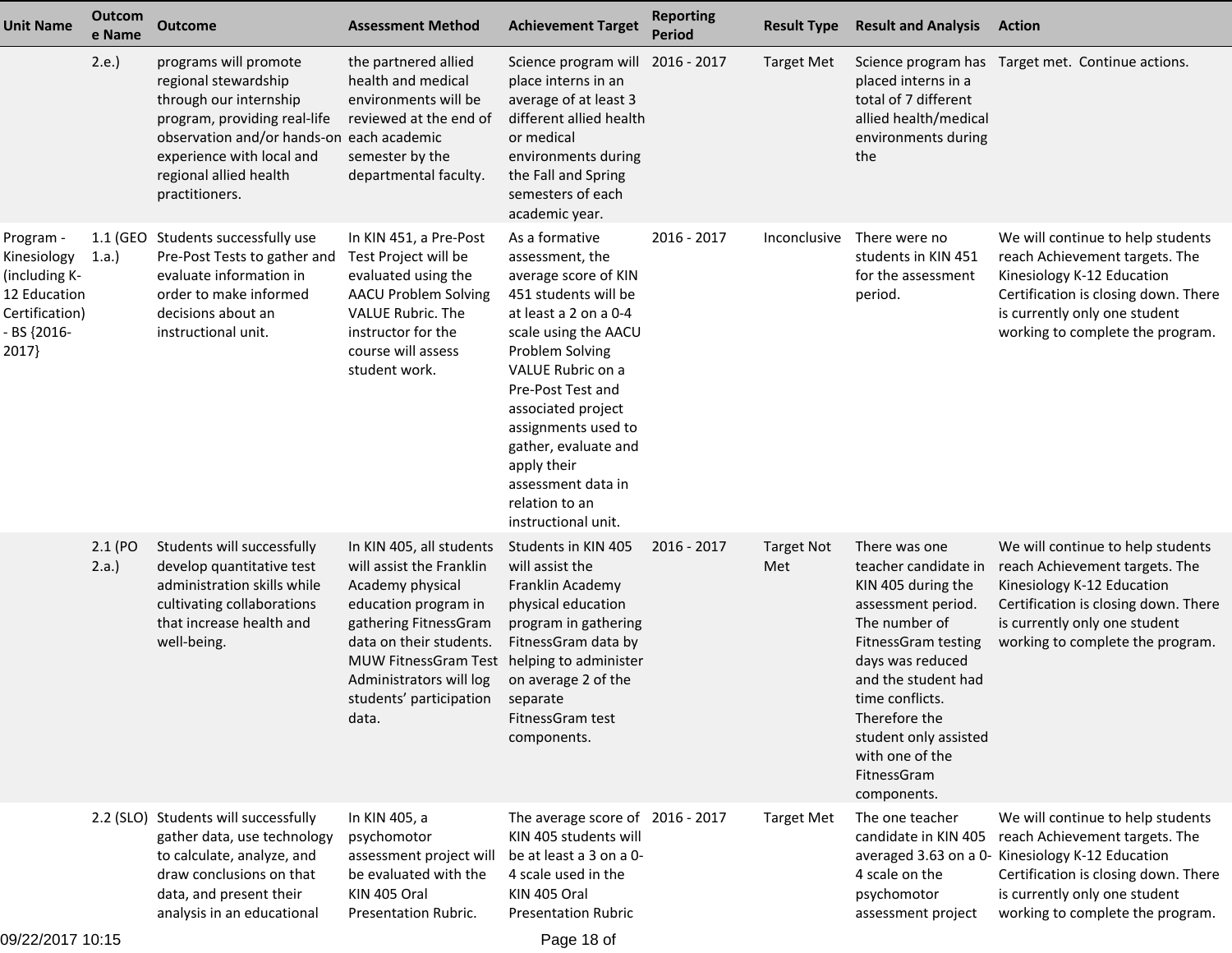| <b>Unit Name</b> | Outcom<br>e Name   | <b>Outcome</b>                                                                                                                                                                                                                                             | <b>Assessment Method</b>                                                                                                                                                                                                                                 | <b>Achievement Target</b>                                                                                                                                                                                                                                               | <b>Reporting</b><br><b>Period</b> | <b>Result Type</b> | <b>Result and Analysis</b>                                                                                                                                                                                                                                                   | <b>Action</b>                                                                                                                                                                                                                        |
|------------------|--------------------|------------------------------------------------------------------------------------------------------------------------------------------------------------------------------------------------------------------------------------------------------------|----------------------------------------------------------------------------------------------------------------------------------------------------------------------------------------------------------------------------------------------------------|-------------------------------------------------------------------------------------------------------------------------------------------------------------------------------------------------------------------------------------------------------------------------|-----------------------------------|--------------------|------------------------------------------------------------------------------------------------------------------------------------------------------------------------------------------------------------------------------------------------------------------------------|--------------------------------------------------------------------------------------------------------------------------------------------------------------------------------------------------------------------------------------|
|                  | 2.2 (SLO) setting. |                                                                                                                                                                                                                                                            | The instructor for the<br>course will assess<br>student work.                                                                                                                                                                                            | in the collection,<br>analysis, and<br>presentation of data<br>gathered in a<br>psychomotor<br>assessment project.                                                                                                                                                      | 2016 - 2017                       | <b>Target Met</b>  | <b>Oral Presentation</b><br>Rubric.                                                                                                                                                                                                                                          | We will continue to help students<br>reach Achievement targets. The<br>Kinesiology K-12 Education<br>Certification is closing down. There<br>is currently only one student<br>working to complete the program.                       |
|                  |                    |                                                                                                                                                                                                                                                            | In KIN 405, a<br>psychomotor<br>assessment project will<br>be evaluated with the<br>KIN 405 Written<br>Document Rubric. The<br>instructor for the<br>course will assess<br>student work.                                                                 | The average score of 2016 - 2017<br>KIN 405 students will<br>be at least a 3 on a 0-<br>4 scale used in the<br>KIN 405 Written<br>Document Rubric in<br>the collection,<br>analysis, and<br>presentation of data<br>gathered in a<br>psychomotor<br>assessment project. |                                   | <b>Target Met</b>  | The one teacher<br>candidate in KIN 405<br>4 scale on the<br>psychomotor<br>assessment project<br><b>Written Document</b><br>Rubric.                                                                                                                                         | We will continue to help students<br>reach Achievement targets. The<br>averaged 3.46 on a 0- Kinesiology K-12 Education<br>Certification is closing down. There<br>is currently only one student<br>working to complete the program. |
|                  |                    | 3.1 (SAO) Students will successfully<br>demonstrate the knowledge, internship, students will Internship, each<br>skills, and dispositions<br>needed to become a licensed competency in<br>$K - 12$ physical educator<br>during their ED 407<br>Internship. | During ED 407<br>demonstrate their<br>becoming a licensed $K -$ indicators in the<br>12 physical educator as<br>evaluated through the<br>use of the Teacher<br>Intern Assessment<br>Instrument.                                                          | During their ED 407<br>student's aggregate<br>score from all of the<br>Teacher Intern<br>Assessment<br>Instrument<br>evaluations for the<br>semester will<br>average at least a 2<br>on $a$ $0 - 3$ scale.                                                              | 2016 - 2017                       | <b>Target Met</b>  | The one teacher<br>candidate in ED 407<br>internship was<br>graded four time on<br>33 teacher<br>competency<br>indicators using the<br>Teacher Intern<br>Assessment<br>Instrument. On a<br>scale of 0-3, the<br>student scored an<br>average of 2.74.                        | We will continue to help students<br>reach Achievement targets. The<br>Kinesiology K-12 Education<br>Certification is closing down. There<br>is currently only one student<br>working to complete the program.                       |
|                  |                    | 3.2 (SLO) Students will reflect on the<br>knowledge, skills, and<br>dispositions needed to<br>become a licensed $K - 12$<br>physical educator acquired<br>during their program of<br>study at MUW.                                                         | Students participating<br>in ED 407 Internship will students interviewed<br>be given an exit<br>interview and<br>departmental faculty<br>will evaluate the<br>interview results to<br>determine if<br>achievement target was become a licensed K<br>met. | The average rating of 2016 - 2017<br>will express that their<br>program of study at<br>MUW will be at least<br>Satisfactory (or Met<br>Expectations) in<br>preparing them to<br>-12 physical<br>educator.                                                               |                                   | <b>Target Met</b>  | The one teacher<br>candidate in ED 407<br>completed a<br>Department of<br>Health and<br>Kinesiology<br>Graduation Survey.<br>When evaluating<br>their program of<br>study and<br>instructors, the<br>student reported an<br>average score of 5 on<br>a scale of 1 - 5 on the | We will continue to help students<br>reach Achievement targets. The<br>Kinesiology K-12 Education<br>Certification is closing down. There<br>is currently only one student<br>working to complete the program.                       |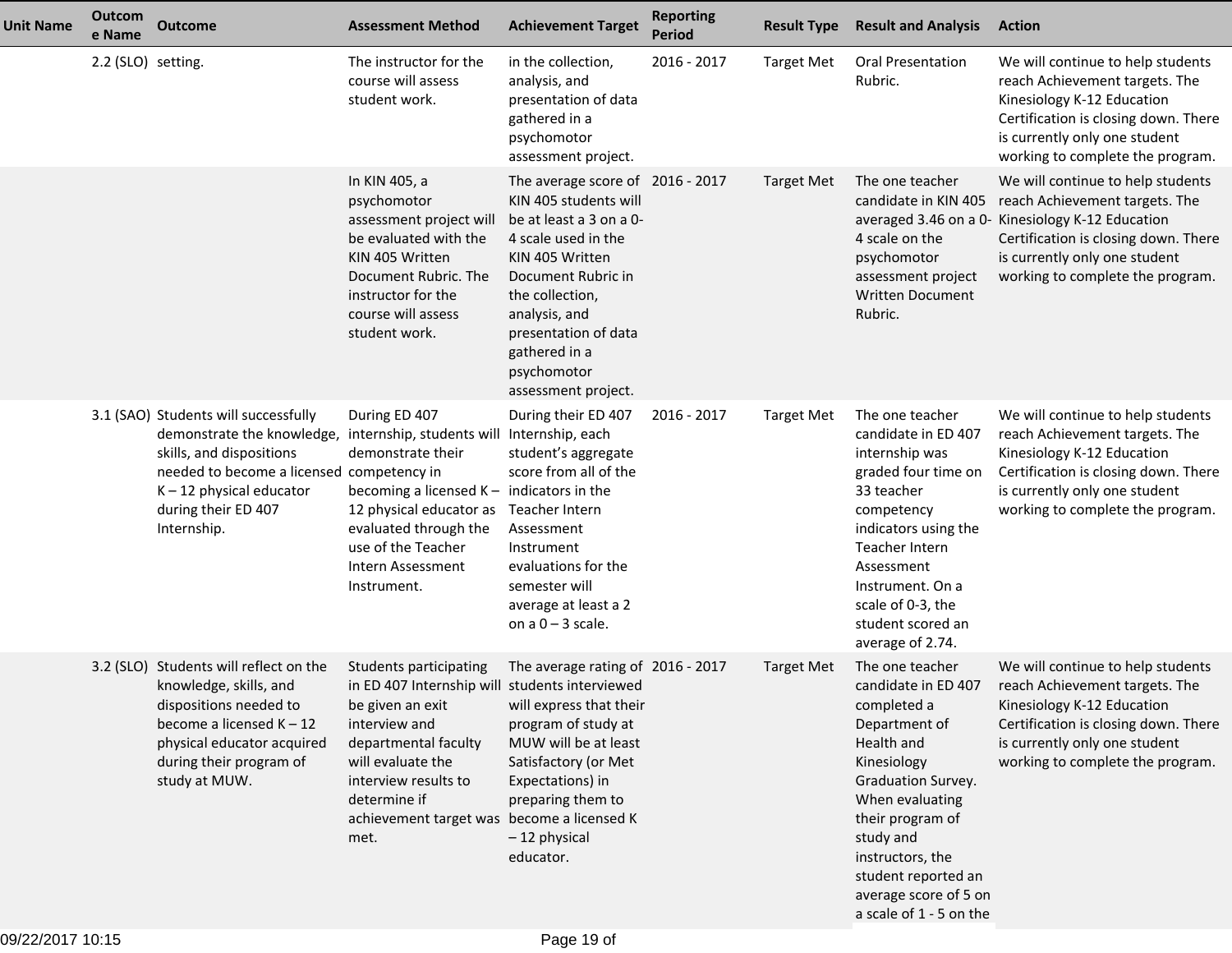| <b>Unit Name</b>                                                      | Outcom<br>e Name | <b>Outcome</b>                                                                                                                                                                                     | <b>Assessment Method</b>                                                                                                                                                                                                                                                                                                                                              | <b>Achievement Target</b>                                                                                                                                                                                 | <b>Reporting</b><br><b>Period</b> | <b>Result Type</b>       | <b>Result and Analysis</b>                                                                                                                                                                                                                                                                                               | <b>Action</b>                                                                                                                                                                                                                                                                                                                                                                                                               |
|-----------------------------------------------------------------------|------------------|----------------------------------------------------------------------------------------------------------------------------------------------------------------------------------------------------|-----------------------------------------------------------------------------------------------------------------------------------------------------------------------------------------------------------------------------------------------------------------------------------------------------------------------------------------------------------------------|-----------------------------------------------------------------------------------------------------------------------------------------------------------------------------------------------------------|-----------------------------------|--------------------------|--------------------------------------------------------------------------------------------------------------------------------------------------------------------------------------------------------------------------------------------------------------------------------------------------------------------------|-----------------------------------------------------------------------------------------------------------------------------------------------------------------------------------------------------------------------------------------------------------------------------------------------------------------------------------------------------------------------------------------------------------------------------|
|                                                                       |                  | 3.2 (SLO) Students will reflect on the<br>knowledge, skills, and<br>dispositions needed to<br>become a licensed $K - 12$<br>physical educator acquired<br>during their program of<br>study at MUW. | Students participating<br>in ED 407 Internship will students interviewed<br>be given an exit<br>interview and<br>departmental faculty<br>will evaluate the<br>interview results to<br>determine if<br>achievement target was become a licensed K<br>met.                                                                                                              | The average rating of 2016 - 2017<br>will express that their<br>program of study at<br>MUW will be at least<br>Satisfactory (or Met<br>Expectations) in<br>preparing them to<br>-12 physical<br>educator. |                                   | <b>Target Met</b>        | survey items. After<br>interaction with the<br>student and<br>examination of the<br>survey results, the<br>teacher education<br>faculty deemed that<br>the teacher<br>candidate met the<br>required targets for<br>knowledge, skills,<br>and dispositions<br>needed to become a<br>licensed K - 12<br>physical educator. | We will continue to help students<br>reach Achievement targets. The<br>Kinesiology K-12 Education<br>Certification is closing down. There<br>is currently only one student<br>working to complete the program.                                                                                                                                                                                                              |
| Program -<br>Psychology<br>(including<br>Minor) - BA<br>${2016-2017}$ | 1.1 (GEO<br>1.c. | Psychology students will<br>demonstrate effective<br>written communication<br>skills.                                                                                                              | Students enrolled in PSY The average score of 2016 - 2017<br>455 will write an APA<br>style paper that<br>describes an original,<br>empirical research<br>study. The paper will be in the AAC&U<br>evaluated by the course Written<br>instructor using the<br>AAC&U Written<br><b>Communication VALUE</b><br>Rubric.                                                  | PSY 455 students on<br>an APA style paper<br>will be at least a 3.5<br>on the 0-4 scale used<br>Communication<br><b>VALUE Rubric.</b>                                                                     |                                   | <b>Target Not</b><br>Met | Average score of PSY<br>455 students on an<br>APA style paper was<br>3.4 on the VALUE<br>rubric.                                                                                                                                                                                                                         | Because PSY 455 was taught by a<br>new faculty member and because<br>the difference between<br>performance and target was one<br>tenth of a point, no substantial<br>changes to pedagogy are expected.<br>We will continue to monitor this<br>target. NOTE: Faculty who teach<br>statistics and methodology courses<br>are exploring how to provide more<br>effective feedback on students'<br>written work moving forward. |
|                                                                       | 1.2 (GEO<br>1.c. | Psychology students will<br>demonstrate effective oral<br>communication skills.                                                                                                                    | Students enrolled in PSY The average score of 2016 - 2017<br>455 will orally present<br>the original, empirical<br>research study they<br>either proposed or<br>completed as part of<br>course requirements.<br>The oral presentation<br>will be evaluated by the Communication<br>course instructor using<br>the AAC&U Oral<br><b>Communication VALUE</b><br>Rubric. | PSY 455 students on<br>an oral presentation<br>of original, empirical<br>research will be at<br>least a 3.5 on the 0-4<br>scale used in the<br>AAC&U Oral<br>VALUE Rubric.                                |                                   | <b>Target Not</b><br>Met | Average score for<br>PSY 455 students on<br>3.3.                                                                                                                                                                                                                                                                         | Faculty are exploring additional<br>means for providing oral<br>the VALUE rubric was communication opportunities.<br>Some possibilities are adding oral<br>presentations to other required<br>coursework and developing a<br>seminar course that would facilitate<br>further development of this<br>important skill.                                                                                                        |
|                                                                       |                  | 2.1 (SLO) Upon completion of the<br>program, psychology majors<br>will demonstrate a<br>fundamental understanding<br>of psychological science.                                                     | A sample of graduating<br>seniors in psychology<br>will complete the<br>Psychology ACAT for<br>the following content                                                                                                                                                                                                                                                  | The average, overall<br>Psychology ACAT<br>score for a sample of<br>graduating seniors in<br>psychology will fall                                                                                         | 2016 - 2017                       | <b>Target Not</b><br>Met | Scores range from<br>200 to 800 with an<br>average of 500 and a<br>standard deviation of<br>100. To meet our                                                                                                                                                                                                             | Continue assessment moving<br>forward. Improve advertising and<br>student buy-in (e.g., presenting an<br>award for highest score). Use<br>American Psychological Association                                                                                                                                                                                                                                                |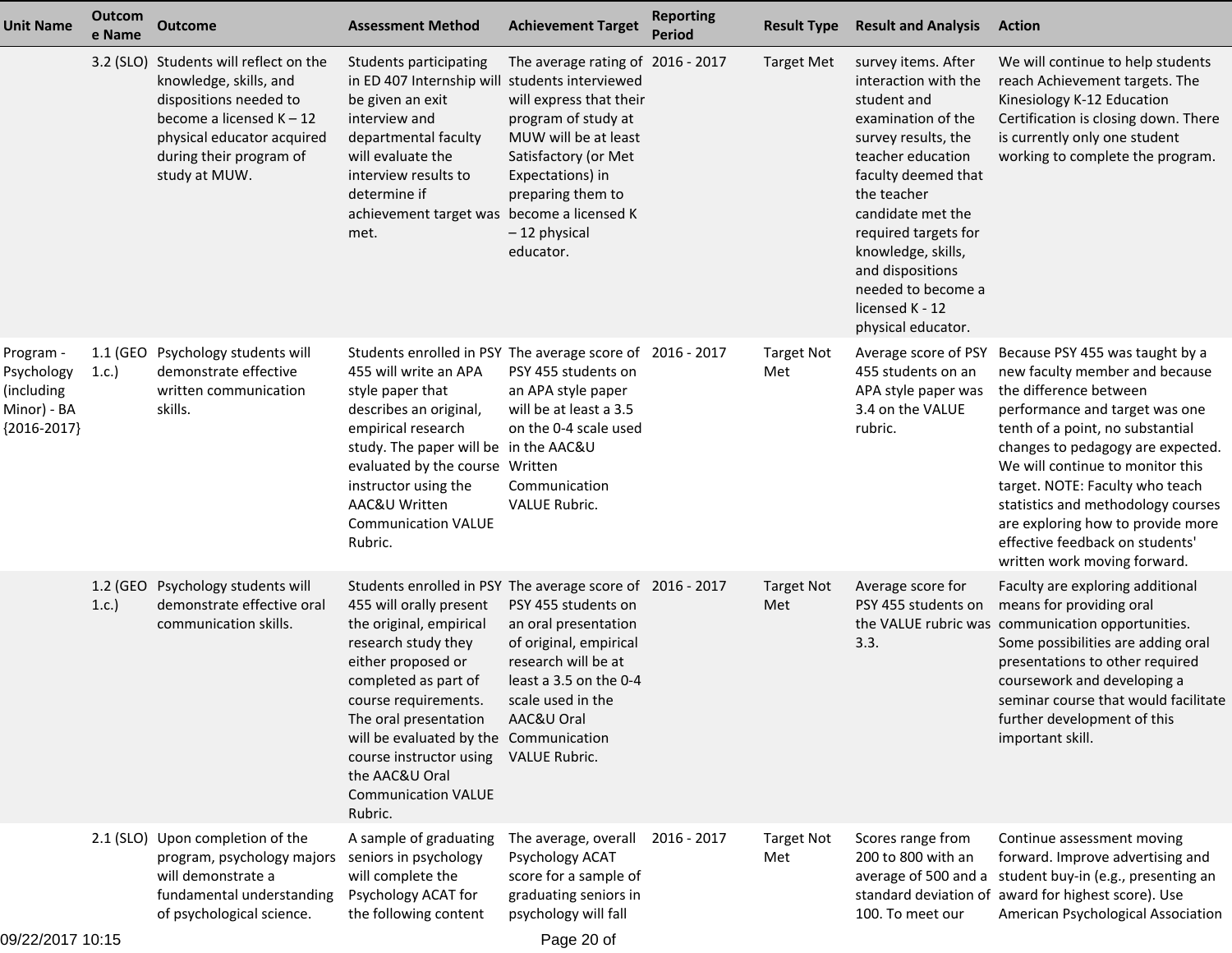| <b>Unit Name</b> | Outcom<br>e Name | <b>Outcome</b>                                                                                                                                                | <b>Assessment Method</b>                                                                                                                                                        | <b>Achievement Target</b>                                                                                                                                                                                                       | <b>Reporting</b><br><b>Period</b> | <b>Result Type</b>       | <b>Result and Analysis</b>                                                                                                                                                                                                                                                                                                                                                                                                                                                                              | <b>Action</b>                                                                                                                                                                                                                     |
|------------------|------------------|---------------------------------------------------------------------------------------------------------------------------------------------------------------|---------------------------------------------------------------------------------------------------------------------------------------------------------------------------------|---------------------------------------------------------------------------------------------------------------------------------------------------------------------------------------------------------------------------------|-----------------------------------|--------------------------|---------------------------------------------------------------------------------------------------------------------------------------------------------------------------------------------------------------------------------------------------------------------------------------------------------------------------------------------------------------------------------------------------------------------------------------------------------------------------------------------------------|-----------------------------------------------------------------------------------------------------------------------------------------------------------------------------------------------------------------------------------|
|                  |                  | 2.1 (SLO) Upon completion of the<br>program, psychology majors Developmental,<br>will demonstrate a<br>fundamental understanding<br>of psychological science. | areas: Abnormal,<br>Experimental Design,<br>Statistics, History and<br>Systems, Human<br>Learning and Cognition,<br>Social, and Personality.                                    | no more than 1<br>standard deviation<br>below the national<br>average.                                                                                                                                                          | 2016 - 2017                       | <b>Target Not</b><br>Met | achievement target,<br>we would need to<br>achieve an average<br>score of at least 400.<br>Our overall score was<br>399; 16% of<br>graduating students<br>nationwide score at<br>or below 399.<br>It is important to<br>note that our highest<br>average subscore<br>was in Statistics (485)<br>followed by Human<br>Learning/Cognition<br>$(463)$ ,<br>Developmental<br>(456), Experimental<br>Design (422), Social<br>(417), History &<br>Systems (405),<br>Personality (402),<br>and Abnormal (386). | guidelines to modify curriculum in<br>order to address weak areas.<br>[NOTE: Filling a third tenure-track<br>position in psychology would<br>facilitate curriculum modifications.]                                                |
|                  |                  | 2.2 (SAO) The psychology program will Faculty will review and<br>offer research opportunities evaluate student<br>to students.                                | responses to the item<br>on the MUW<br><b>Graduation Survey</b><br>requesting they rate<br>MUW's effectiveness in<br>providing research<br>opportunities.                       | At least 75% of<br>graduating seniors in<br>psychology who<br>complete the MUW<br><b>Graduation Survey</b><br>will indicate MUW's<br>effectiveness at<br>providing research<br>opportunities as<br>either excellent or<br>good. | 2016 - 2017                       | <b>Target Not</b><br>Met | <b>2017 MUW</b><br><b>Graduation Survey</b><br>Results:<br>Excellent - 37.5%<br>Good - 25%<br>Total - 62.5%<br>Excellent - 6/16;<br>37.5%<br>Good - 4/16; 25%<br>Fair - 1/16; 6.25%<br>Poor - 4/16; 25%<br>N/A - 1/16; 6.25%                                                                                                                                                                                                                                                                            | Target not met. Continue<br>assessment of the MUW Graduation<br>Survey. Increase student<br>participation in our Social Sciences<br>Undergraduate Research<br>Colloquium. Improve advertising<br>efforts for research assistants. |
|                  |                  |                                                                                                                                                               | Faculty will review the<br>Psychology and Family<br>Studies (PFS) Lab log in<br>order to calculate the<br>number of hours it was<br>used to conduct<br>research during the fall | The PFS Lab will be<br>used for research<br>activities at least 150<br>hours during the fall<br>and spring semesters<br>combined.                                                                                               | 2016 - 2017                       | <b>Target Not</b><br>Met | One research<br>assistant working for<br>Dr. Krogh completed<br>a practicum on our<br>measurement<br>instruments. It<br>involved 90 hours of                                                                                                                                                                                                                                                                                                                                                            | We failed to meet our target. We<br>think that this is at least partly due<br>to a lack of adequate on-campus<br>faculty available for research<br>supervision.<br>Because research should not be                                 |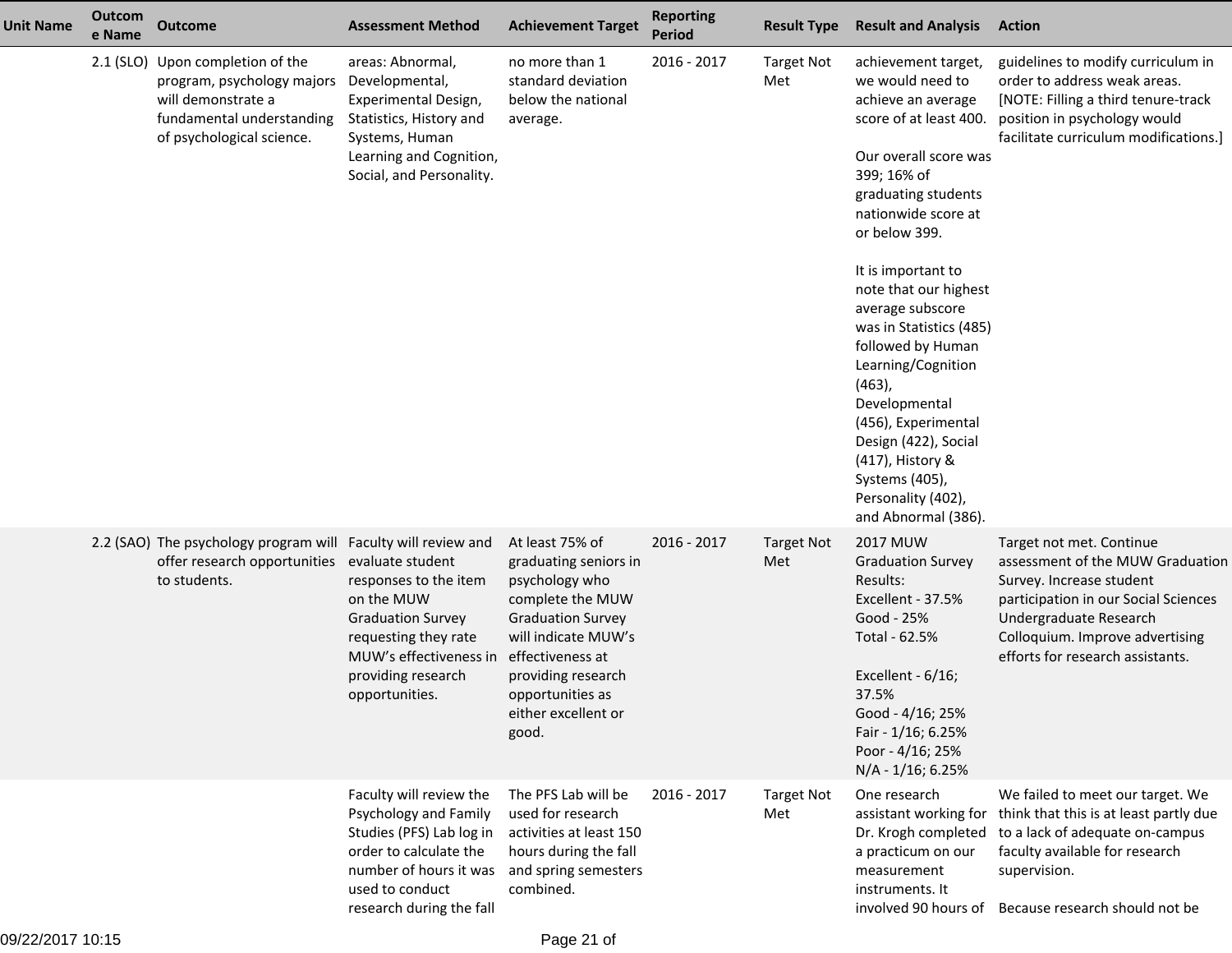| <b>Unit Name</b>    | Outcom<br>e Name | <b>Outcome</b>                                                                                | <b>Assessment Method</b>                                                                                                                                                                                                                                                                                                      | <b>Achievement Target</b>                                                                                                                                                 | <b>Reporting</b><br><b>Period</b> | <b>Result Type</b>       | <b>Result and Analysis</b>                                                                                                                                                                                                                                                                                                                                                                                         | <b>Action</b>                                                                                                                                                                                                                                                                                                                                                           |
|---------------------|------------------|-----------------------------------------------------------------------------------------------|-------------------------------------------------------------------------------------------------------------------------------------------------------------------------------------------------------------------------------------------------------------------------------------------------------------------------------|---------------------------------------------------------------------------------------------------------------------------------------------------------------------------|-----------------------------------|--------------------------|--------------------------------------------------------------------------------------------------------------------------------------------------------------------------------------------------------------------------------------------------------------------------------------------------------------------------------------------------------------------------------------------------------------------|-------------------------------------------------------------------------------------------------------------------------------------------------------------------------------------------------------------------------------------------------------------------------------------------------------------------------------------------------------------------------|
|                     |                  |                                                                                               | and spring semesters.                                                                                                                                                                                                                                                                                                         | The PFS Lab will be<br>used for research<br>activities at least 150<br>hours during the fall<br>and spring semesters<br>combined.                                         | 2016 - 2017                       | <b>Target Not</b><br>Met | work during the fall<br>semester and<br>approximately 20<br>the spring semester.<br>the lab (i.e., in the<br>library and archives).                                                                                                                                                                                                                                                                                | restricted to a laboratory and<br>because of inadequate faculty<br>resources (i.e., we are understaffed<br>hours of work during with two psychology faculty), this<br>target will be revised as follows for<br>Most of his work was 2017-2018: At least one student will<br>completed outside of work as a research assistant each<br>semester (e.g., through PSY 449). |
|                     |                  | 2.3 (SAO) The psychology program will<br>prepare students for<br>graduate study.              | Facebook, email, and<br>other communications<br>will be monitored by<br>faculty to identify<br>students accepted into<br>graduate programs.                                                                                                                                                                                   | Each year a minimum 2016 - 2017<br>of three alums in<br>psychology will enter<br>graduate programs in<br>psychology or a<br>related discipline.                           |                                   | <b>Target Met</b>        | During the current<br>academic year, we<br>have report of three<br>alums being<br>accepted to graduate<br>programs: One has<br>been admitted to<br>three doctoral<br>programs (Penn<br>State, Rutgers, and<br>Temple), another has<br>been accepted to<br>one masters program<br>(Mississippi College),<br>and the last one has<br>been accepted to<br>two masters<br>programs (Mississippi<br>State and Alabama). | Target met. Continue current<br>approach.                                                                                                                                                                                                                                                                                                                               |
|                     | 2.4 (PO<br>4.d.  | The psychology program will<br>prepare students for<br>employment in a related<br>discipline. | Faculty will review and<br>evaluate the responses<br>to the following<br>question on the MUW<br><b>Graduation Survey to</b><br>assess the percentage<br>of graduating<br>psychology students<br>who are working in the<br>discipline: "Are you<br>currently employed in a<br>job related to your<br>MUW program of<br>study?" | 35% of graduating<br>seniors in psychology<br>who complete the<br><b>MUW Graduation</b><br>Survey will report<br>being employed in a<br>job related to the<br>discipline. | 2016 - 2017                       | <b>Target Not</b><br>Met | 2017 MUW<br><b>Graduation Survey</b><br>Results:<br>Yes - 6.67%<br>Yes - 1/15; 6.67%<br>No - 14/15; 93.33%                                                                                                                                                                                                                                                                                                         | Continue assessment using the<br>MUW Graduation Survey. Begin<br>discussions of ways to include<br>career information in existing<br>courses. Consider requiring<br>students to write a job application<br>(e.g., in PSY 490). Consider<br>curriculum additions (e.g., a careers<br>course or seminar) once three<br>tenure-track positions are filled.                 |
| Program -<br>Public |                  | 1.1 (SLO) Students will be able to<br>create a program using the                              | Students participating<br>in HED 450 will develop HED 450 students                                                                                                                                                                                                                                                            | The average score of 2016 - 2017                                                                                                                                          |                                   | <b>Target Met</b>        | Fall 16 (n=21) 100%<br>of students                                                                                                                                                                                                                                                                                                                                                                                 | Continue to use the current projects<br>in HED 450.                                                                                                                                                                                                                                                                                                                     |
| 09/22/2017 10:15    |                  |                                                                                               |                                                                                                                                                                                                                                                                                                                               | Page 22 of                                                                                                                                                                |                                   |                          |                                                                                                                                                                                                                                                                                                                                                                                                                    |                                                                                                                                                                                                                                                                                                                                                                         |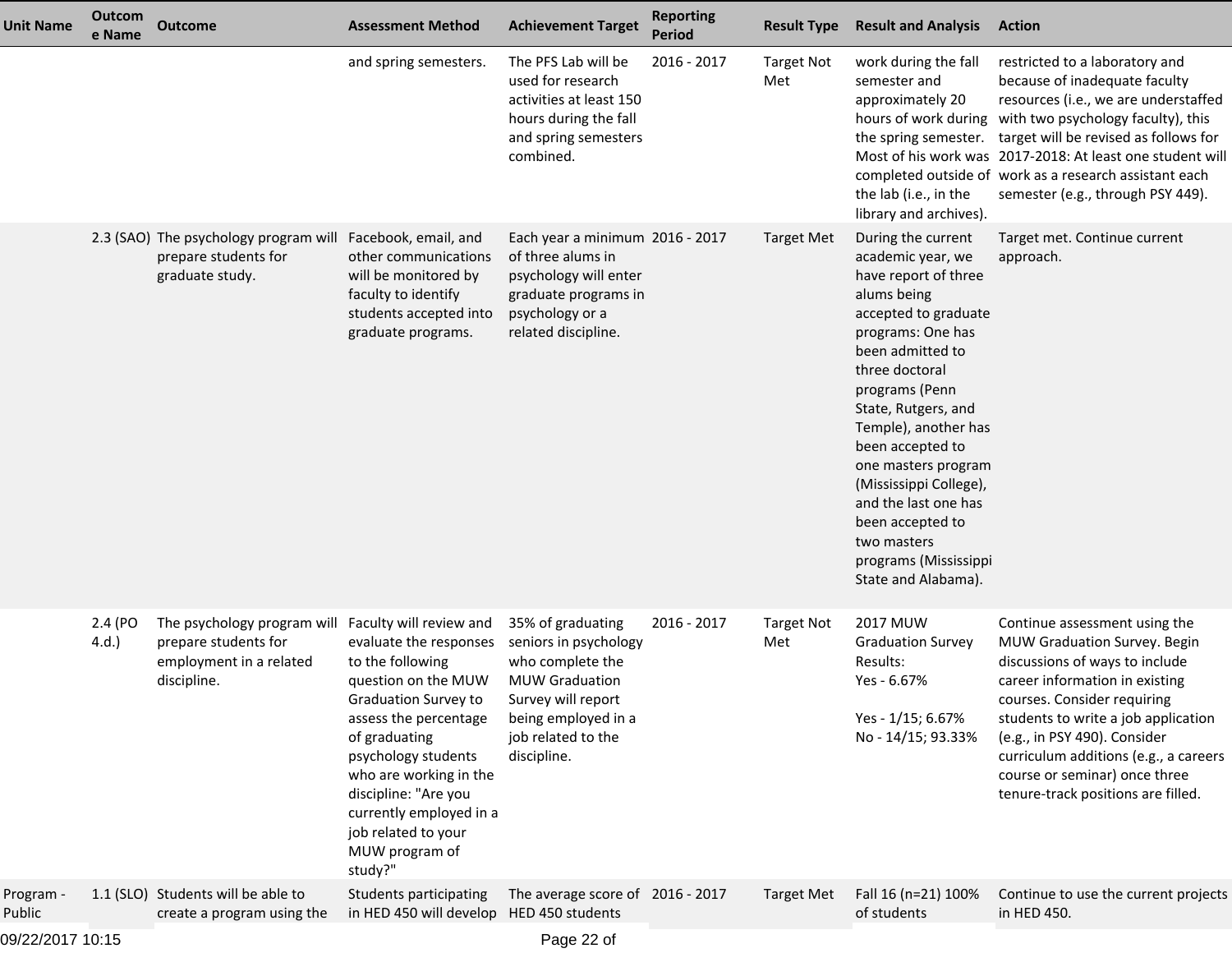| <b>Unit Name</b>                                                         | Outcom<br>e Name | <b>Outcome</b>                                                                                                                                                                     | <b>Assessment Method</b>                                                                                                                                                                                                                                                                                                                                | <b>Achievement Target</b>                                                                                                                                                                                                                                                                 | <b>Reporting</b><br><b>Period</b> | <b>Result Type</b> | <b>Result and Analysis</b>                                                                                                                                                                                                                                                                                                                                                                                                                                                                  | <b>Action</b>                                                   |
|--------------------------------------------------------------------------|------------------|------------------------------------------------------------------------------------------------------------------------------------------------------------------------------------|---------------------------------------------------------------------------------------------------------------------------------------------------------------------------------------------------------------------------------------------------------------------------------------------------------------------------------------------------------|-------------------------------------------------------------------------------------------------------------------------------------------------------------------------------------------------------------------------------------------------------------------------------------------|-----------------------------------|--------------------|---------------------------------------------------------------------------------------------------------------------------------------------------------------------------------------------------------------------------------------------------------------------------------------------------------------------------------------------------------------------------------------------------------------------------------------------------------------------------------------------|-----------------------------------------------------------------|
| Health<br>Education<br>(including<br>Minor) - BS,<br>BAS {2016-<br>2017} |                  | 1.1 (SLO) health behavior model.                                                                                                                                                   | a health program, for<br>which they will use a<br>health behavior model.<br>This will be assessed by<br>a HED 450 Course<br>Rubric, in which<br>students will either be<br>below target (1), meet<br>target (2), exceed target<br>(3).                                                                                                                  | assessed will be 2 on 2016 - 2017<br>the HED 450 Course<br>Rubric for the health<br>behavior model<br>component on the<br><b>Health Program</b><br>assignment.                                                                                                                            |                                   | <b>Target Met</b>  | developed a health<br>program for which<br>they will use a health<br>behavior model.<br>42% exceed target,<br>58% met target.<br>Spring 17 (n=24)<br>100% of students<br>developed a health<br>program for which<br>they will use a health<br>behavior model.<br>100% met target.                                                                                                                                                                                                           | Continue to use the current projects<br>in HED 450.             |
|                                                                          |                  | 1.2 (SLO) Students will apply the basic<br>public health sciences in<br>planning, implementing, and a health program, for<br>evaluation health programs.                           | <b>Students participating</b><br>in HED 450 will develop<br>which they will apply<br>the basic public health<br>sciences in planning,<br>implementing, and<br>evaluation health<br>programs. This will be<br>assessed by a HED 450<br>Course Rubric, in which<br>students will either be<br>below target (1), meet<br>target (2), exceed target<br>(3). | The average score of 2016 - 2017<br>HED 450 students<br>assessed will be 2 on<br>the HED 450 Course<br>Rubric for applying<br>the basic public<br>health sciences in<br>planning,<br>implementing, and<br>evaluation health<br>programs component<br>on the Health<br>Program assignment. |                                   | <b>Target Met</b>  | Fall 16 (n=21) 100%<br>of students<br>developed a health<br>program for which<br>they will apply the<br>basic public health<br>sciences in planning,<br>implementing, and<br>evaluation health<br>programs.<br>42% exceeded target,<br>58% met target.<br>Spring 17 (n=24)<br>100% of students<br>developed a health<br>program for which<br>they will apply the<br>basic public health<br>sciences in planning,<br>implementing, and<br>evaluation health<br>programs.<br>100% met target. | Continue to use current projects in<br><b>HED 450.</b>          |
|                                                                          | 2.1 (PO<br>3.a.  | Full-time faculty will use at<br>least 3 different instructional semester, faculty will<br>technologies to provide<br>interactive learning<br>environments for online<br>students. | At the end of the Fall<br>review and analyze the<br>Fall Online PHE Course<br><b>Evaluations Survey</b><br>results to determine if<br>the 3 instructional<br>technologies used by<br>faculty provided                                                                                                                                                   | 80% of all online PHE 2016 - 2017<br>students<br>participating in the<br>Fall Online PHE<br><b>Course Evaluations</b><br>Survey will either<br>"agree or strongly<br>agree" that the<br>delivery method of                                                                                |                                   | <b>Target Met</b>  | 2016 Fall Course<br><b>Evaluations Survey</b><br>Results:<br>Strongly Agree -<br>345/493; 69.98%<br>Agree - 120/493;<br>24.34%<br>Total - 465/493;<br>94.32%                                                                                                                                                                                                                                                                                                                                | Continue assessment using the<br>MUW Course Evaluations Survey. |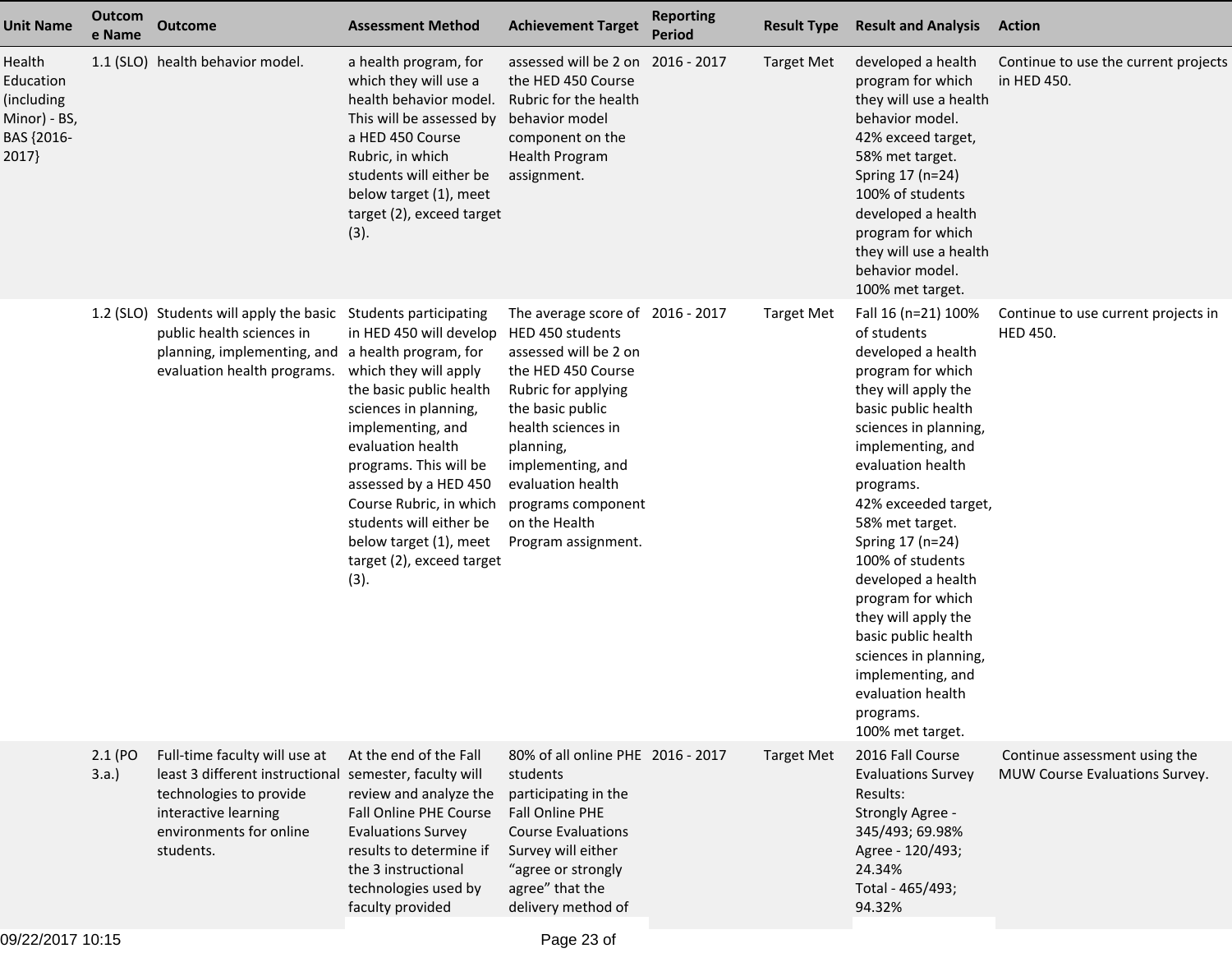| <b>Unit Name</b> | Outcom<br>e Name | <b>Outcome</b>                                                                                                                                                                                                  | <b>Assessment Method</b>                                                                                                                                                                                                                                                                                                                     | <b>Achievement Target</b>                                                                                                                                                                                                            | <b>Reporting</b><br><b>Period</b> | <b>Result Type</b> | <b>Result and Analysis</b>                                                                                                                                                                                                                                                                                                                                   | <b>Action</b>                                                   |
|------------------|------------------|-----------------------------------------------------------------------------------------------------------------------------------------------------------------------------------------------------------------|----------------------------------------------------------------------------------------------------------------------------------------------------------------------------------------------------------------------------------------------------------------------------------------------------------------------------------------------|--------------------------------------------------------------------------------------------------------------------------------------------------------------------------------------------------------------------------------------|-----------------------------------|--------------------|--------------------------------------------------------------------------------------------------------------------------------------------------------------------------------------------------------------------------------------------------------------------------------------------------------------------------------------------------------------|-----------------------------------------------------------------|
|                  | 2.1 (PO<br>3.a.  | Full-time faculty will use at<br>least 3 different instructional environments for the<br>technologies to provide<br>interactive learning<br>environments for online<br>students.                                | interactive learning<br>online students.                                                                                                                                                                                                                                                                                                     | this course was<br>appropriate for the<br>subject matter.                                                                                                                                                                            | 2016 - 2017                       | <b>Target Met</b>  | Neither agree or<br>disagree - 17/493;<br>3.45%<br>Disagree - 5/493;<br>1.01%<br>Strongly Disagree -<br>6/493; 1.22%<br>Not Applicable - 0%                                                                                                                                                                                                                  | Continue assessment using the<br>MUW Course Evaluations Survey. |
|                  |                  |                                                                                                                                                                                                                 | At the end of the Spring 80% of all online PHE 2016 - 2017<br>semester, faculty will<br>review and analyze the<br>Spring Online PHE<br><b>Course Evaluations</b><br>Survey results to<br>determine if the 3<br>instructional<br>technologies used by<br>faculty provided<br>interactive learning<br>environments for the<br>online students. | students<br>participating in the<br>Spring Online PHE<br><b>Course Evaluations</b><br>Survey will either<br>"agree or strongly<br>agree" that the<br>delivery method of<br>this course was<br>appropriate for the<br>subject matter. |                                   | <b>Target Met</b>  | 2017 Spring Course<br><b>Evaluations Survey</b><br>Results:<br>Strongly Agree -<br>387/558; 69.35%<br>Agree - 154/558;<br>27.6%<br>Total - 541/558;<br>96.95%<br>Neither agree or<br>disagree - 12/558;<br>2.15%<br>Disagree - 3/558;<br>0.54%<br><b>Strongly Disagree -</b><br>1/558; 0.18%<br>Not Applicable -<br>1/558; 0.18%                             | Continue assessment using the<br>MUW Course Evaluations Survey. |
|                  | 1.c.             | 3.1 (GEO Students will be able to<br>effectively present<br>information, arguments, and information,<br>ideas in oral, written, and<br>visual forms for the careers<br>available in Public Health<br>Education. | Students in HED 250 will The average score of 2016 - 2017<br>be able to present<br>arguments, and ideas in the AAC&U Oral<br>oral form for the<br>careers available in<br>Public Health Education. component of<br>This will be assessed<br>using the AAC&U Oral<br><b>Communication VALUE</b><br>Rubric.                                    | HED 250 students<br>assessed will be 2 on<br>Communication<br>VALUE Rubric for the<br>presentation of<br>information,<br>arguments, and ideas<br>in oral form for the<br>careers available in<br><b>Public Health</b><br>Education.  |                                   | <b>Target Met</b>  | Fall 16 (n=36) 94.4%<br>of students were<br>able to present<br>information,<br>arguments, and ideas<br>in oral form for their<br>careers available in<br><b>Public Health</b><br>Education. 94.4%<br>scored a 2 or higher<br>using the AAC&U<br><b>Oral Communications</b><br>Value Rubric.<br>Spring'17 (n=33)<br>90.9% of students<br>were able to present | Continue to use project in HED 250.                             |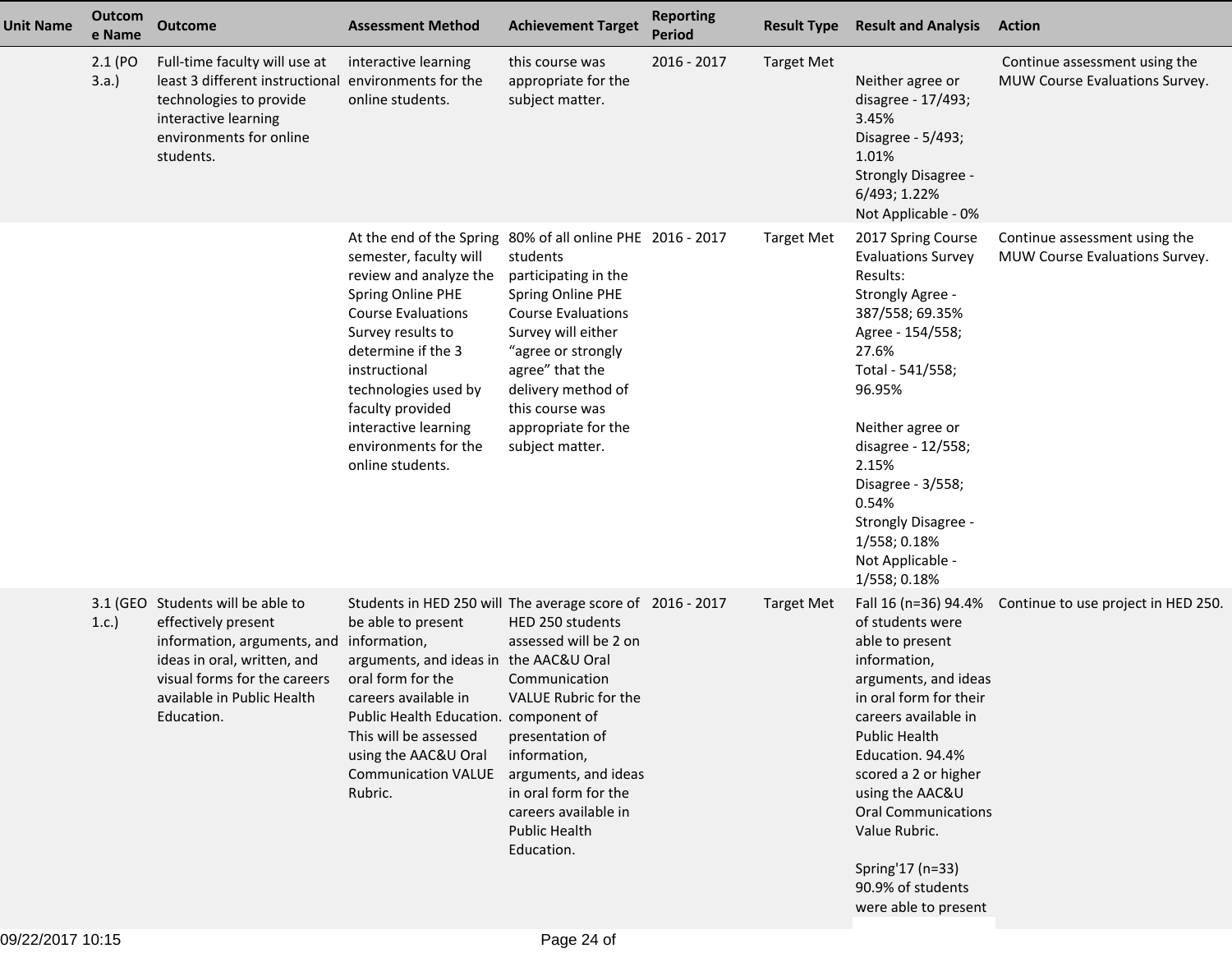| <b>Unit Name</b> | Outcom<br>e Name | <b>Outcome</b>                                                                                                                                                                                                  | <b>Assessment Method</b>                                                                                                                                                                                                                                                                                                                                                | <b>Achievement Target</b>                                                                                                                                                                                                           | <b>Reporting</b><br><b>Period</b> | <b>Result Type</b> | <b>Result and Analysis</b>                                                                                                                                                                                                                                                                                                                                                                                                                                                                                                                                                                               | <b>Action</b>                       |
|------------------|------------------|-----------------------------------------------------------------------------------------------------------------------------------------------------------------------------------------------------------------|-------------------------------------------------------------------------------------------------------------------------------------------------------------------------------------------------------------------------------------------------------------------------------------------------------------------------------------------------------------------------|-------------------------------------------------------------------------------------------------------------------------------------------------------------------------------------------------------------------------------------|-----------------------------------|--------------------|----------------------------------------------------------------------------------------------------------------------------------------------------------------------------------------------------------------------------------------------------------------------------------------------------------------------------------------------------------------------------------------------------------------------------------------------------------------------------------------------------------------------------------------------------------------------------------------------------------|-------------------------------------|
|                  | 1.c.             | 3.1 (GEO Students will be able to<br>effectively present<br>information, arguments, and information,<br>ideas in oral, written, and<br>visual forms for the careers<br>available in Public Health<br>Education. | Students in HED 250 will The average score of 2016 - 2017<br>be able to present<br>arguments, and ideas in the AAC&U Oral<br>oral form for the<br>careers available in<br>Public Health Education. component of<br>This will be assessed<br>using the AAC&U Oral<br><b>Communication VALUE</b><br>Rubric.                                                               | HED 250 students<br>assessed will be 2 on<br>Communication<br>VALUE Rubric for the<br>presentation of<br>information,<br>arguments, and ideas<br>in oral form for the<br>careers available in<br><b>Public Health</b><br>Education. |                                   | <b>Target Met</b>  | information,<br>arguments, and ideas<br>in oral form for their<br>careers available in<br><b>Public Health</b><br>Education. 90.9%<br>scored a 2 or higher<br>using the AAC&U<br><b>Oral Communications</b><br>Value Rubric.<br>The overall average<br>score was higher<br>than 2 on the rubric.                                                                                                                                                                                                                                                                                                         | Continue to use project in HED 250. |
|                  |                  |                                                                                                                                                                                                                 | Students in HED 250 will The average score of 2016 - 2017<br>be able to present<br>information,<br>arguments, and ideas in the AAC&U Written<br>written and visual forms Communication<br>for the careers available VALUE Rubric for the<br>in Public Health<br>Education. This will be<br>assessed using the<br>AAC&U Written<br><b>Communication VALUE</b><br>Rubric. | HED 250 students<br>assessed will be 2 on<br>component of<br>presentation of<br>information,<br>arguments, and ideas<br>in written and visual<br>forms for the careers<br>available in Public<br>Health Education.                  |                                   | <b>Target Met</b>  | Fall 16 (n=36) 94.4%<br>of students were<br>able to present<br>information,<br>arguments, and ideas<br>in written and visual<br>form for their careers<br>available in Public<br>Health Education.<br>94.4% scored a 2 or<br>higher using the<br>AAC&U Written<br>Communications<br>Value Rubric.<br>Spring'17 (n=33)<br>90.9% of students<br>were able to present<br>information,<br>arguments, and ideas<br>in written and visual<br>form for their careers<br>available in Public<br>Health Education.<br>90.9% scored a 2 or<br>higher using the<br>AAC&U Written<br>Communications<br>Value Rubric. | Continue to use project in HED 250. |
|                  |                  |                                                                                                                                                                                                                 |                                                                                                                                                                                                                                                                                                                                                                         |                                                                                                                                                                                                                                     |                                   |                    | The overall average                                                                                                                                                                                                                                                                                                                                                                                                                                                                                                                                                                                      |                                     |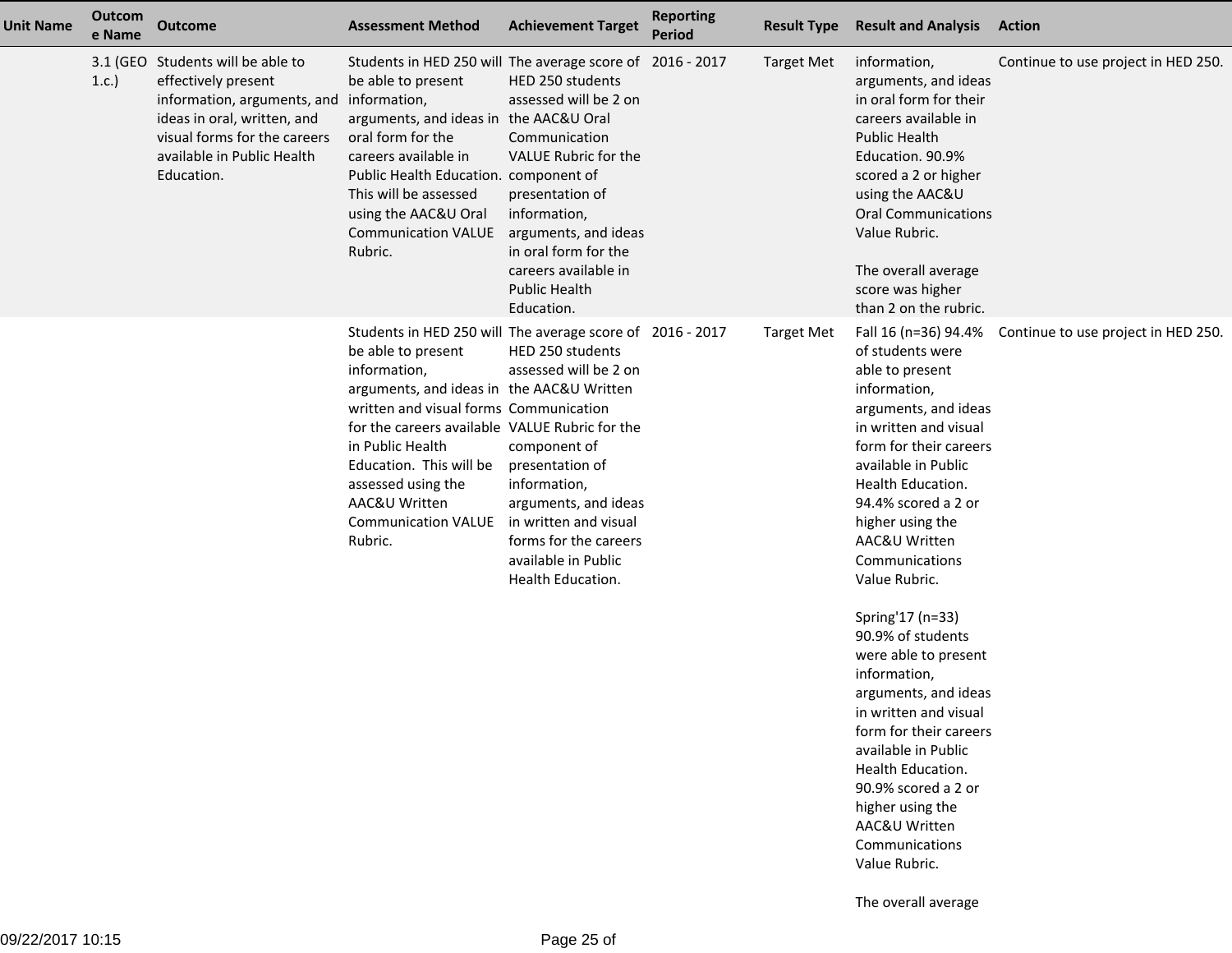| <b>Unit Name</b> | Outcom<br>e Name | <b>Outcome</b>                                                                                                                                           | <b>Assessment Method</b>                                                                                                                                                                                                                                                                                                                                                     | <b>Achievement Target</b>                                                                                                                                                                                          | <b>Reporting</b><br><b>Period</b> | <b>Result Type</b> | <b>Result and Analysis</b>                                                                                                                                                                                                                                                                                                                                                                                                                                                                                                                                                                                                                                | <b>Action</b>                                                                                                                                                  |
|------------------|------------------|----------------------------------------------------------------------------------------------------------------------------------------------------------|------------------------------------------------------------------------------------------------------------------------------------------------------------------------------------------------------------------------------------------------------------------------------------------------------------------------------------------------------------------------------|--------------------------------------------------------------------------------------------------------------------------------------------------------------------------------------------------------------------|-----------------------------------|--------------------|-----------------------------------------------------------------------------------------------------------------------------------------------------------------------------------------------------------------------------------------------------------------------------------------------------------------------------------------------------------------------------------------------------------------------------------------------------------------------------------------------------------------------------------------------------------------------------------------------------------------------------------------------------------|----------------------------------------------------------------------------------------------------------------------------------------------------------------|
|                  |                  |                                                                                                                                                          | Students in HED 250 will The average score of 2016 - 2017<br>be able to present<br>information,<br>arguments, and ideas in the AAC&U Written<br>written and visual forms Communication<br>for the careers available VALUE Rubric for the<br>in Public Health<br>Education. This will be<br>assessed using the<br>AAC&U Written<br><b>Communication VALUE</b><br>Rubric.      | HED 250 students<br>assessed will be 2 on<br>component of<br>presentation of<br>information,<br>arguments, and ideas<br>in written and visual<br>forms for the careers<br>available in Public<br>Health Education. |                                   | <b>Target Met</b>  | score was higher<br>than a 2 on the<br>rubric.                                                                                                                                                                                                                                                                                                                                                                                                                                                                                                                                                                                                            | Continue to use project in HED 250.                                                                                                                            |
|                  |                  | 3.2 (SLO) Students will demonstrate<br>the ability to locate, via<br>online resources, jobs<br>available within the field of<br>public health education. | Students in HED 250 will The average score of 2016 - 2017<br>demonstrate the ability HED 250 students<br>to locate, via online<br>resources, jobs<br>available within the<br>field of public health<br>education. This will be<br>assessed by a HED 250<br>Course Rubric, in which<br>students will either be<br>below target (1), meet<br>target (2), exceed target<br>(3). | assessed will be 2 on<br>the HED 250 Course<br>Rubric for the<br>component of the<br>ability to locate, via<br>online resources,<br>jobs available within<br>the field of public<br>health education.              |                                   | <b>Target Met</b>  | of students will<br>demonstrate the<br>ability to locate, via<br>online resources,<br>jobs available within<br>the field of public<br>health education.<br>This will be assessed<br>by a HED 250 Course<br>Rubric, in which<br>students will either<br>be below target (1),<br>meet target (2),<br>exceed target (3).<br>83.33% exceeded<br>target, 2.7% met<br>target, 13.89% below<br>target.<br>Spring 17 (n=33)<br>87.87% of students<br>will demonstrate the<br>ability to locate, via<br>online resources,<br>jobs available within<br>the field of public<br>health education.<br>This will be assessed<br>by a HED 250 Course<br>Rubric, in which | Fall 16 (n=36) 86.11% Continue to use the project in HED<br>250, but provide additional<br>resources to assist students<br>struggling to complete the project. |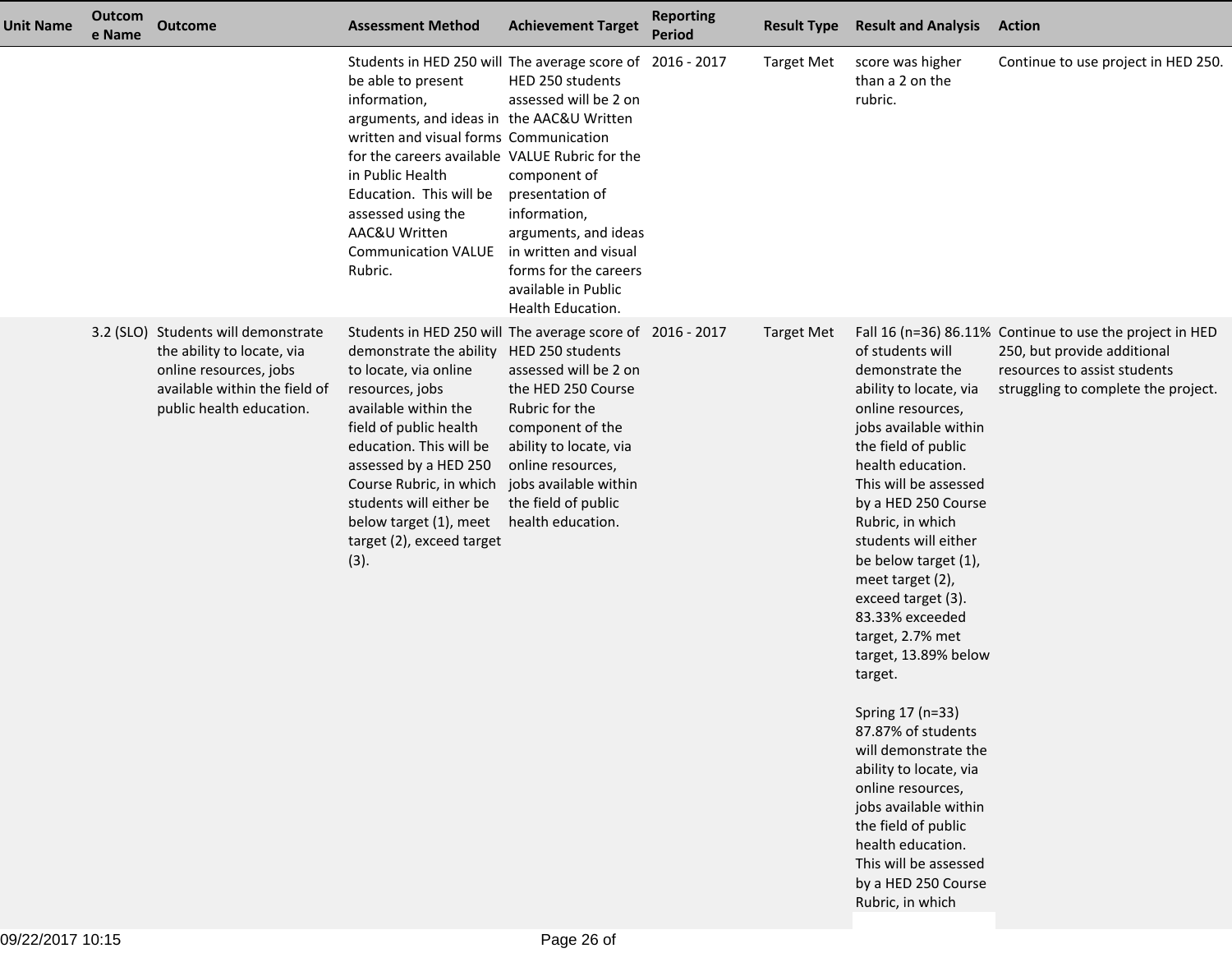| <b>Unit Name</b>                                                                               | Outcom<br>e Name | <b>Outcome</b>                                                                                                                                                                                                                                                                                               | <b>Assessment Method</b>                                                                                                                                                                                                                                                                                                                                    | <b>Achievement Target</b>                                                                                                                                                                                                                                                      | <b>Reporting</b><br>Period | <b>Result Type</b>       | <b>Result and Analysis</b>                                                                                                                                                                                                                                                                                                                                              | <b>Action</b>                                                                                                                            |
|------------------------------------------------------------------------------------------------|------------------|--------------------------------------------------------------------------------------------------------------------------------------------------------------------------------------------------------------------------------------------------------------------------------------------------------------|-------------------------------------------------------------------------------------------------------------------------------------------------------------------------------------------------------------------------------------------------------------------------------------------------------------------------------------------------------------|--------------------------------------------------------------------------------------------------------------------------------------------------------------------------------------------------------------------------------------------------------------------------------|----------------------------|--------------------------|-------------------------------------------------------------------------------------------------------------------------------------------------------------------------------------------------------------------------------------------------------------------------------------------------------------------------------------------------------------------------|------------------------------------------------------------------------------------------------------------------------------------------|
|                                                                                                |                  | 3.2 (SLO) Students will demonstrate<br>the ability to locate, via<br>online resources, jobs<br>available within the field of<br>public health education.                                                                                                                                                     | Students in HED 250 will The average score of 2016 - 2017<br>demonstrate the ability<br>to locate, via online<br>resources, jobs<br>available within the<br>field of public health<br>education. This will be<br>assessed by a HED 250<br>Course Rubric, in which<br>students will either be<br>below target (1), meet<br>target (2), exceed target<br>(3). | HED 250 students<br>assessed will be 2 on<br>the HED 250 Course<br>Rubric for the<br>component of the<br>ability to locate, via<br>online resources,<br>jobs available within<br>the field of public<br>health education.                                                      |                            | <b>Target Met</b>        | students will either<br>be below target (1),<br>meet target (2),<br>exceed target (3).<br>78.78% exceeded<br>target, 9.09% met<br>target, 12.12% below<br>target.                                                                                                                                                                                                       | Continue to use the project in HED<br>250, but provide additional<br>resources to assist students<br>struggling to complete the project. |
|                                                                                                |                  | 4.1 (SAO) Students graduating from<br>this program will obtain one<br>of the following upon<br>graduation: job promotion as will receive: job<br>a result of degree, a new job<br>as a result of degree, or<br>acceptance into a graduate<br>program.                                                        | Students in HED 498 will 75% of HED 498<br>complete an Exit Survey students<br>and will indicate if they participating in the<br>promotion as a result of that they have<br>degree, a new job as a<br>result of degree, or<br>acceptance into a<br>graduate program.                                                                                        | Exit Survey will state<br>obtained one of the<br>following upon<br>graduation: job<br>promotion as a result<br>of degree, a new job<br>as a result of degree,<br>or acceptance into a<br>graduate program.                                                                     | 2016 - 2017                | <b>Target Not</b><br>Met | Students in HED 498<br>completing the exit<br>exam during the<br>2016-2017 years<br>(n=39) indicated that<br>8 were attending<br>graduate school, 4<br>received a job<br>promotion, and 8<br>had accepted a new<br>job at the time of the<br>survey. 51.28% of<br>students were<br>attending graduate<br>school, received a job<br>promotion, or<br>accepted a new job. | Continue to provide students with<br>an information on possible jobs and<br>graduate programs available post<br>graduation.              |
| Program -<br>Reading/Lite & SLO)<br>racy<br>(including<br>Certificate) -<br>ME {2016-<br>2017} |                  | 1.1 (SAO Candidates will be able to<br>demonstrate an<br>understanding of and apply<br>knowledge and skills specific development workshop and apply knowledge<br>to their discipline by<br>developing and presenting a student(s) using the<br>professional development<br>workshop based on school<br>data. | The instructor for ED<br>599 will assess and<br>grade the professional<br>presented by the<br>Professional<br>Development Rubric.                                                                                                                                                                                                                           | Candidates will be<br>able to demonstrate<br>an understanding of<br>and skills specific to<br>their discipline by<br>developing and<br>presenting a<br>professional<br>development<br>workshop based on<br>school data by<br>scoring an<br>"Acceptable" on the<br>Professional | 2016 - 2017                | <b>Target Met</b>        | acceptable o the<br>Professional<br>Development Rubric<br>for ED 599.                                                                                                                                                                                                                                                                                                   | All candidates scored Reading Literacy will continue with<br>this achievement target.                                                    |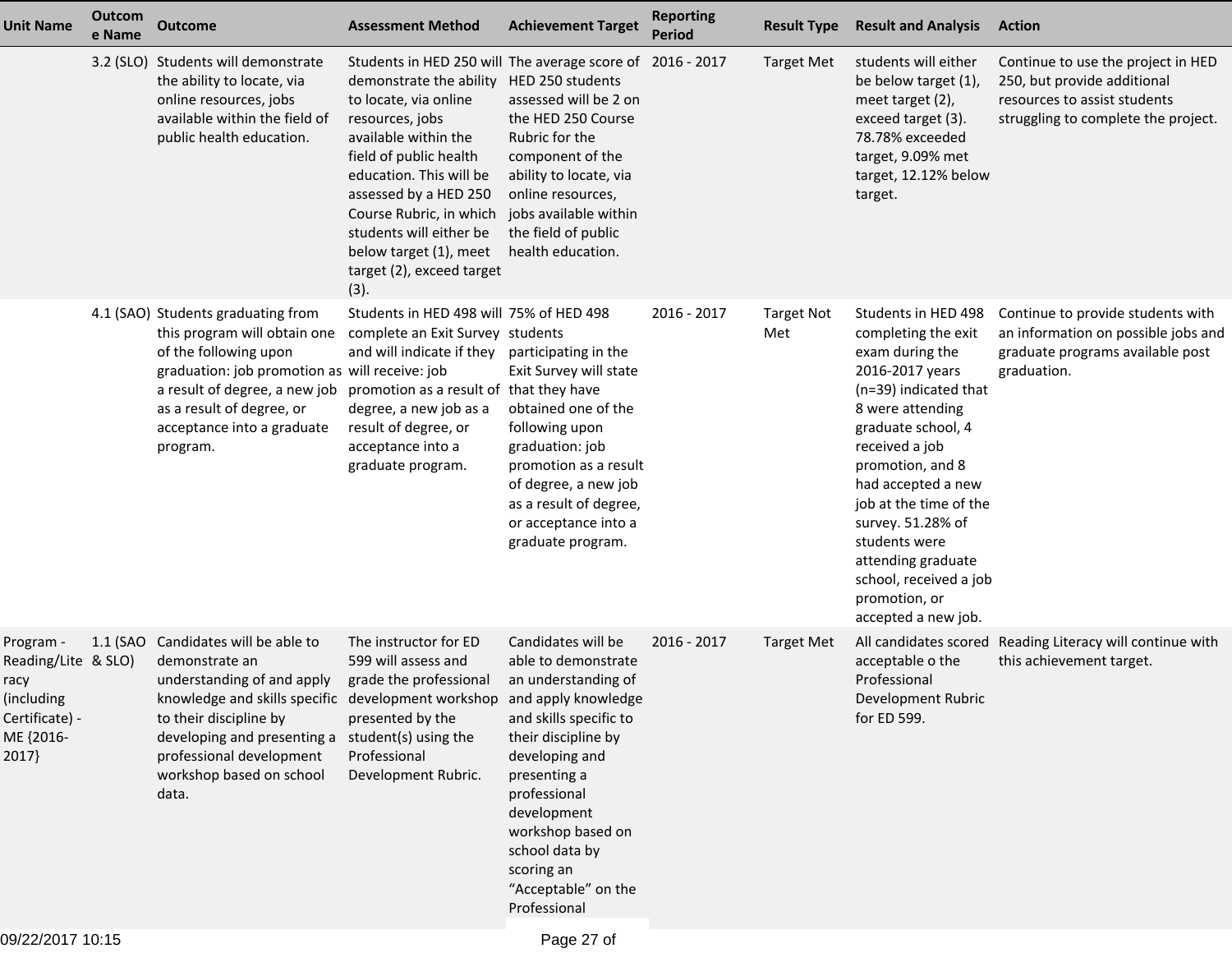| <b>Unit Name</b>                                                                               | Outcom<br>e Name  | <b>Outcome</b>                                                                                                                                                                                                                                                                                                                                                                                           | <b>Assessment Method</b>                                                                                                                                                              | <b>Achievement Target</b>                                                                                                                                                                                                                                                                                                                                                                                                      | <b>Reporting</b><br><b>Period</b> | <b>Result Type</b>       | <b>Result and Analysis</b>                                                                      | Action                                                                                |
|------------------------------------------------------------------------------------------------|-------------------|----------------------------------------------------------------------------------------------------------------------------------------------------------------------------------------------------------------------------------------------------------------------------------------------------------------------------------------------------------------------------------------------------------|---------------------------------------------------------------------------------------------------------------------------------------------------------------------------------------|--------------------------------------------------------------------------------------------------------------------------------------------------------------------------------------------------------------------------------------------------------------------------------------------------------------------------------------------------------------------------------------------------------------------------------|-----------------------------------|--------------------------|-------------------------------------------------------------------------------------------------|---------------------------------------------------------------------------------------|
| Program -<br>Reading/Lite & SLO)<br>racy<br>(including<br>Certificate) -<br>ME {2016-<br>2017} | 1.1 (SAO          | Candidates will be able to<br>demonstrate an<br>understanding of and apply<br>knowledge and skills specific development workshop<br>to their discipline by<br>developing and presenting a<br>professional development<br>workshop based on school<br>data.                                                                                                                                               | The instructor for ED<br>599 will assess and<br>grade the professional<br>presented by the<br>student(s) using the<br>Professional<br>Development Rubric.                             | Development Rubric<br>in ED 599, Internship<br>in Reading Literacy.                                                                                                                                                                                                                                                                                                                                                            | 2016 - 2017                       | <b>Target Met</b>        | acceptable o the<br>Professional<br>Development Rubric<br>for ED 599.                           | All candidates scored Reading Literacy will continue with<br>this achievement target. |
|                                                                                                | 1.2 (PO<br>2.c.   | Strengthen and Expand K-12<br>Partnerships- Partners will<br>co-construct mutually<br>beneficial P-12 school and<br>community arrangements,<br>including technology-based<br>collaborations, for clinical<br>preparation and share<br>responsibility for continuous partnerships.<br>improvement of candidate<br>preparation (Council of<br><b>Accreditation for Educator</b><br>Preparation, CAEP 2.1). | The department of<br>education will hold<br>focus group meetings<br>with various partners<br>(K-12 administration, K-<br>12 teachers) to co-<br>construct mutually<br>beneficial P-12 | The department of<br>education and<br>various partners will<br>host 2 focus groups<br>during the academic<br>year in which they<br>will share opinions<br>about developing at<br>least one new<br>mutually beneficial<br>partnership.                                                                                                                                                                                          | 2016 - 2017                       | <b>Target Not</b><br>Met | The department did<br>not host 2 focus<br>groups.                                               | The department will continue with<br>this achievement target.                         |
|                                                                                                | & SLO)            | 2.1 (SAO Candidates will be able to<br>demonstrate skills and<br>commitment to creating<br>supportive environments<br>that afford all students<br>access to rigorous college<br>and career-ready standards<br>by developing a reading<br>program specific to the<br>needs of the school.                                                                                                                 | The instructor for ED<br>599 will assess and<br>grade the reading<br>program developed by<br>the student(s) using the supportive<br>Reading Program<br>Rubric.                        | Candidates will be<br>able to demonstrate<br>skills a commitment<br>to creating<br>environments that<br>afford all students<br>access to rigorous<br>college and career-<br>supportive<br>environments by<br>developing a reading<br>program specific to<br>the needs of the<br>school by scoring an<br>average of 86% or<br>above on the<br><b>Reading Program</b><br>Rubric in ED 599,<br>Internship in Reading<br>Literacy. | 2016 - 2017                       | <b>Target Not</b><br>Met | 66% of students<br>scored 86% or above achievement target.<br>on the Reading<br>Program Rubric. | We will continue with this                                                            |
| 10/22/2017 10:15                                                                               | 3.1 (RO<br>& SLO) | Candidates will demonstrate The instructor for ED<br>their proficiencies to                                                                                                                                                                                                                                                                                                                              | 500 will assess and                                                                                                                                                                   | Candidates will<br>demonstrate their<br>$Dao \cap \neg f$                                                                                                                                                                                                                                                                                                                                                                      | 2016 - 2017                       | <b>Target Met</b>        | 91% of candidates<br>scored an 86% or                                                           | We will continue this achievement<br>target.                                          |

09/22/2017 10:15

Page 28 of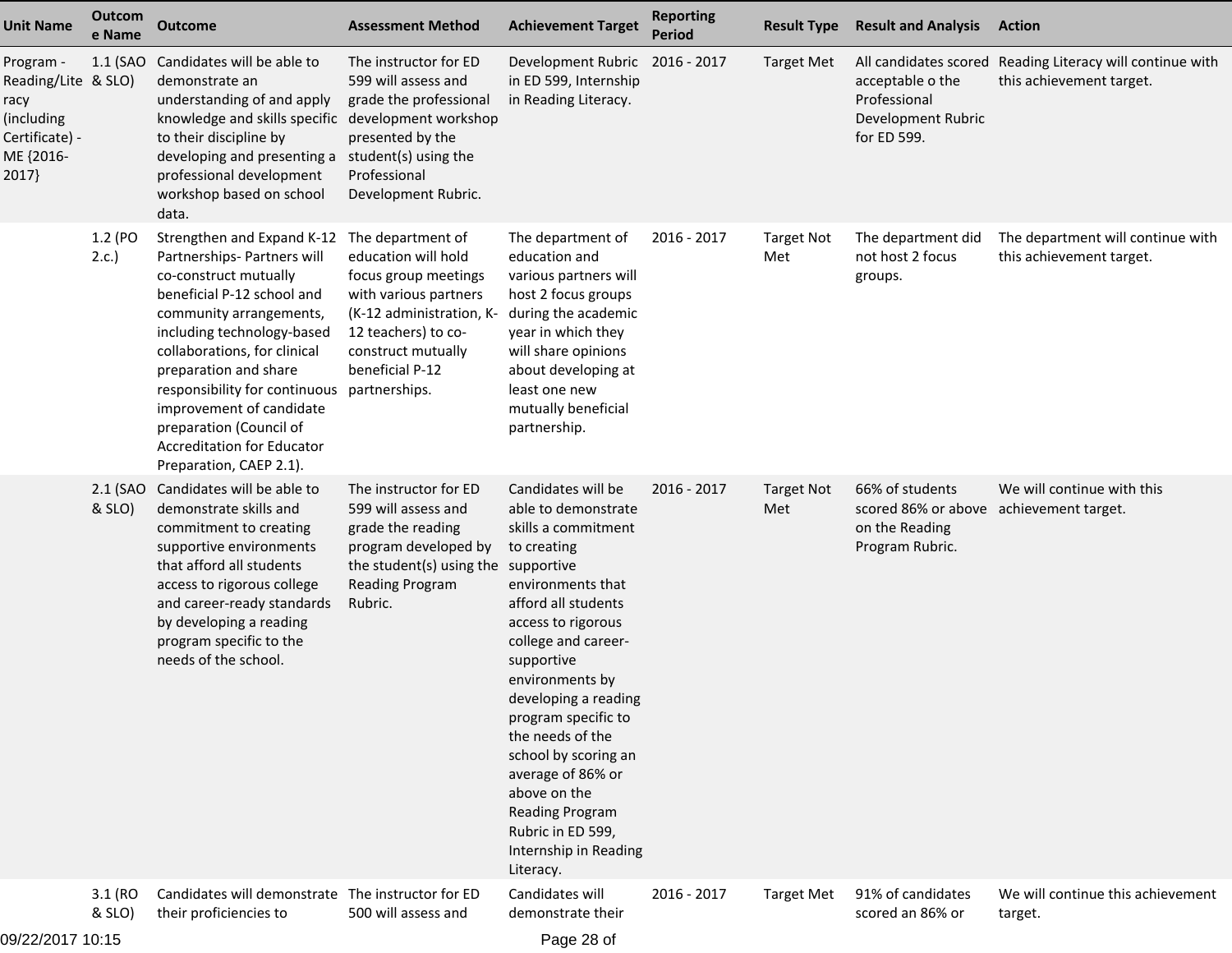| <b>Unit Name</b>                                                        | Outcom<br>e Name  | <b>Outcome</b>                                                                                                                                                                                                                                                                                                                  | <b>Assessment Method</b>                                                                                                                                         | <b>Achievement Target</b>                                                                                                                                                                                                                                                                                                                                                                                                                              | <b>Reporting</b><br><b>Period</b> | <b>Result Type</b>       | <b>Result and Analysis</b>                          | <b>Action</b>                                                  |
|-------------------------------------------------------------------------|-------------------|---------------------------------------------------------------------------------------------------------------------------------------------------------------------------------------------------------------------------------------------------------------------------------------------------------------------------------|------------------------------------------------------------------------------------------------------------------------------------------------------------------|--------------------------------------------------------------------------------------------------------------------------------------------------------------------------------------------------------------------------------------------------------------------------------------------------------------------------------------------------------------------------------------------------------------------------------------------------------|-----------------------------------|--------------------------|-----------------------------------------------------|----------------------------------------------------------------|
|                                                                         | 3.1 (RO<br>& SLO) | understand and apply<br>knowledge and skills<br>appropriate to their<br>professional field of<br>specialization so that<br>learning and development<br>opportunities for all P-12<br>students are enhanced<br>through the development of<br>a research study in the field<br>of reading literacy.                               | grade the research<br>project presented by<br>the student(s) utilizing<br>the Research Project<br>Rubric.                                                        | proficiencies to<br>understand and<br>apply knowledge and<br>skills appropriate to<br>their professional<br>field of specialization<br>so that learning and<br>development<br>opportunities for all<br>P-12 students are<br>enhanced through<br>the development of a<br>research study in the<br>field of reading<br>literacy by scoring an<br>average of 86% or<br>higher on the<br>Research Project<br>Rubric in ED 500,<br>Educational<br>Research. | 2016 - 2017                       | <b>Target Met</b>        | above on the<br>research project<br>rubric.         | We will continue this achievement<br>target.                   |
| Program -<br>Secondary<br>Teacher<br>Education -<br>MAT {2016-<br>2017} | & SLO)            | 1.1 (SAO Candidates will be able to<br>demonstrate an<br>understanding of and apply<br>knowledge and skills specific the candidate using the and apply knowledge<br>to their discipline by<br>successful completion of the Assessment Instrument. their discipline by<br>Internship.                                            | The instructor for ED<br>566 will assess and<br>grade the teaching of<br><b>Advanced Teacher</b>                                                                 | Candidates will be<br>able to demonstrate<br>an understanding of<br>and skills specific to<br>scoring on average a<br>2 (Acceptable) or<br>above on the<br><b>Advanced Teacher</b><br>Assessment<br>Instrument in ED<br>566, Internship is<br>MAT.                                                                                                                                                                                                     | 2016 - 2017                       | Inconclusive             | No data collected.                                  | No students enrolled. We will keep this achievement<br>target. |
|                                                                         | 1.2 (PO<br>2.c.   | Strengthen and Expand K-12 The department of<br>Partnerships- Partners will<br>co-construct mutually<br>beneficial P-12 school and<br>community arrangements,<br>including technology-based<br>collaborations, for clinical<br>preparation and share<br>responsibility for continuous partnerships.<br>improvement of candidate | education will hold<br>focus group meetings<br>with various partners<br>(K-12 administration, K-<br>12 teachers) to co-<br>construct mutually<br>beneficial P-12 | The department of<br>education and<br>various partners will<br>host 2 focus groups<br>during the academic<br>year in which they<br>will share opinions<br>about developing at<br>least one new<br>mutually beneficial                                                                                                                                                                                                                                  | 2016 - 2017                       | <b>Target Not</b><br>Met | The department did<br>not host two focus<br>groups. | The department will keep this<br>achievement target.           |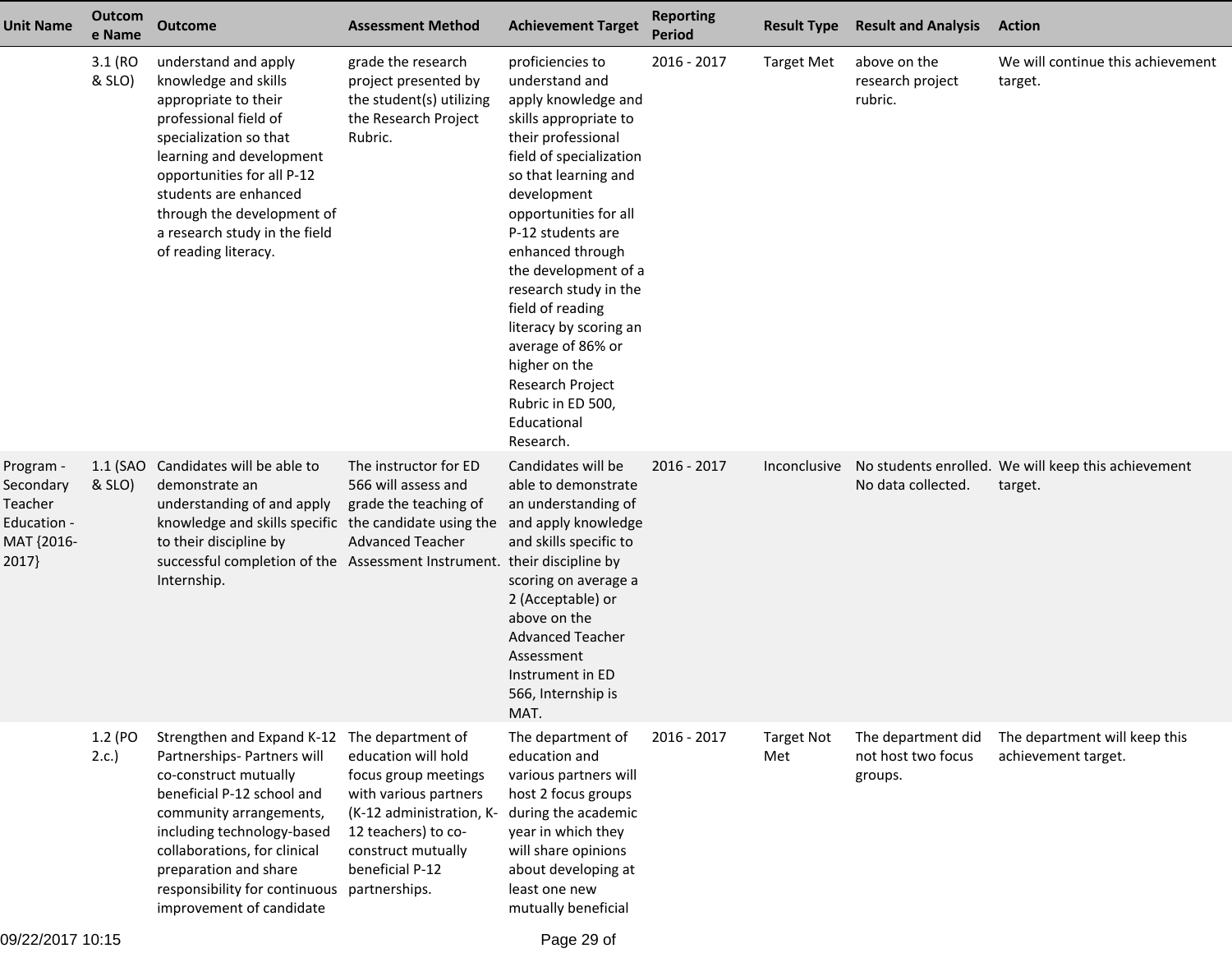| Unit Name        | <b>Outcom</b><br>e Name | <b>Outcome</b>                                                                                                                                                                                                                                                                                                                                       | <b>Assessment Method</b>                                                                                                                                                                               | <b>Achievement Target</b>                                                                                                                                                                                                                                                                                                                                                                                                    | <b>Reporting</b><br>Period | <b>Result Type</b>       | <b>Result and Analysis</b>                          | <b>Action</b>                                                           |
|------------------|-------------------------|------------------------------------------------------------------------------------------------------------------------------------------------------------------------------------------------------------------------------------------------------------------------------------------------------------------------------------------------------|--------------------------------------------------------------------------------------------------------------------------------------------------------------------------------------------------------|------------------------------------------------------------------------------------------------------------------------------------------------------------------------------------------------------------------------------------------------------------------------------------------------------------------------------------------------------------------------------------------------------------------------------|----------------------------|--------------------------|-----------------------------------------------------|-------------------------------------------------------------------------|
|                  | 1.2 (PO<br>2.c.         | preparation (Council of<br><b>Accreditation for Educator</b><br>Preparation, CAEP 2.1).                                                                                                                                                                                                                                                              | The department of<br>education will hold<br>focus group meetings<br>with various partners<br>(K-12 administration, K-<br>12 teachers) to co-<br>construct mutually<br>beneficial P-12<br>partnerships. | partnership.                                                                                                                                                                                                                                                                                                                                                                                                                 | 2016 - 2017                | <b>Target Not</b><br>Met | The department did<br>not host two focus<br>groups. | The department will keep this<br>achievement target.                    |
|                  | 2.1 (SAO<br>& SLO)      | Candidates will be able to<br>demonstrate skills and<br>commitment to creating<br>supportive environments<br>that afford all students<br>access to rigorous college<br>and career-ready standards<br>by developing a teaching<br>unit.                                                                                                               | The instructor for ED<br>566 will assess and<br>grade the teaching unit<br>developed by the<br>student(s) using the<br>Teaching Unit Rubric.                                                           | Candidates will be<br>able to demonstrate<br>skills and<br>commitment to<br>creating supportive<br>environments that<br>afford all students<br>access to rigorous<br>college and career-<br>supportive<br>environments by<br>developing a reading<br>program specific to<br>the needs of the<br>school by scoring an<br>average of 86% or<br>above on the<br><b>Teaching Unit Rubric</b><br>in ED 566, Internship<br>in MAT. | $2016 - 2017$              | Inconclusive             | No data collected                                   | No students enrolled. We will continue with this<br>achievement target. |
|                  | 3.1 (RO<br>& SLO)       | Candidates will demonstrate<br>their proficiencies to<br>understand and apply<br>knowledge and skills<br>appropriate to their<br>professional field of<br>specialization so that<br>learning and development<br>opportunities for all P-12<br>students are enhanced<br>through the development of<br>a research study in their area<br>of expertise. | The instructor for ED<br>500 will assess and<br>grade the research<br>project(s) presented by<br>the student(s) using the apply knowledge and<br>Research Project Rubric. skills appropriate to        | Candidates will<br>demonstrate their<br>proficiencies to<br>understand and<br>their professional<br>field of specialization<br>so that learning and<br>development<br>opportunities for all<br>P-12 students are<br>enhanced through<br>the development of a<br>research study in<br>their area of                                                                                                                           | 2016 - 2017                | Inconclusive             | No data collected.                                  | No students enrolled. We will continue with this<br>achievement target. |
| 09/22/2017 10:15 |                         |                                                                                                                                                                                                                                                                                                                                                      |                                                                                                                                                                                                        | Page 30 of                                                                                                                                                                                                                                                                                                                                                                                                                   |                            |                          |                                                     |                                                                         |